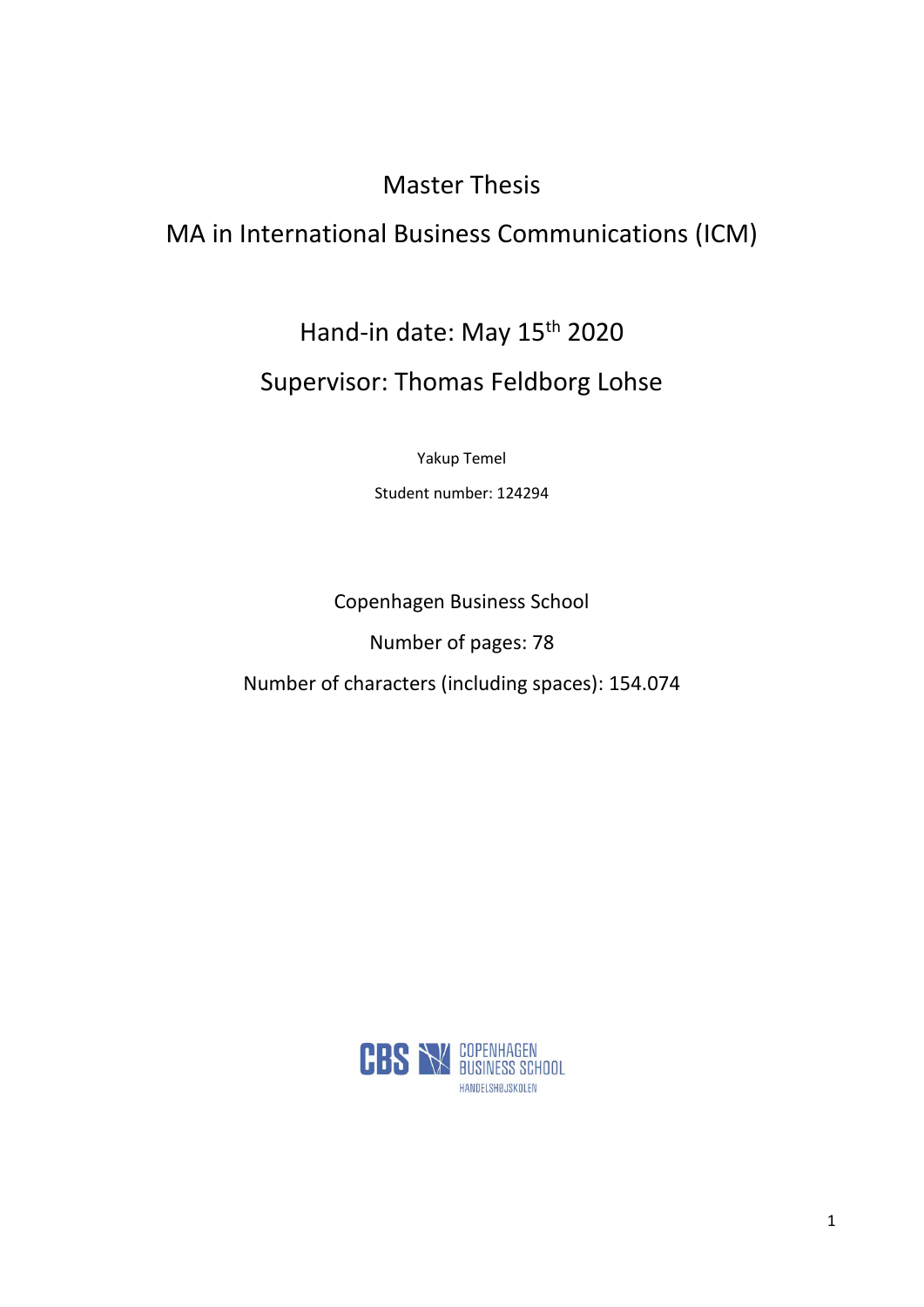# <span id="page-1-0"></span>ABSTRACT

I denne afhandling er forskningen fokuseret på et teoretisk grundlag af brand equity, der analyseres i en sports perspektiv og brand extensions der ligeledes analyseres i en sports perspektiv. Motivationen for dette, er den øgede fokus på brand equity for sportsorganisationer såvel som den nylige tendens med sportsfirmaer, der kommer ind på eSport-markedet gennem brand extensions.

Baseret på eksplorativ undersøgelse er formålet med denne afhandling at udvikle nye rammer, der ville optimere eksisterende. Formålet med denne afhandling er at udvikle nye rammer, der kan optimere eksisterende. Den første teoretiske ramme, sigter mod at karakterisere komponenter i brand equity for professionelle sportsorganisationer. Mens den anden foreslår otte nøglefaktorer, der er nyttige for sportsorganisationer, når man vurderer den potentielle succes af brand extensions. Disse rammer bruges derefter til at analysere de spørgsmål, der blev rejst i forskningen i det teoretiske fundament.

Tre hovedspørgsmål blev rejst og besvaret ved brug af de foreslåede rammer i denne afhandling. Disse spørgsmål vedrørte karakteriseringen af brand equity for professionelle sportsorganisationer, og hvilke komponenter der kan styrke brand equity i forbrugernes sind. Karakteriseringen af brand equity for professionelle sportsorganisationer blev identificeret ved at opstille en ramme for brand equity, og rammens nøglekomponenter opfattes som kvalitet, brand awareness og brand associationer. Desuden blev der fundet nøglefaktorer for identificering og evaluering af potentiel succes af brand extensions.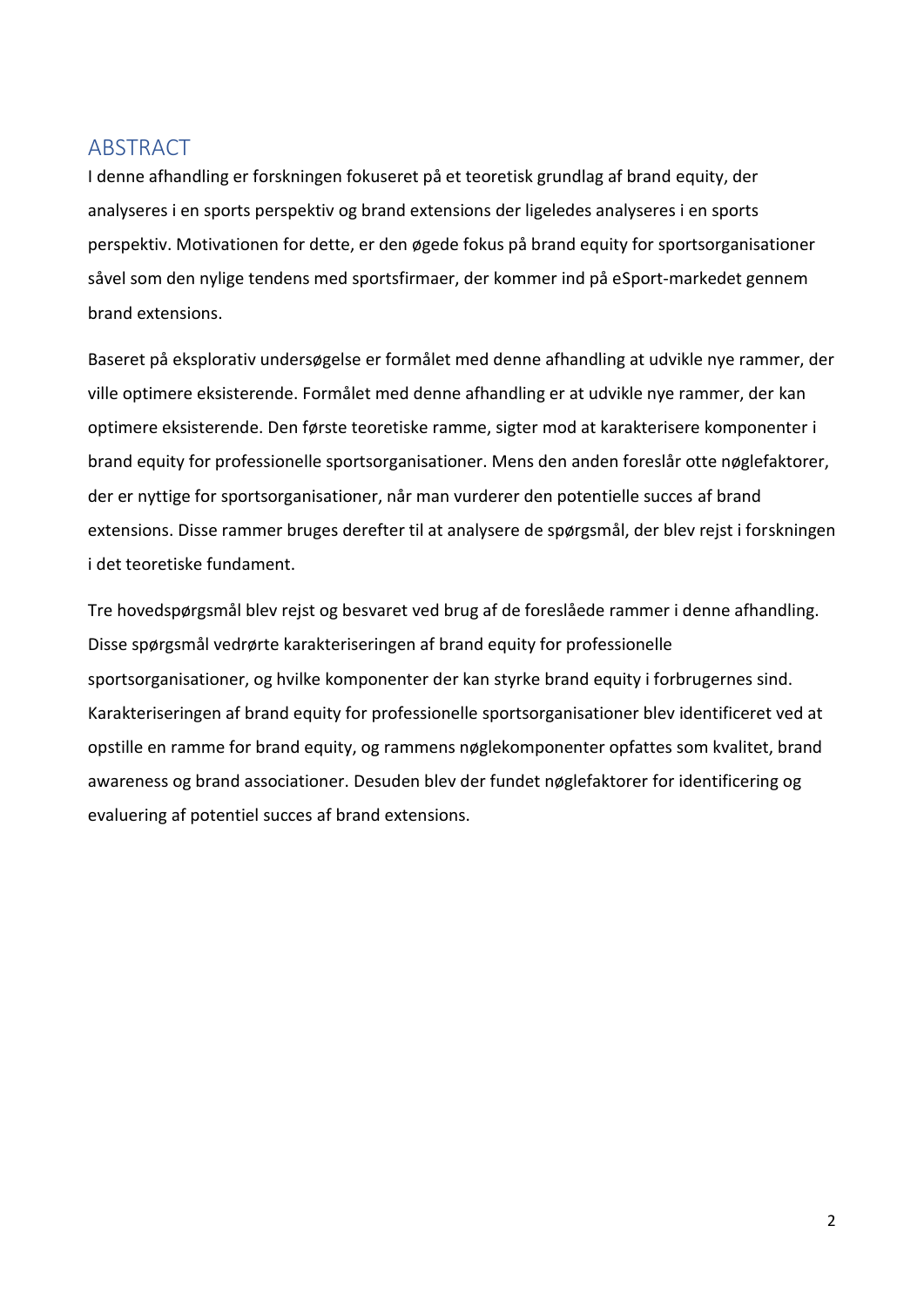# Indhold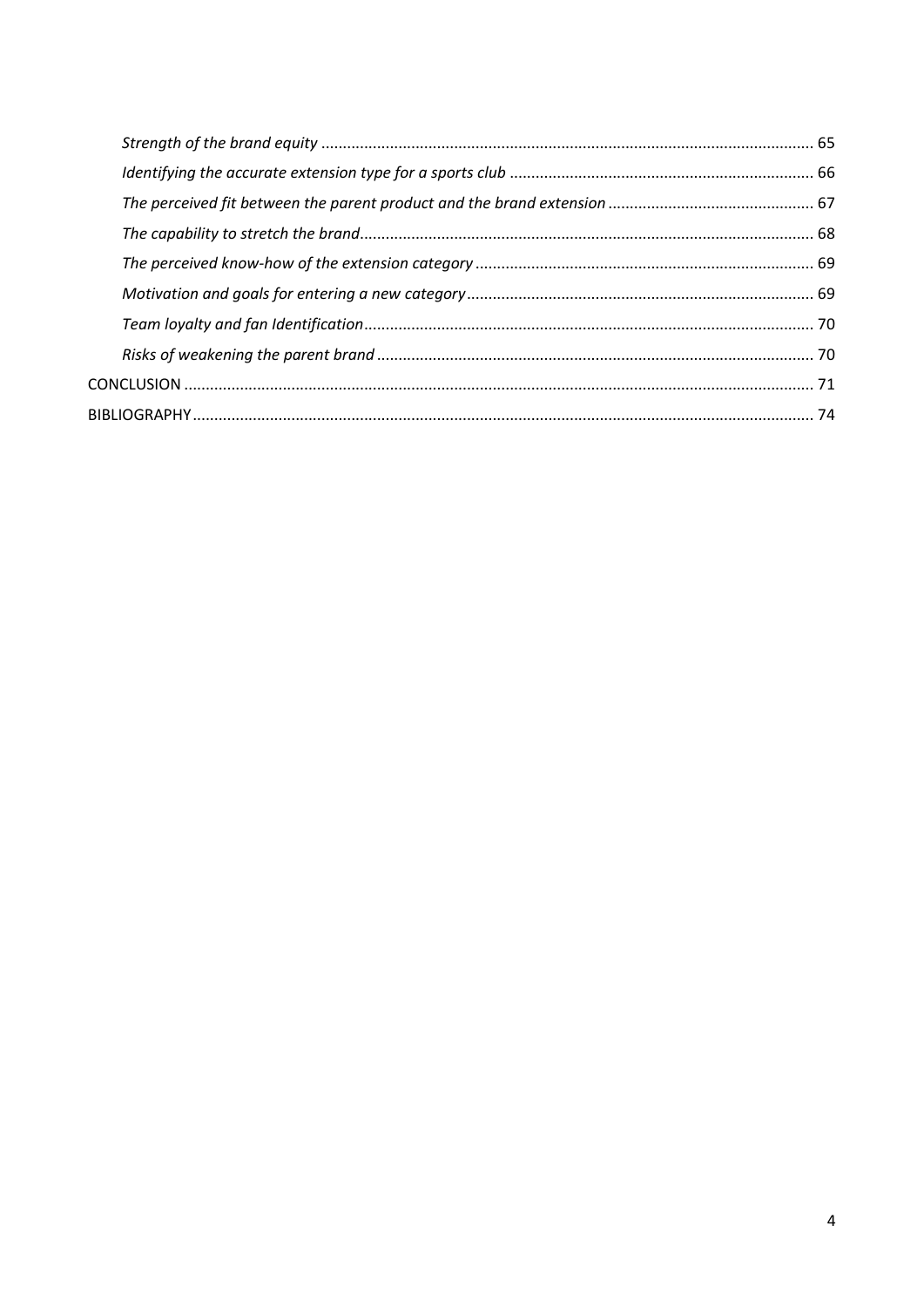# <span id="page-4-0"></span>INTRODUCTION

A new trend has emerged in the world of sports, which is a shift from short-term focus on profits, to a long-term strategic focus on managing the team brand and thus improving the brand equity (Gladden, Milne, & Sutton, 1998). This has led to sports organizations having to make major strategic decisions based on what components they can change to increase brand equity. The theory tells us that consumers are the driving force for brand equity since it is, they who value the brands and thereby create value around the brand name (Keller, 1993).

Given the increased focus of sports organizations on brand equity, it has become more popular than ever to develop brand extension strategies. The rising cost of managing a sports organization have resulted in an increased need to generate additional revenue streams for the sports brand. By using a strong existing brand name to create new products and enter new product categories, you can thereby increase revenue for the organization with a relatively low risk. One explanation for this new trend may be due to the shift from focusing on short-term profit to long-term growth (Lee & Walsh, 2012). Aside from only focusing on generating new profits, it is also very important for sports organizations to strengthen the brand relationship with their fans (Apostolopoulou, 2002), which could be a second reason to brand extension. The primary purpose of the research regarding sports organizations and brand extensions is similar to traditional research on brand extensions. This means, that the main focus will be on how consumers are affected by brand extensions and how brand extensions in a positive way will affect the brand equity of the parent brand. Another exciting perspective in relation to sports organizations and brand extension deals with the different levels of fan identification of team brands and how these will have an impact on consumers' evaluation of the parent brand (Lee & Walsh, 2012).

Obviously, one of the most exciting topics in brand extension, is how the rising popularity of esports, has led sports organizations to enter this relatively new and exciting market, either as a new organization or as part of an existing one. Sports Organizations entrance in eSport is interesting for many different reasons, but the focus in this thesis will mainly be, how these organizations can gain a positive impact on the branding establishing their own eSports team.

## <span id="page-4-1"></span>*A brief definition of eSports*

The term "eSports" in its most common use refers to an increasingly popular form of professionalized, organized and competitive computer/video games (Hanhan Xue, 2019).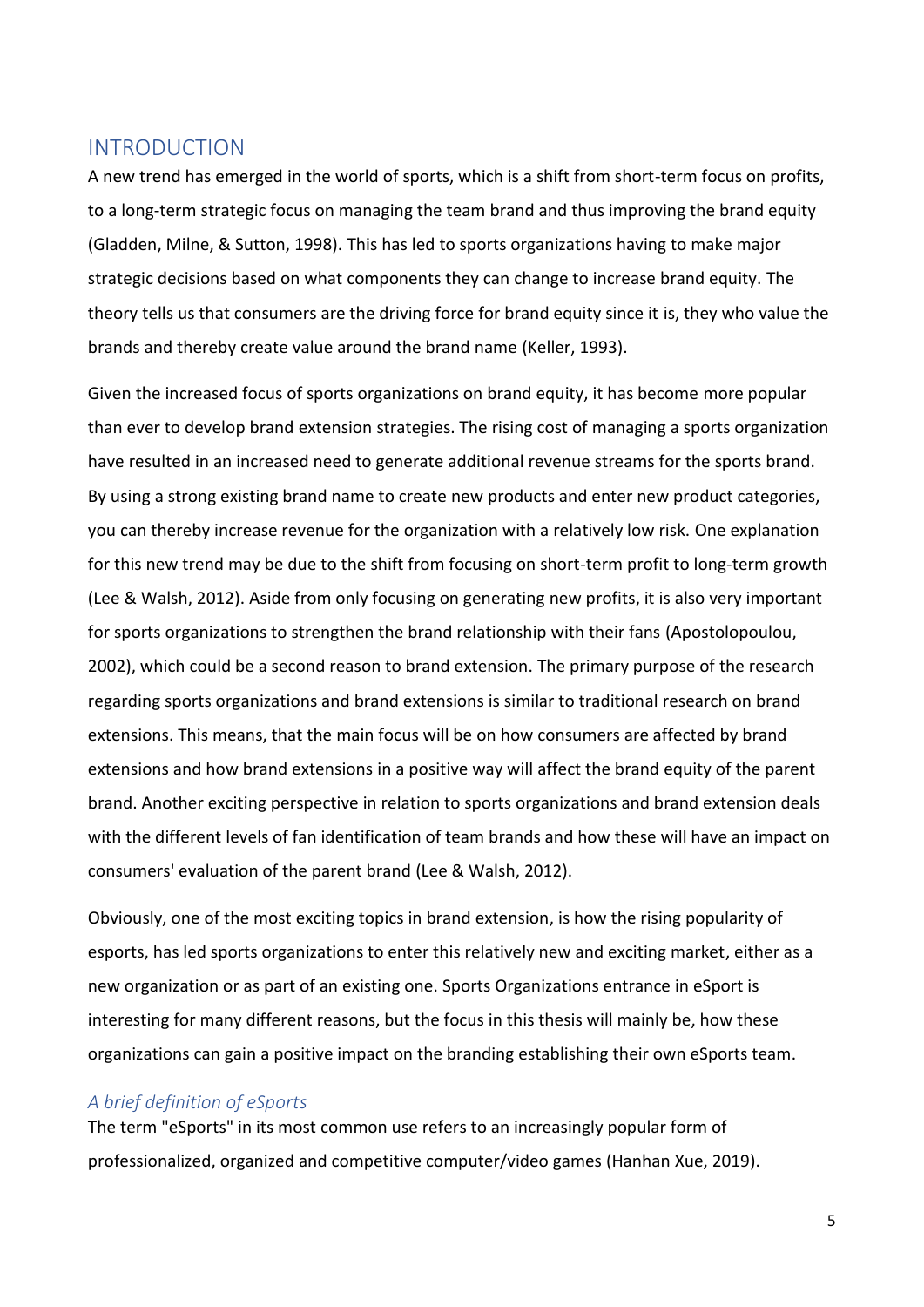Tracing the origin of the term E-Sports can be a difficult task as no individual has taken responsibility for its inception (Taylor, 2015). However, regardless of the origin, E-Sports became a term that would define a billion industry. E-Sports is an abbreviation for electronic sports, and there are different definitions of what eSports includes, although there are some similar features. Ma et al. (2013) drew attention to the fact that eSport players differ from casual gamers. An eSport player is a professional player who plays for competition rather than for fun and defines it as their job. Casual gamers play for fun and to entertain themselves (Ma et al. 2013). Wagner (2006) provided a detailed definition of eSport as "an area of sports activities where people develop and train mental or physical abilities in the use of information and communication technologies" (Wagner, 2006, p. 3). Hemphill (2005) adds that eSports are "alternative sports realities, i.e., electronically expanded athletes in digitally represented sporting worlds" (Hemphill, 2005, p. 199). More pragmatically, esports has been defined as "an umbrella term used to describe organized, sanctioned video game contests, most often in the context of video game tournaments" (Whalen, 2013).

In short, E-Sports differs from video gaming through a competitive aspect and differs from traditional sports through an online, virtual aspect. Thus, E-Sports is a term used to describe online competitive gaming and this will serve as the working definition for this thesis. Freeman & Wohn (2017) similarly define E-Sports as computer-mediated competitive multiplayer gaming but add an interesting detail: Spectators. Spectators raise the level of E-Sports to a professional level as they are mostly tied up in higher forms of competitive play.

### <span id="page-5-0"></span>*What makes a focus on eSport interesting?*

Playing video games has become one of the most popular recreational activities, not only among children and young people, but also among adults. Video games have changed over the last five decades and have evolved from early standalone games such as *Space Marines* (1962) and Pong (1972) to collaborative and competitive games played through massive multiplayer online environments where millions of players can play simultaneously against other players. Recently, video games have become professionalized and for a small minority of players it has become a career opportunity in the world of competitive gaming (Fanni Bányai, 2018).

As eSports continues to evolve into a major global industry, with elite level competitions generating billions of dollars in revenue, millions of viewers streaming live events, and thousands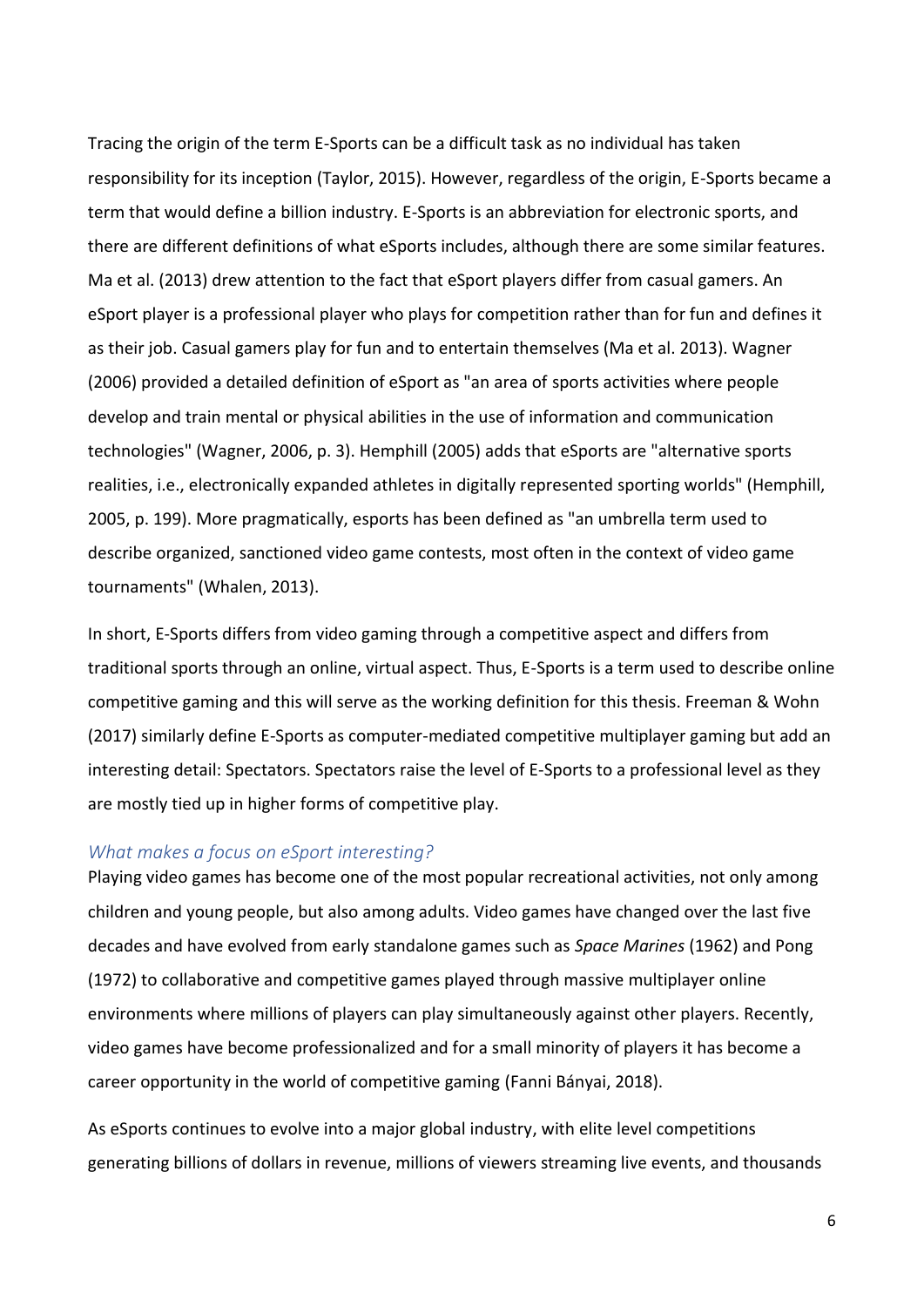of fans packed weekly in arenas around the world, the industry has been witnessed a significant increase in the number of participants in playing eSports games (Hanhan, 2019).

A new trend in eSport is the entry of "normal" sports clubs in the top leagues in major titles such as Counter-Strike: Global Offensive, League of Legends, Dota 2, FIFA, etc. It's a huge healthy thing for eSport, as it helps build a much broader acceptance when clubs like FCK, Manchester United, Manchester City, PSG, Miami Heat and many more clubs from the world's biggest sports teams buy professional gamer teams to large million amounts. In addition, several sports clubs have also partnered with existing eSports organizations. Several things indicate that eSport is facing an international breakthrough, which means that eSport can be considered a competitive sport that is accepted and followed by the majority (Fanni, 2018).

FIFA has become huge and sports clubs are buying FIFA players who were the real footballers. They even get their own sports jerseys with their own name and number printed on the back. CS: GO players are also sold and bought as football players, and there are even sports clubs that organize CS: GO teams (Patrick, 2019).

Esports offers access to an extremely valuable and otherwise difficult-to-reach millennial demographic; a group not nearly as impacted by traditional television and advertising (Patrick, 2019).

Conclusively, the meteoric rise of E-Sports continues; the global E-Sports market revenue was estimated at \$130 million in 2012, it further grew to \$865 million in 2018 and is projected to hit \$1.790 million in 2022 (Statista, 2019).

## <span id="page-6-0"></span>*Motivation for choice of focus*

The rise of professional sports organizations choosing to enter the esports market due to the rapid rise of the industry is fascinating. The motivation to better understand why traditional sports organizations may want to enter an industry that does not yet guarantee a profit has prompted a focus on this in this thesis. Realizing that some sports organizations are entering new markets just to build a fanbase or raise awareness for their brand resulted in my focus on the characterization of brand equity for sports teams and how they can increase this. For this reason, I also chose to focus on brand extensions, as I believe that there is a connection between these two and that they are interdependent. Brand equity is an important parameter if you intend to extend into a new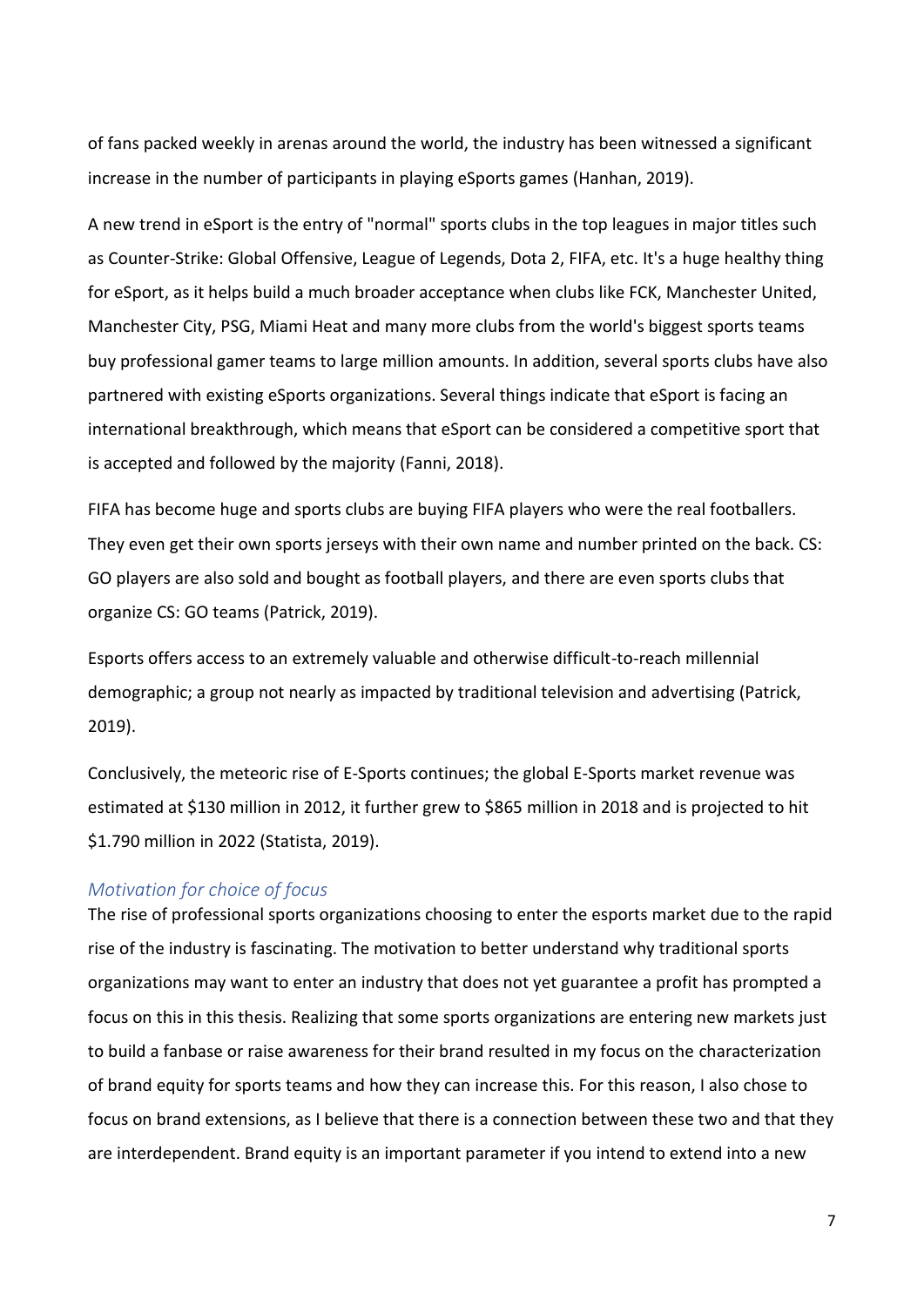market. Due to the lack of modern frameworks, which sports managers can use to identify important components of brand equity, resulted in my interest in developing my own framework based on existing theory that could help characterize brand equity for sports organizations and how it can be improved. Further, I was also interested in exploring how to best achieve a successful brand extension into esports. Due to a lack of frameworks that can help sports organizations identify important factors helping them to achieve a successful brand extension, I chose to create my own.

# <span id="page-7-0"></span>RESEARCH QUESTION

The research question that this thesis intends to answer is formulated accordingly, whilst a set of sub-questions will be fielded to further operationalize the main research question.

# *How can sports clubs gain a positive impact on the branding establishing their own eSports team?*

- *What characterizes Brand Equity for professional sport organizations?*
- *What components of brand equity can sports organizations strengthen in order to increase brand equity in the minds of consumers?*
- *how can brand extensions into eSport affect brand equity for Danish sport clubs?*

In answering this question, the thesis intends to contribute to the foundations of this new field and further studies into the values that can be derived from E-sports.

# <span id="page-7-1"></span>**DELIMITATION**

Due to corona this thesis is purely based on a theoretical foundation.

ESport is an international market with fans, events and companies all over the world, and the overall market will be analyzed. However, the primary focus of this dissertation will remain with the Danish consumers in focus. As eSport is a relatively new phenomenon for the general Dane, not much scientific empiricism has been created, which only concerns Denmark, and the majority of the secondary data will therefore cover the whole world. The ultimate focus will be football club brands even though the term "sports organizations" is used wisely.

ESport represents a market where there is a huge interface with private consumers, which has therefore made the market more attractive for companies in a business-to-business (B2B) context.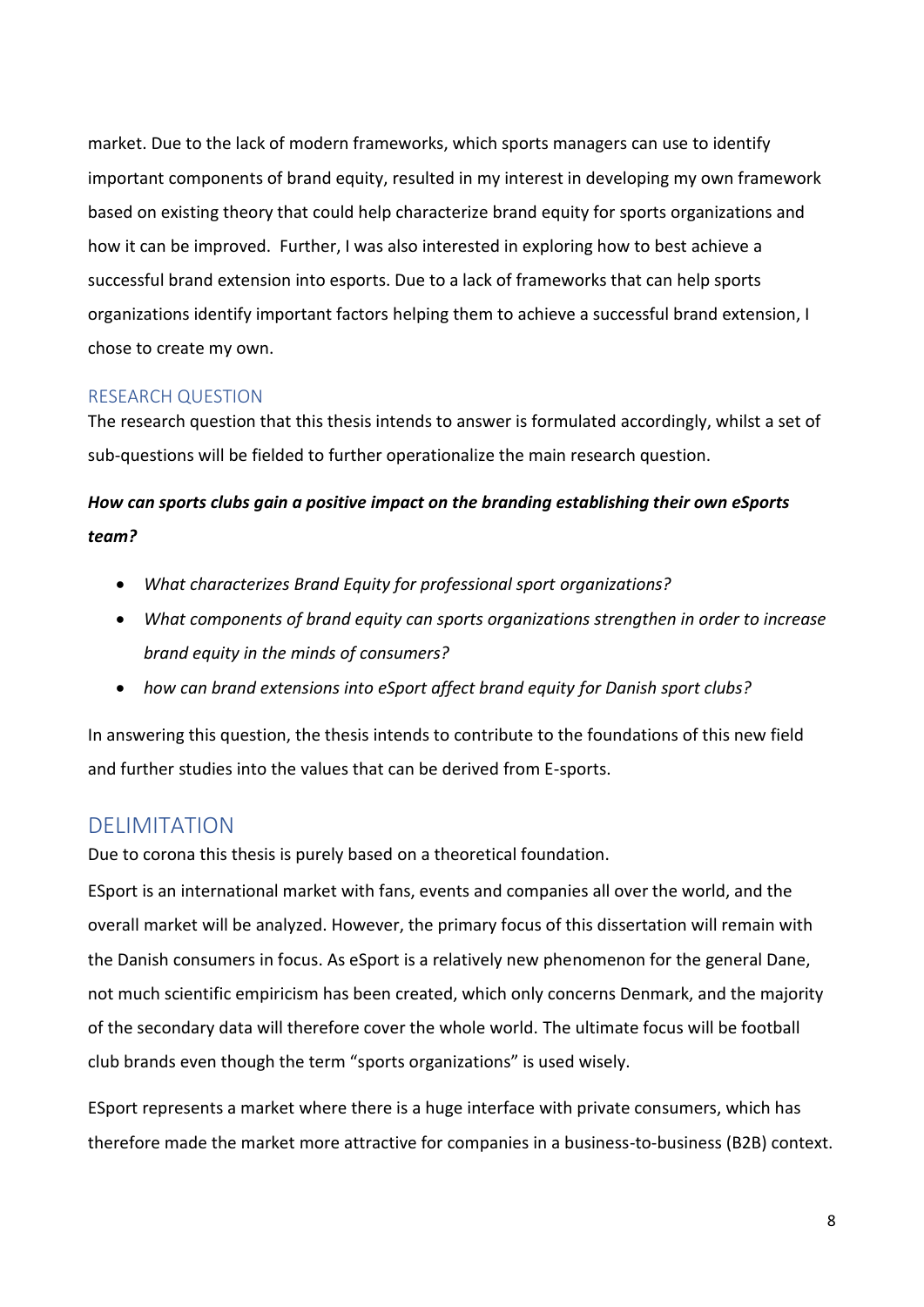Throughout the dissertation, private consumers will be at the forefront, in relation to the theory used. This means, the focus is exclusively on the business-to-consumer market, thereby separating itself from the B2B market. Although the B2B market also has a lot of interesting aspects to investigate, the inclusion of these is considered not to be possible within the scope of the project. At the same time, it is estimated that if a high brand equity is achieved in the private consumer market, it will automatically derive a strengthened position for potential B2B partners. The study itself is conducted on the basis of a B2C analysis, but the effect of it could be experienced in both markets.

As it will also be seen in the theory section, the value of a given brand can be assessed by a variety of methods. In brand equity, it is typical to distinguish between the consumer-based approach and the financial approach. Looking at the financial approach within brand equity, we strive to quantify one single value, as a measure of the overall financial value of an entire brand. According to the project's research question, this financial statement is demarcated, since the most important thing is to consider how sports clubs can gain a positive impact on the branding in the eyes of the consumer by entering the esports industry.

# <span id="page-8-0"></span>METHODOLOGY

# <span id="page-8-1"></span>*Research Philosophy and approach*

The purpose of this section is to explain my approach as well as to consider the methodological considerations underlying the design of the dissertation. To approach this in a structured way, the model below from Saunders et al. [2003] will be utilized as a template to form the framework for the section. The model is called "The Research Process Onion", and is divided into five parts, each of which aims to provide a detailed explanation of the investigation process. The use of the model is due to my belief that this contributes to a structured approach to the method section, which starts with the outer part of the onion, and then works towards the center. The model is illustrated below: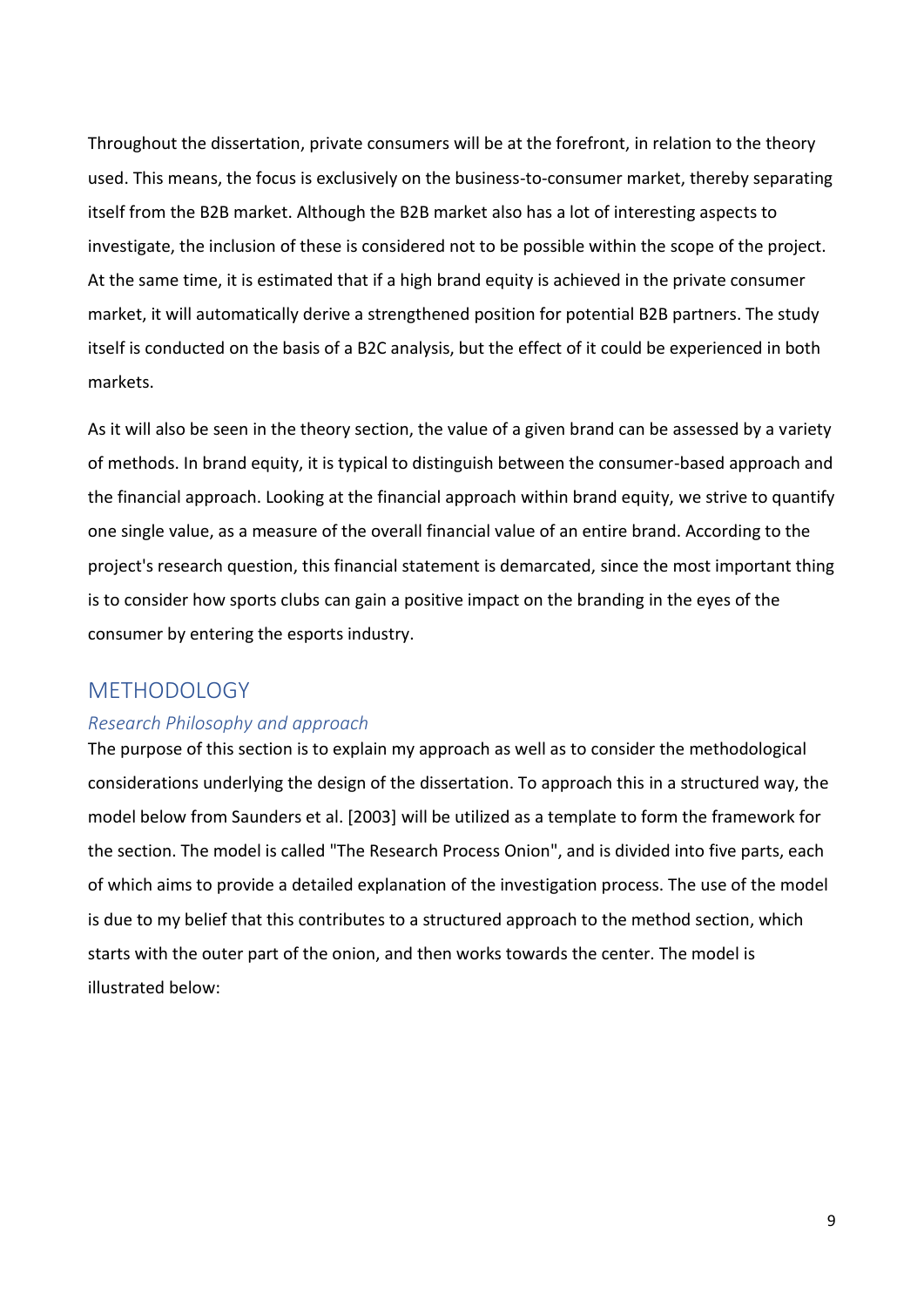

Figure 4.1 The research 'onion' Source: @ 2015 Mark Saunders, Philip Lewis and Adrian Thornhill

Positivism disregard any realization gained through sacred writings, intuition, or speculation as these are not verifiable. In this way, positivism attain their recognition through the perception of reality and through logical associations. In data collection, positivism will concentrate on the objective information, such as place of residence, age, gender. Respondents' opinions and attitudes about a given topic are thus worthless and cannot be used (Thurén, 2008 p. 18-22).

Constructivism assumes that reality is constructed by people and social constructions. Reality thus depends on the thoughts and perceptions of humans, which constitute reality for each individual. In data collection, constructivism will largely deal with qualitative data (Thurén, 2008 p. 18-22).

Positivism disregards human attitudes and opinions, where constructivism makes attitudes and opinions the source of interpretation. On the basis of the definition of the two above mentioned different research philosophies, this thesis is subjected to a constructivist paradigm.

This thesis has a deductive approach since it is based on general theories about brand equity and brand extension and examines from them.

# <span id="page-9-0"></span>*Data collection*

In connection with the theory of science, the following section will clarify the methodological approach that is considered most applicable according to a satisfactory answer to the overall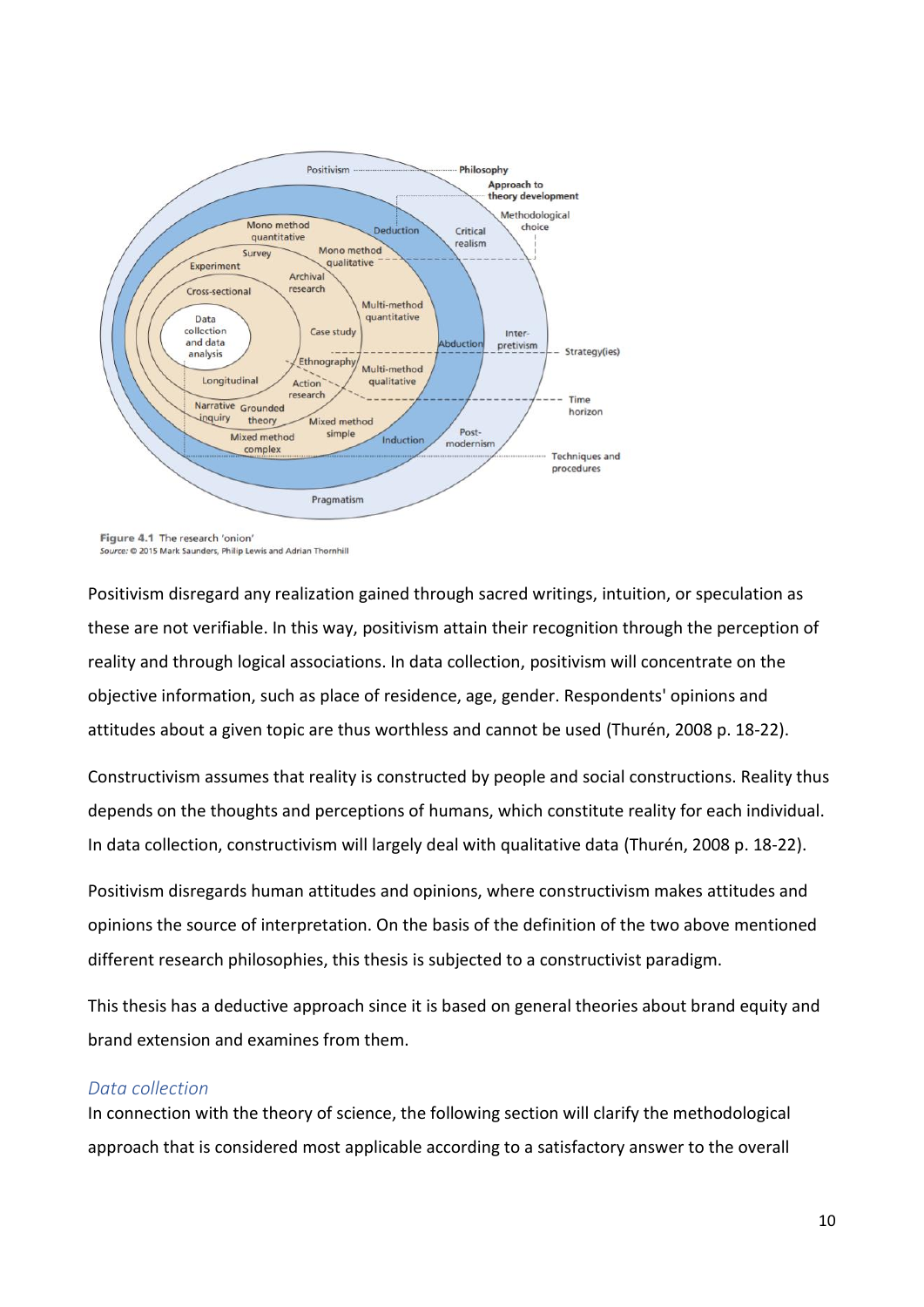problem. The dissertation's information needs are identified using a variety of sources, which take the form of secondary data.

### <span id="page-10-0"></span>*Secondary data*

The secondary data is made up of both professional literature and research projects in the same field. The theoretical starting point is based on a wide variety of articles and theories, and is used to varying degrees on a continuous basis

Within the general theory of brand equity and brand extensions, it is in particular Aaker (1990; 1991; 1992; 1993; 1996; 2010), Keller (1993), Martensen & Grøndholdt (2003), and Tauber (1988), that sets the frame. Based on the topic of the dissertation, these are linked to a sporting setting, where articles from Gladden & Milne (1998; 1999), Apostolopoulou, (2002), Ross (2006) and Pifer & Zhang (2015) are particularly emphasized.

The above forms the basis for the thesis's theoretical starting point but will be continuously supplemented by other relevant articles and theories. This is also true in the concept definitions presented, as well as in the later frameworks for both brand equity and brand extension.

Further to the mapping of how brand equity, through the thesis is assessed to be constructed, there will also be a section dealing with how the measurement of brand equity occurs. Various theoretical articles will also be used here, but will mainly rely on editions by Aaker (1996), Keller (1993) and Martensen & Grøndholdt (2003).

A critical aspect of this methodological approach is considered to be found in the fact that the theoretical foundation of the dissertation is largely based on few (but recognized) theorists. On this basis, a holistic picture may be threatened by being one-sided, and there will probably be other sources, with opposing attitudes to a number of the statements.

However, it is argued that the theories chosen are consistent with the majority of the empirical basis found within the topic of the dissertation. In addition, the theory used is chosen because it has been tested through previous research, and thus leaves some operationality that the dissertation can later benefit from.

Finally, the secondary data ends in both a brand equity and a brand extension framework, which includes the main findings from the theoretical basis.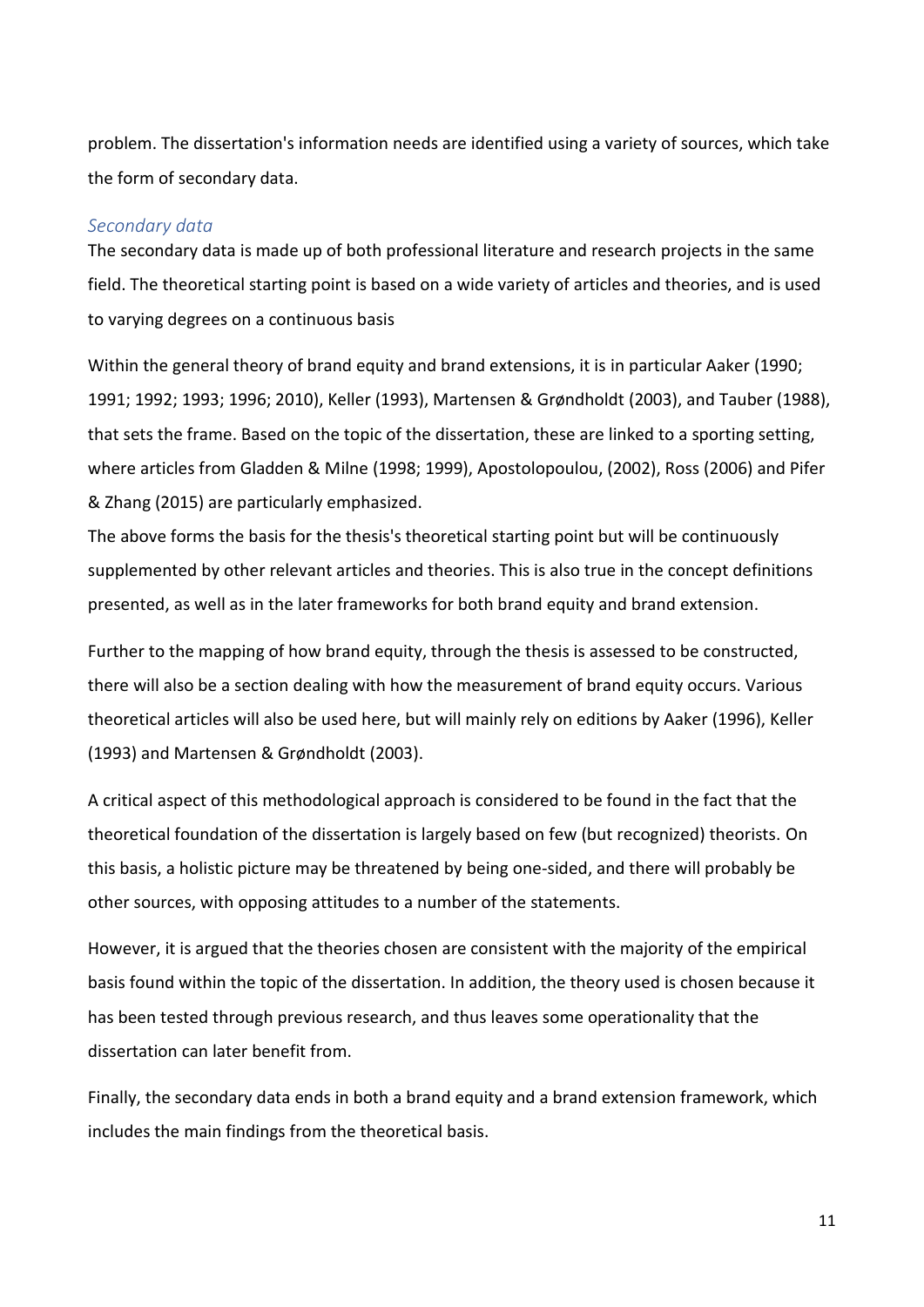# <span id="page-11-0"></span>RELIABILITY AND VALIDITY

Validity is a term that expresses the quality of the conclusions reached in the empirical studies. Therefore, a high degree of validity will express the best possible approximation to the truth (Trochim, Donnelly & Arora, 2014 p. 26). To boil down validity, you can say, that it is about ensuring that you actually measure/investigate the problem you intend, and do not design your study design in a way that allows to doubt this.

Reliability means that the measurements in the study were made correctly. Thus, for example, in the underlying data there is a "representative" target group so, for example, coincidences do not affect a result you get. So, eliminating the "noise" that may be in the study design and target group results in a high degree of reliability (Thurén, 2008 p. 30).

The difference lies in the fact that validity is based on whether you actually measure what you want to measure, whereas reliability depends on whether the study was made on the basis of a correct data basis that does not allow the empirical data to be based on chance.

Data used for this dissertation was collected as a qualitative research, as it is a purely theoretical thesis that uses existing theory to generalize relevant theory introduced in the theoretical foundation to develop theoretical frameworks that are used to provide answers to the research question. All data and methodology are selected because of their reliability, validity and relevance to the research of the problem definition. This is important for the dissertation to avoid a validity issue.

# <span id="page-11-1"></span>**THEORY**

More and more companies have recognized that one of their, if not the most valuable, asset is their brand (Keller, 2013). Therefore, it should be a very high priority for all companies to try to realize the full potential of their brand.

As a consumer and as a businessperson in a complex world, you are always faced with more choices with less time to make decisions. Therefore, a strong brand is a crucial parameter for a business, as it can help to simplify the decision-making process, since consumers already have a biased idea of that brand's products (Keller, 2013). This is especially true when there are several providers offering similar products. When you as a consumer or businessman already know a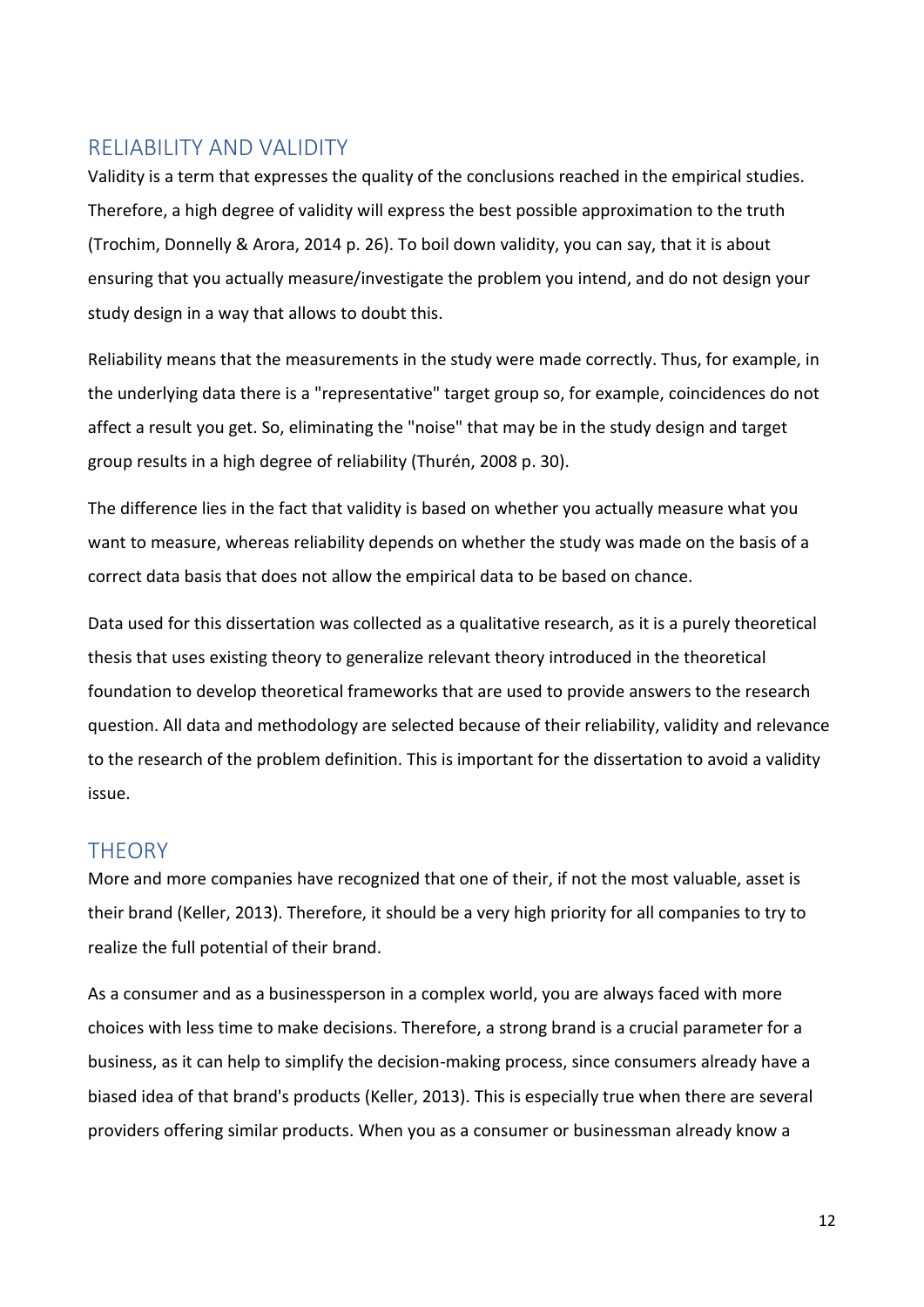brand and have started a relationship with this company, you have thus also established a link to this company's products and their brand (Aaker & McLoughlin, 2010). In the field of eSport, it is strongly considered that the respective teams are able to create loyal fans who, over time, will follow the teams closer than the other teams. The key to creating loyal fans is to a great extent about creating value for the consumer. Therefore, it is considered extremely relevant to identify which aspects create value for consumers in the eSports market.

The specific brand is often regarded as one of the most important areas, in creating successful relationships with fans, sponsors, etc. (Bauer & Sauer, 2005). Since brands have proven to serve as the foundation for long-term success for sports teams, clubs should strive to leverage the emotional connection with fans, thereby creating associations that will potentially strengthen perceived brand equity.

A brand is defined by the American Marketing Association (AMA) as:

"*A name, term, sign, symbol or design, or a combination of these that identifies the goods or services of one seller or group of sellers and differentiates them from the competition.*" (Keller, 2013).

Therefore, you can say that if you create a new name, logo or symbol for a new product you have created a new brand. This definition must therefore be said to be very general as it does not take the emotional into consideration.

As the literature has realized that brands play a crucial role in the traditional industries, research has been extended in recent decades to a much broader type of industries and organizations (Aaker, 1991). Previous research has emphasized the importance of branding in the sports industry as well. The sporting results are not enough alone. Branding is also a critical success factor for a successful sports business (Richelieu, et al., 2011).

# <span id="page-12-0"></span>*Brand equity*

In order to become clearer about how value in eSport is created, it seems appropriate to use the concept of brand equity as a starting point. With the concept of brand equity, we have a tool that can be used to measure the strength of a brand. Immediately, it may seem straightforward to assess whether a brand is strong or weak. Where it becomes more complicated is when to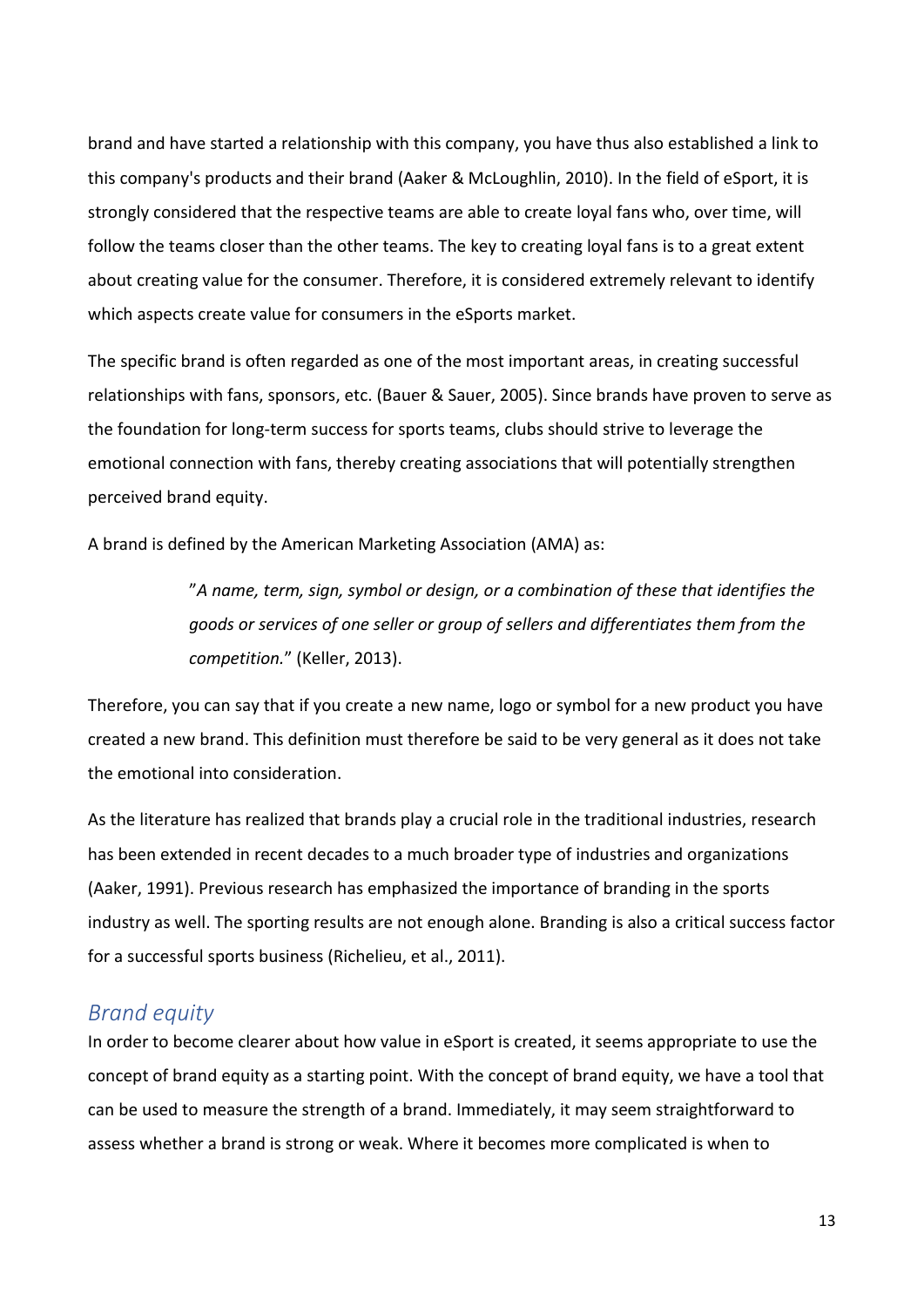measure strength more specifically, as well as what actions a company can take to influence the strength of its brand. For this problem statement, brand equity is a useful tool.

Specifically, brand equity looks at what factors have an impact on whether a brand is strong or weak. More recently, this issue has become an even more important consideration for executives around the world, as it is recognized that the company's brand is a key factor for success and profit. On average, a company's brand accounts for more than 50 percent of its total value (Martensen & Grønholdt, 2003).

The purpose of incorporating brand equity as a starting point is to become clearer about elements that help create a strong brand. I am interested in investigating how, as a company, you can create a strong brand in the eSports industry, as well as how the position is maintained and expanded. To do this, one has to understand brand equity as a concept, and then establish a system for how to manage it as a company (Aaker & Joachimsthaler, 2010). In order to be able to work actively with brand equity, companies are also required to undertake an in-depth review of their own activities, as this provides insight into the company's strengths and weaknesses, as well as opportunities and threats. This information can be crucial for a business to maintain or expand its position in the market. Brand equity has been used as a term in the marketing literature back in the 1980s, but especially in the 90s became a core element when David Aaker, who pioneered brand equity and stressed its importance. Aaker describes brand equity as follows:

> "*Brand equity is a set of assets (and liabilities) linked to a brand's name and symbol that adds to (or substracts from) the value provided by a product or a service to a firm and/or that firm's customers*" (Aaker, 1991).

These assets that Aaker describes include; Brand Awareness, Brand Loyalty, Brand Associations and Percieved Quality (Aaker & McLoughlin, 2010). These will be described in more detail later.

Another important theorist in relation to brand equity is Kevin Keller. He defines brand equity as follows:

> "*Brand equity represents the added value endowed to a product as a result of past investments in the marketing activity for a brand*" (Keller, 2013).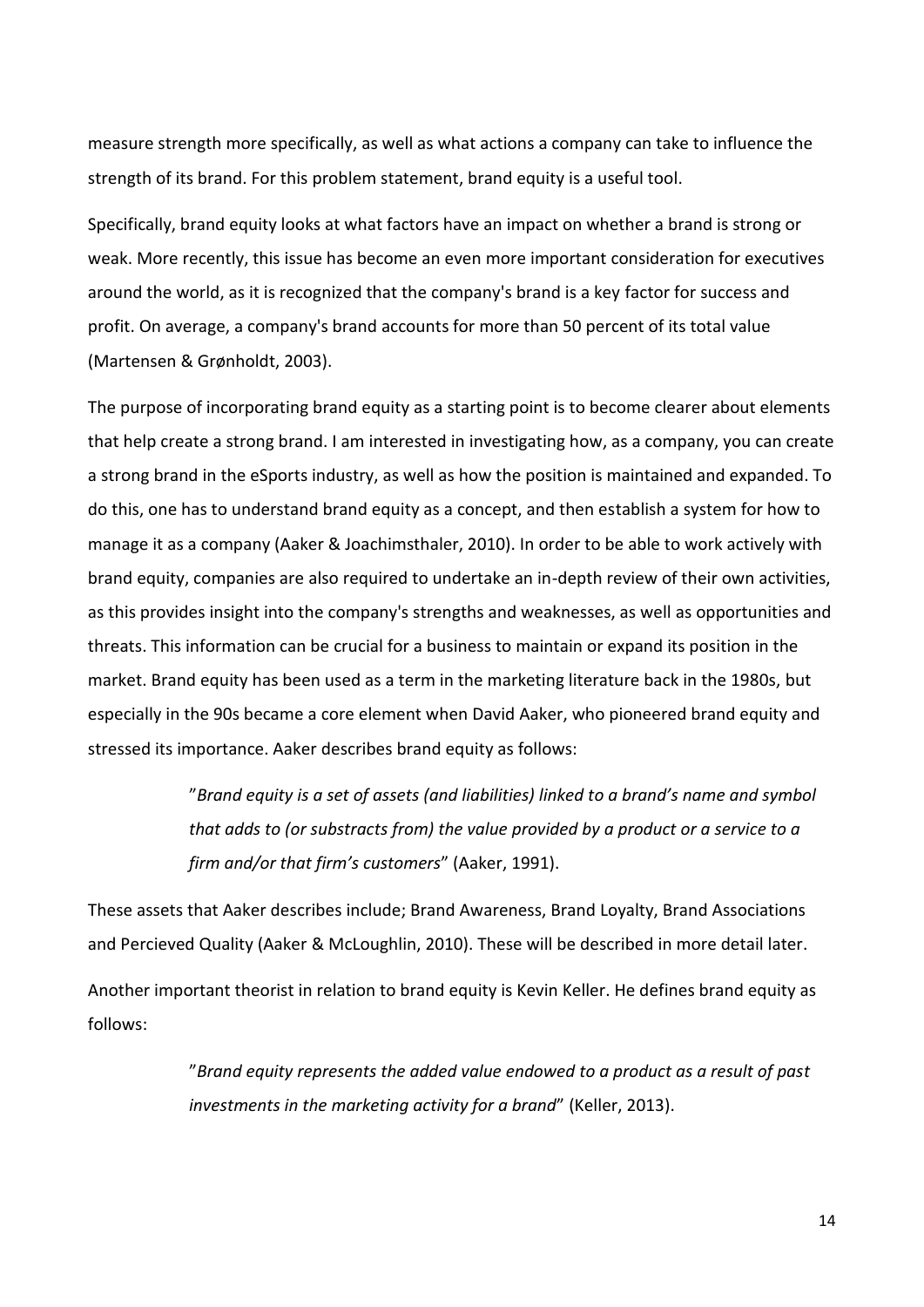This definition is very similar to Aakers, but emphasize the importance of the previous activities a company has undertaken. This means that it is difficult for a company from one day to another to add their brand value for their consumers, but it is something that happens over time based on the company's marketing activities.

It should be said that these two definitions are far from the only ones. Many definitions and changes have been presented over time. However, these two seem to be the most significant, and for that reason they are presented.

Brand equity typically looks at two main elements. The financial brand equity as well as the consumer-based brand equity. I have previously delineated the financial brand equity. Therefore, the financial brand equity will not be described in more detail.

## <span id="page-14-0"></span>*Cunsomer-based brand equity*

The primary approach to this task will be through the consumer-based brand equity. Unlike financial brand equity, consumer-based brand equity is based on what the consumer attaches to the brand of value. At first, it seems essential to comment and discuss what special circumstances are relevant when it is the eSports industry being analyzed.

Sports teams have the ability to create an emotional response from their fans that is greater than in any other industry (Underwood, Bond, & Baer, 2001). This is also expected to apply to an eSports team. This is one of the main reasons why sports teams should work hard to improve their fans' perception of their brand, to leverage this emotional attachment to build trust and a loyal fan base (Holt, 1995). For sports teams, therefore, there are also a number of aspects that need to be taken into consideration to create and strengthen brand equity. These measures are taken into account in the frameworks presented later.

Initially, the classic approach will be presented, followed by a review of the specifics that plays a prominent role for a sports club.

Within consumer-based brand equity, one of the most widely used definitions was developed by Aaker in 1991. It explains brand equity from a consumer approach such as the following:

> "*Brand equity is the value consumers associate with a brand, through brand awareness, brand associations, perceived quality and brand loyalty*."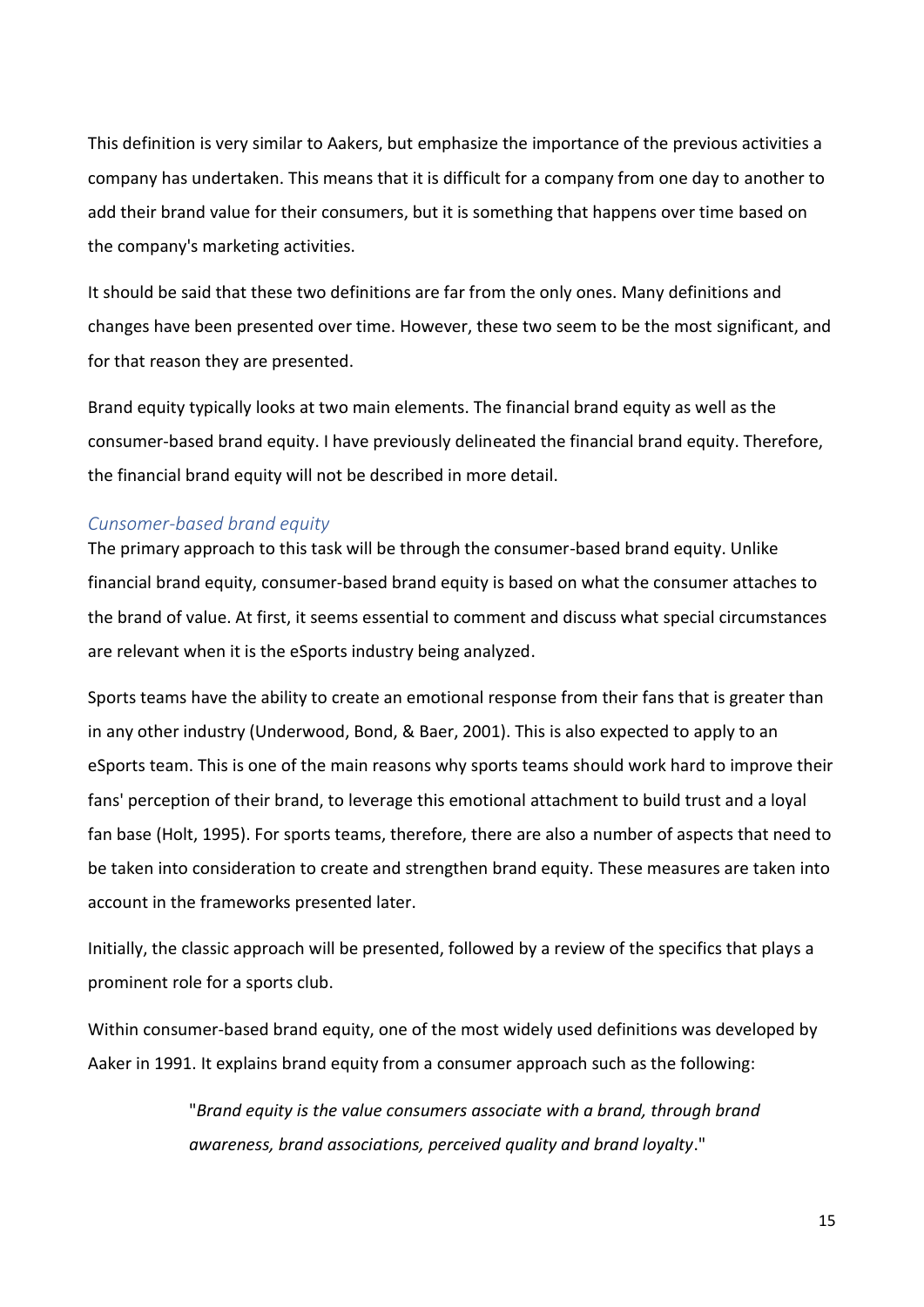That means, the consumer-based brand equity itself should be perceived as a measure of a given brand's ability to create value, through four dimensions. The four dimensions that Aaker in particular focuses on, and which are argued to be primary sources of value adding, are the following; *brand awareness, brand associations, perceived quality and brand loyalty*. These four dimensions have become the common denominator as the foundation of many models of brand equity. According to Aaker (1991), overall, they can be considered the strength of a brand's presence in the consumer's mind. The dimensions are illustrated in the model below:



Figur 1 - Inspireret af (Miller, et al., 2004) - egen tilvirkning

In addition to Aaker's four-dimensional model, it is also seen at Keller (1993) that some very fundamental areas are in focus in relation to brand equity. Keller in particular centers on brand awareness and brand associations, which he says collectively constitute brand knowledge. Keller explains these mechanisms in his model Customer-based Brand Equity, which is often referred to simply as CBBE. CBBE is designed with a view to unraveling the value of a given brand, in the minds of customers. The purpose is therefore to identify aspects that make a brand strong, as well as ways to establish a strong brand. The very essence of CBBE lies in the assumption that a brand's true strength is in the consumer's view. This view will presumably differ whether it is a tangible consumer product or, as in this case, eSport, which is more likely to be built on an emotional aspect. Keller defines overall Customer-based brand equity as the following (Keller, 2013):

"*The differential effect that brand knowledge has on consumer response to the marketing of a brand*".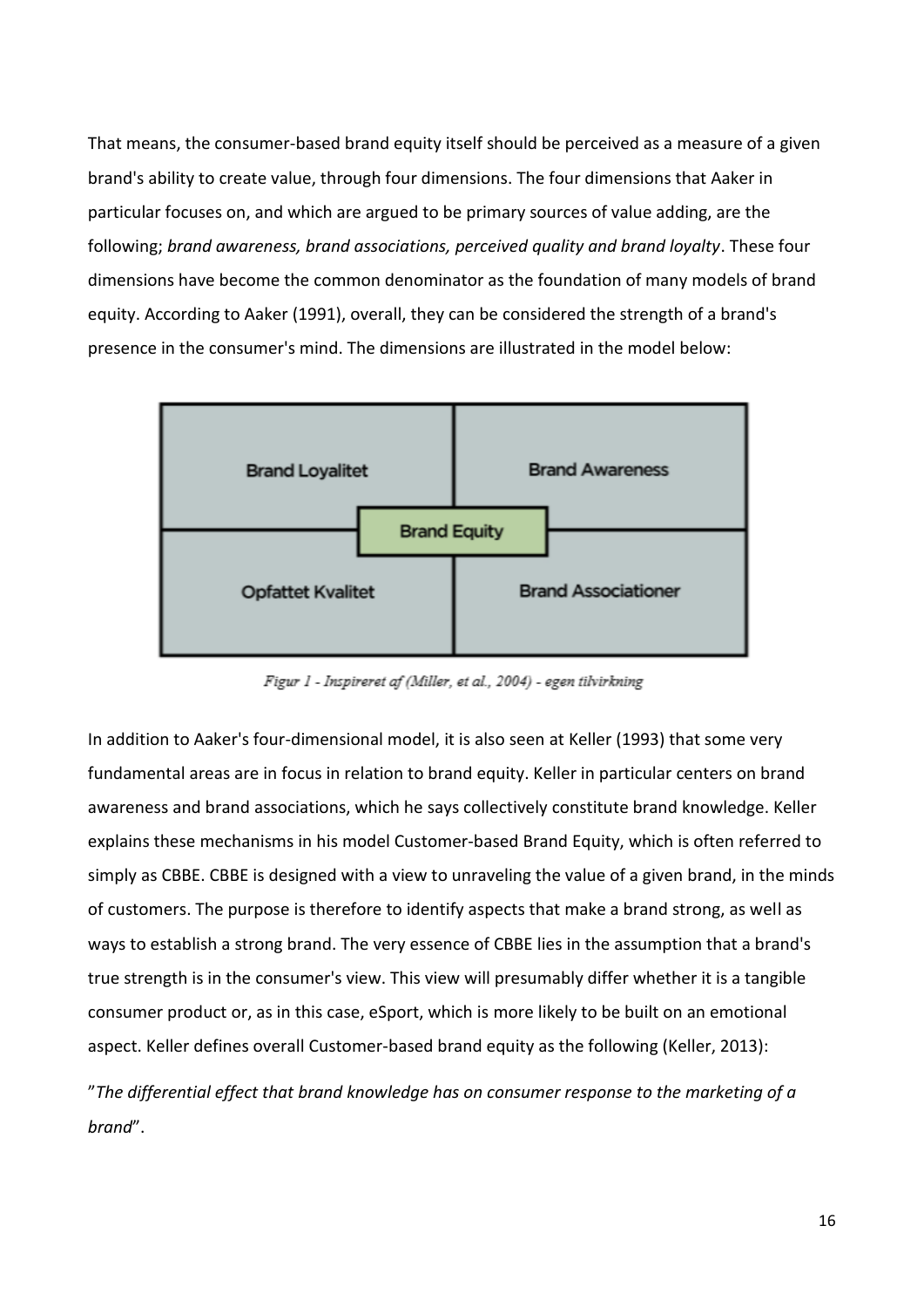CBBE occurs when a customer has a high degree of brand awareness and knowledge of a brand, and at the same time possesses strong, favorable and unique brand associations in memory (Keller, 2013). Basically, the CBBE model encourages companies to define their brand in connection to a hierarchy of customer impressions. This hierarchy often takes the form of a pyramid and can be illustrated in the figure below:



Figur 2 - Brand Resonance Pyramid (Keller, 2013)

These four steps each represent four fundamental questions that a consumer will ask themselves often in the subconscious mind - regarding a brand.

The first step in the model deals with Salience, which can be considered as an extended version of the definition previously mentioned regarding brand awareness. Salience depicts both the depth and breadth of brand awareness, which in aggregate represents the likelihood of the brand appearing in the consumer's memory, as well as the range of situation in which it occurs. Here, companies not only have to differentiate themselves, they must also do it in a way that the customer notices and is aware of it.

In step two, it is about communicating what the brand "can" and what it stands for. There are two blocks here, performance and imagery. These are related to whether customers' functional and psychological needs are being met. The respective blocks are considered to be fundamental in determining the brand, that is, the customer's evaluation and opinion about the brand. In eSport, it is conceivable that performance is assessed in relation to whether or not the consumer feels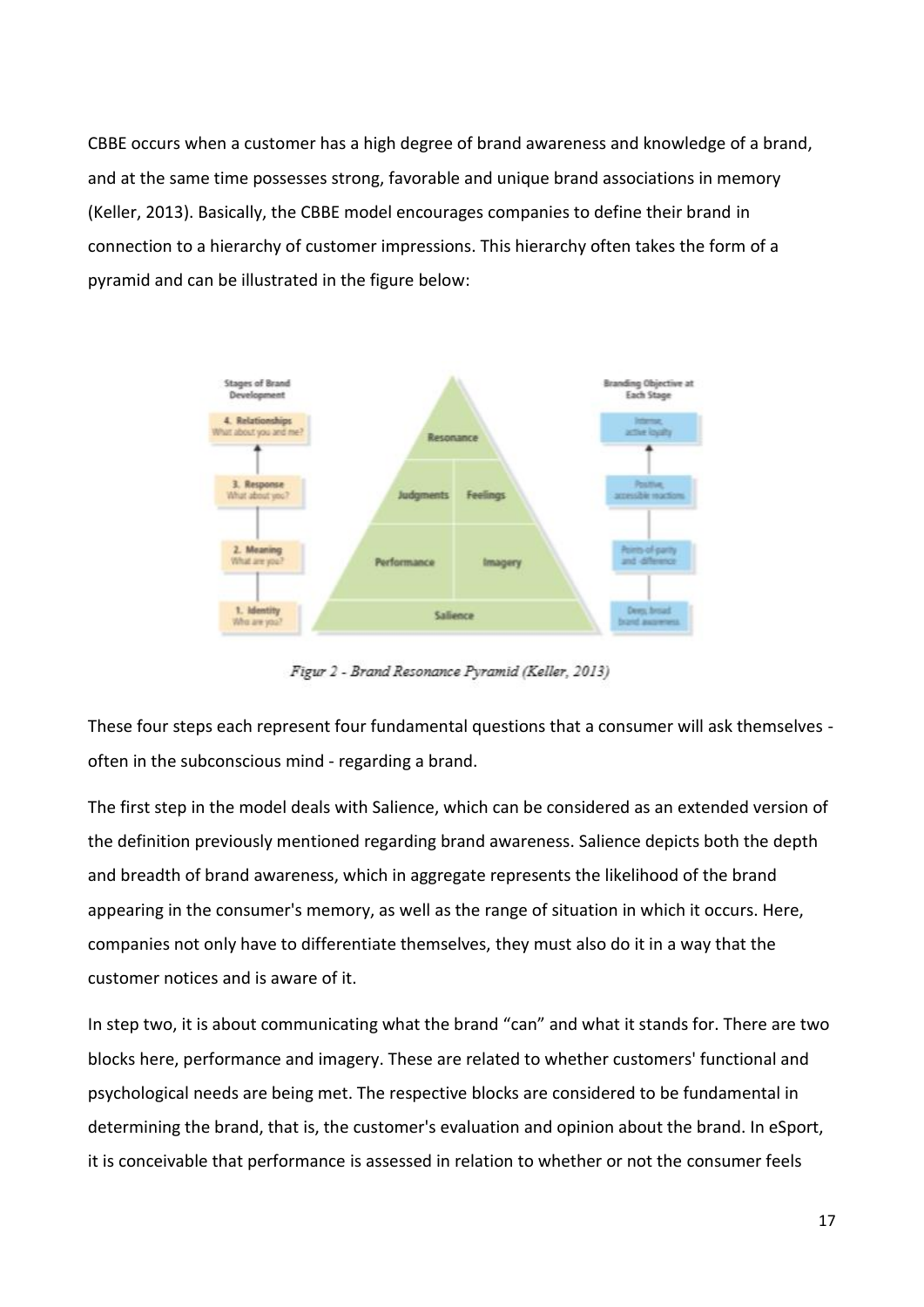entertained when, for example, streaming eSport. Of course, the providers involved must do everything possible to make the experience as interesting as possible. Compared to imagery, there may be a greater challenge for eSport. Right now, it is at a relatively new stage, and it is believed that part of the potential market does not yet see itself as "someone who sees other people playing video games". Here, the task is to a large extent that eSport develops from the somewhat "nerdy" reputation it has had in the past and tries to approach a wider group that is more socially acceptable.

The third step deals with customers' feelings about the brand and how they respond. Keller argues that these constant brand evaluations are divided into four key categories: Quality, Credibility, Consideration and Superiority. In relation to the project's angle, it can be argued that these constant evaluations do not necessarily occur at the same level in relation to, for example, a specific sports team. The emotions are of course greatly influenced, but in the field of sports and probably eSport, these key categories are considered to be actively evaluated to a lesser extent. Once a "consumer" has chosen a specific organization to follow, in most cases the person will stick to that choice. Of course, performance will be evaluated, etc., but in lesser cases it is thought to dictate that a new organization / team must be followed (Pifer & Zhang, 2015). The degree of this, of course, may vary, and is considered to be highly correlated to the points in the next step of the model.

The fourth step concerns resonance, that is, the relationship between the customer and the brand, as well as the degree of identification that the customer obtains in relation to the brand. The step also uncovers the intensity of the relationship, which deals with how attached the customer is to the brand, as well as the level of activity in the relationship, which reflects the loyalty and commitment that occurs in actions beyond the actual use or purchase of the brand (Keller, 2013).

Among researchers in this field, there is no doubt that customer-based brand equity is increasingly regarded as a key factor in a company's success. It is therefore necessary for companies to develop strategic initiatives that enhance the perceived value of the brand. In order to identify whether one's business is on the right track in relation to its brand equity, it is recommended by Lassar, et al. (1995) that firms measure their brand equity on a regular basis.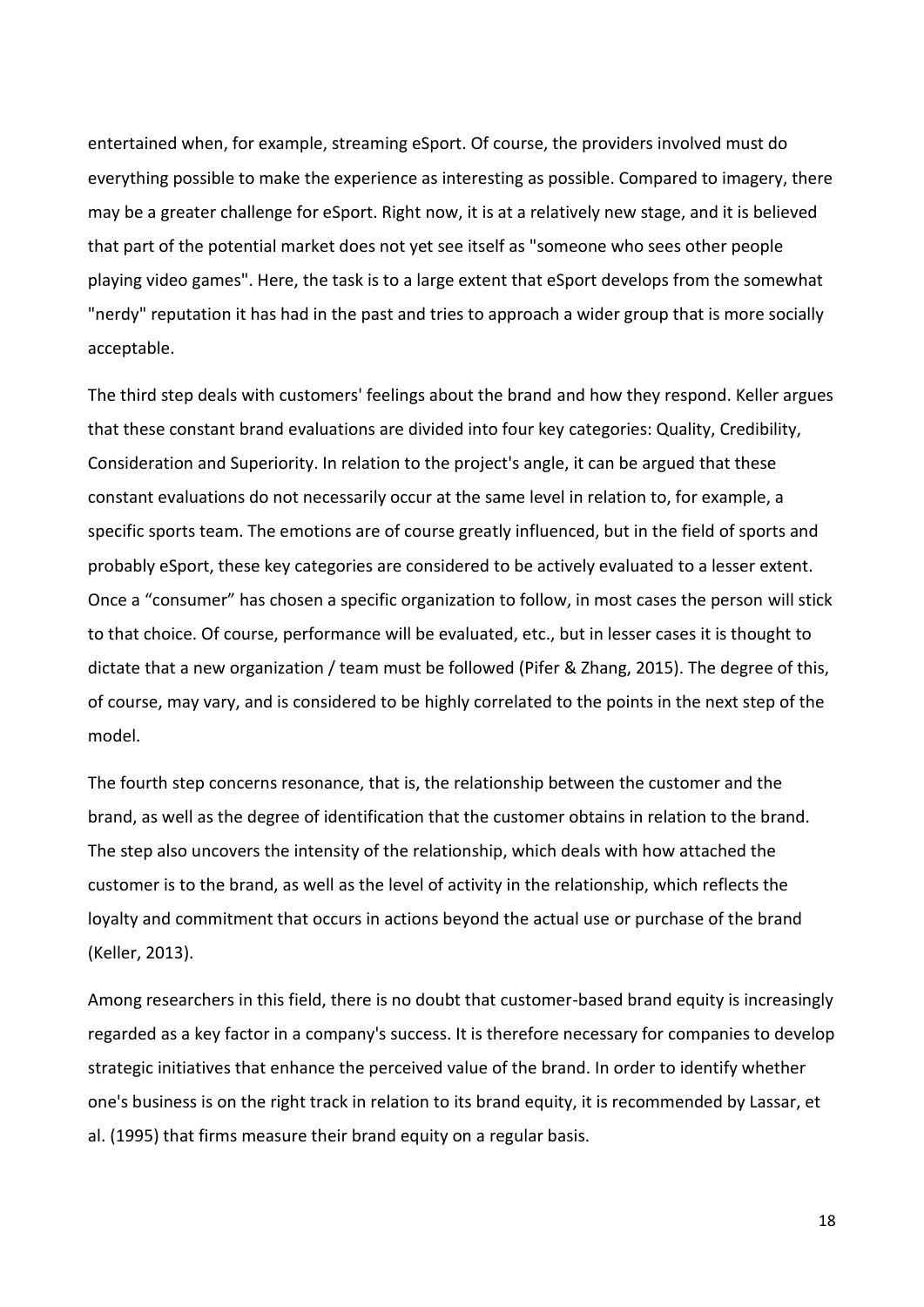## <span id="page-18-0"></span>*Brand equity in sports*

Many of the aforementioned theorists' approach to brand equity has been designed on the basis of a predominantly general point of departure. In order to meet the overall theme of the dissertation, it is considered obvious to include aspects of brand equity within the world of sports. As with commercial brands, it is just as necessary to measure, manage and strengthen brand equity in the sports industry.

The brand itself is often considered to be one of the most important assets in creating successful relationships with fans, sponsors and other prominent stakeholders (Bauer, et al., 2005). Since brands have assumed the role of the foundation of long-term viability for sports teams, clubs should capitalize on the emotional connection to their fans, in order to create long-term associations that will ultimately strengthen perceived brand equity.

In the article "*Examining the importance of brand equity in professional sports*" by Gladden and Milne (1999), they developed a conceptual framework that primarily defines three prior categories, each containing variables that may have an impact on perceived brand equity. These three categories are respectively; Product related, Organizational and Market related. The categories then point to the perceived brand equity, consisting of four variables, which corresponds to the aforementioned four categories in Aaker's brand equity model, which can then follow several different positive side effects as results of a given club's brand equity (Gladden & Milne, 1999). This cover, among other things, increased media coverage. The model can be seen in Figure 3 below: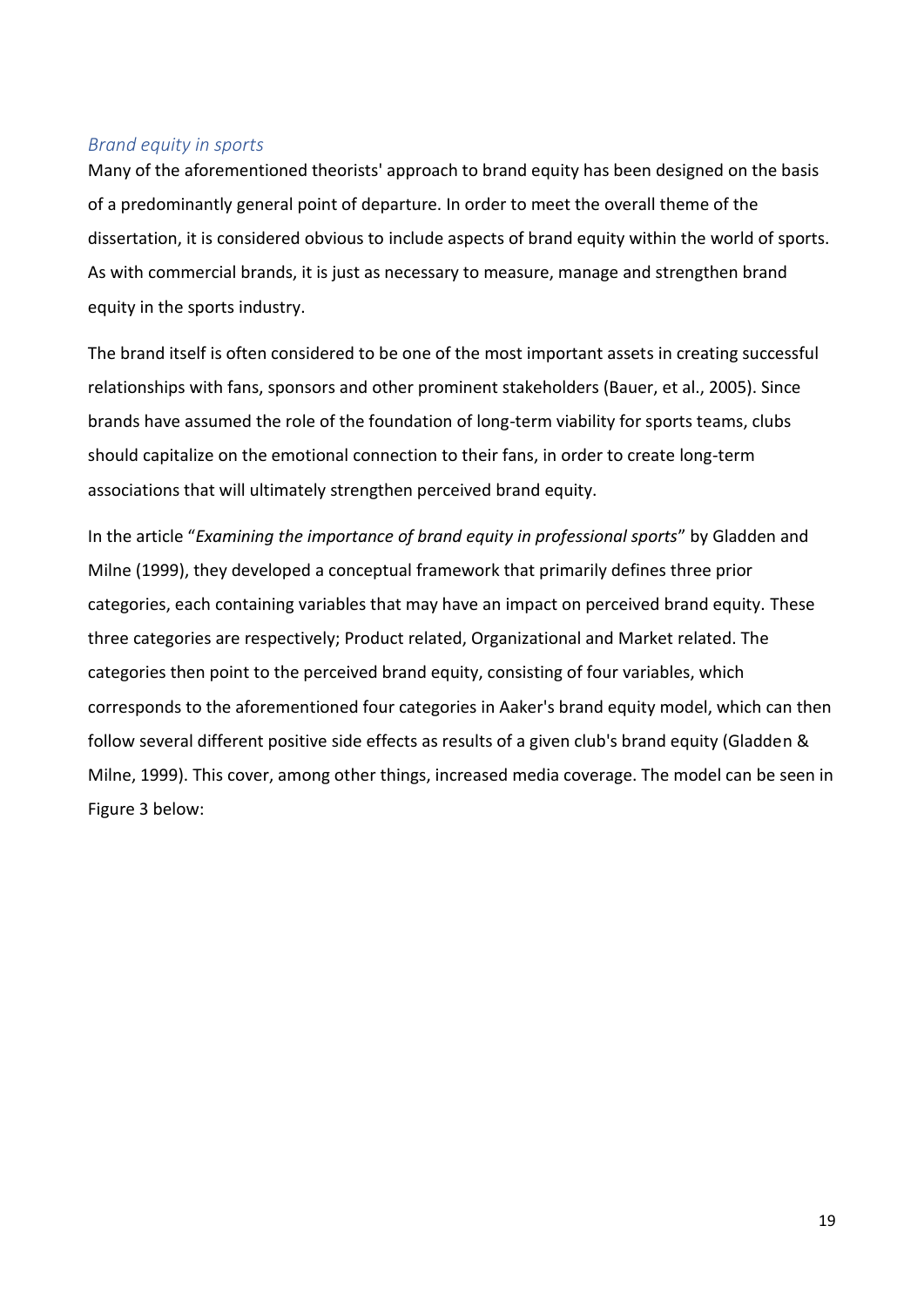

Figur 3 - Framework for Assessing Brand Equity in Professional Sport (Gladden & Milne, 1999).

The article is in line with previously mentioned theories (e.g., Aaker, 1991; Keller, 2013), which explains that brand equity is formed by numerous areas, which are therefore important for organizations across disciplines, as brands with a high degree of brand equity, manages to attract and retain customers better (Aaker, 1991). Gladden and Milne (1999) explain that professional sports organizations are no exception to this phenomenon, as the attraction and retention of consuming spectators and fans is critical in terms of the financial and subsequent performance of the clubs. Consequences portrayed in the last part of the model play a crucial role in increasing the value of clubs, both on and off the pitch. If a sports organization manages to create a high degree of brand equity, the accompanying consequences can be lucrative in relation to profit maximization and "victory maximization" (Pifer & Zhang, 2015). Although many eSports branches are still very unstructured compared to most traditional sports, these variables are identically considered to be critical.

Gladden and Milne (1999) analyzed the positive relationship between brand equity and the achievement of merchandise sales in the NHL and MBL (National Hockey League and Major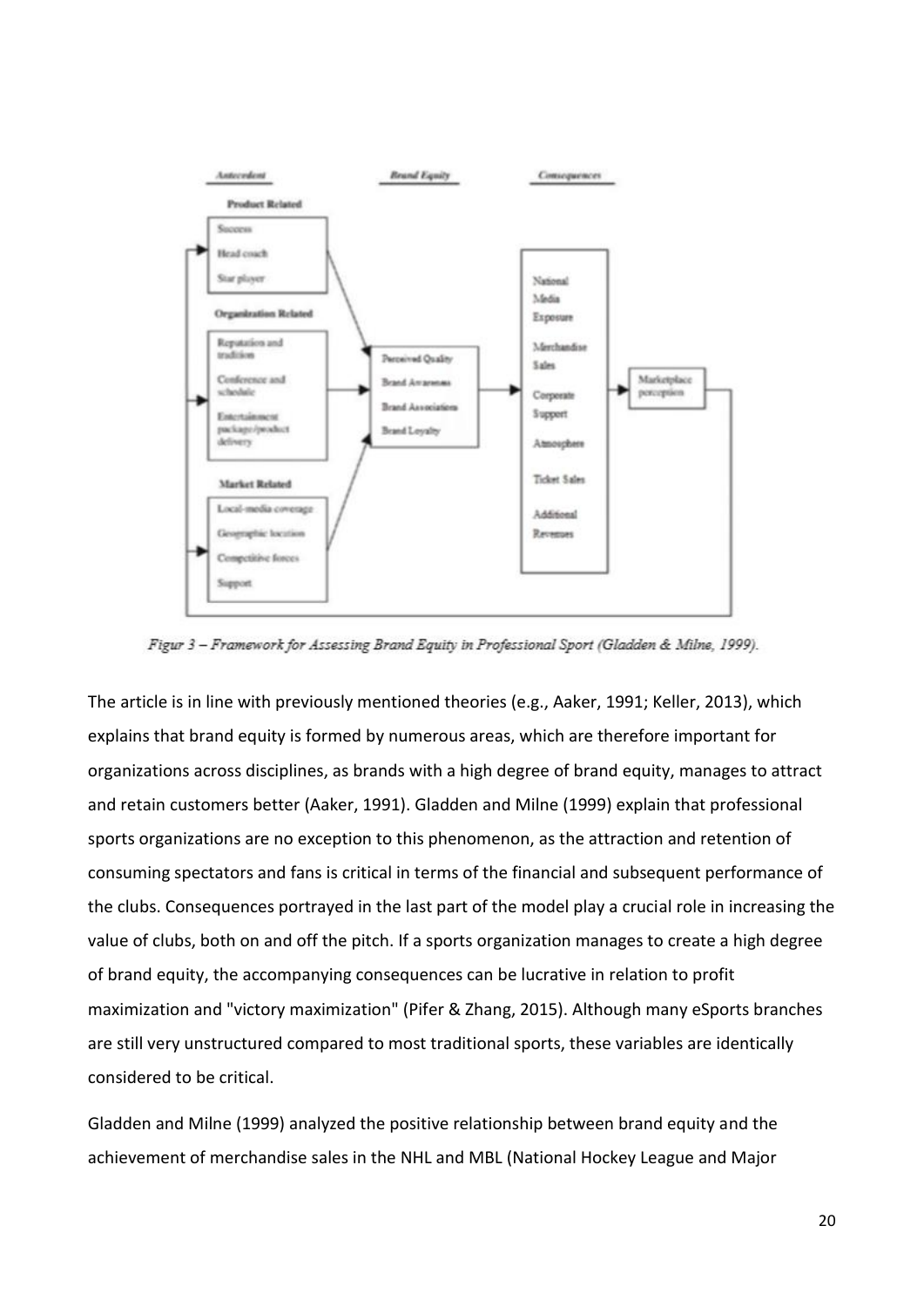Baseball League), which showed that brand equity was more important than short-term success. An interesting finding, however, testified that short-term success proved to be the primary sales force in the NBA (National Basketball Association).

In general, the short-term financial success of a club seems to depend on both athletic success and respective brand equity, as both have been shown to influence areas such as merchandise revenue and crowd numbers (Bauer et al., 2005).

Pifer and Zhang (2015) provide a clear example of this, according to the Leeds United English football club. Although the past few years have been characterized by relegations to lower divisions, untrustworthy management decisions and financial difficulties, Leeds United is still considered one of the biggest brands in English football and has merchandise sales and average attendance better than many Premier League clubs. Something may indicate that there is a special type of loyalty in the sports industry. Although Leeds United no longer perform at the highest level they did in the past, they have managed to hold on to a large base of fans who watch their matches and support the club. This type of fans, or customers, is extremely valuable to the clubs. Although there are many other clubs that perform at a higher level, few fans change clubs. This is a true loyalty.

In sports, there are also individuals who can make significant differences. These individuals are referred to as "star players" and have abilities that can increase team performance, audience numbers, television viewership and merchandise sales (Pifer & Zhang, 2015). Star players can be key in generating benefits that differentiate one team's brand from another. This creates an opportunity for the team to position its brand in relation to the others.

By positioning is meant to create an offer that is clear and distinctive in relation to competing offers in customer awareness (Kotler, Amstrong, Wong, & Saunders, 2008). Due to the discussed service characteristics of sport, Blankson and Kalafatis (1999) argue that for service brands, establishing a clear and differentiated identity is essential to position the brand in the market and be able to promote the value of the brand to customers. This may also be important for ordinary products, but because of the intangible nature of the product in the sports industry, where the customer does not get much more than an experience, it is crucial to create a clear identity (Blankson & Kalafatis, 1999).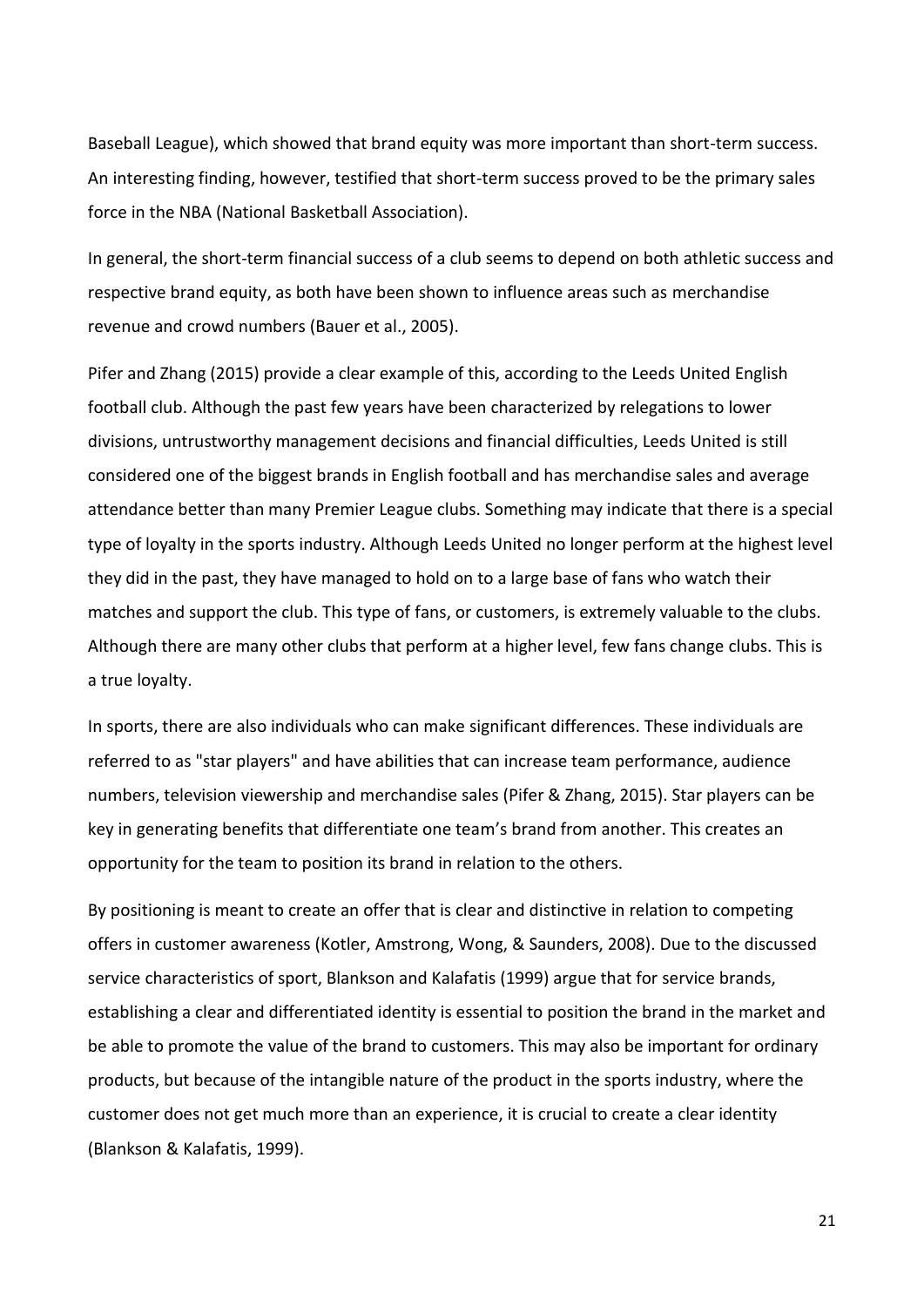To meet these challenges, Richelieu (2003) proposes that teams divide positioning into two dimensions, namely (1) selection of market segments and target market and (2) differentiation of the brand in the market. Through (1) market segmentation, companies can divide a larger population into smaller segments that can be more effectively reached with an offer (products / services) that matches their unique needs (Kotler, 2008). This means the team needs to identify the customers who are considered most susceptible to the Club's Value Proposition developed in Step 1. These potential customers would represent the target audience for future loyal fan development and long-term brand development (Richelieu, 2003).

Secondly, (2) the differentiation of the brand comes on the market, which means that the sports clubs try to differentiate themselves and their brand in a unique way to persuade customers why they should buy or support their club instead of others (Richelieu & Couvelaere, 2005).

It is also crucial for companies/clubs to be able to differentiate from competitors, to get a clear market overview of direct and potential competitors (Kotler, Amstrong, Wong, & Saunders, 2008). It should also be mentioned that sports clubs compete not only with other sports teams, but also with many other consumer entertainment offerings, such as Netflix and other forms of entertainment. In order to compete with other offers, clubs must be innovative and competitive in how the club engages its fans to ensure both engagement, affordability and availability to exceed fan expectations and bring in new as well as keep "old" customers (Couvelaere & Richelieu , 2005). Differentiation and positioning is about the company, or in this case, the team that decides how different customers can be reached and the communication how the club creates value for the customer, which means the teams must communicate the full mix of benefits that differentiate the brand from its competitors. To this end, the association of "Star Players" can help differentiate the club.

An example of this can be found in basketball, in connection with club change for one of the world's biggest sports stars. When LeBron James switched to club Cleveland Cavaliers, they came off a season with just 17 wins. The club had an attendance of 11,497 fans at home games, which is below league average, as well as having a team value of \$ 258 million (Pifer & Zhang, 2015). LeBron James quickly reversed the entire organization, nearly doubling the crowd per game to 20,562 fans, leading the Cavaliers to seasons with 60 wins, as well as propelling an overall team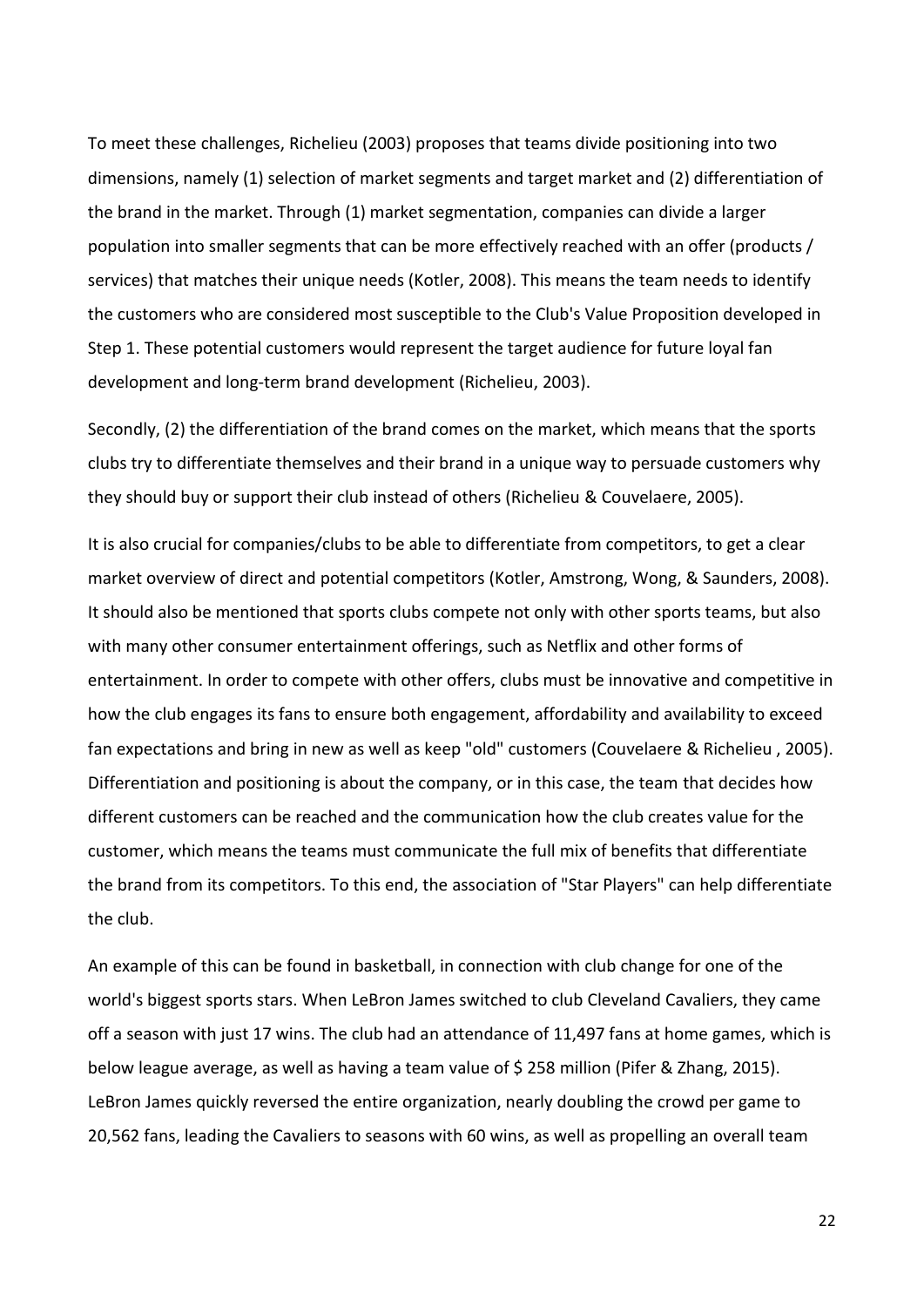value of \$ 476 million (Pifer & Zhang, 2015). When LeBron James announced his departure to the Miami Heat in 2010, Cavaliers value dropped nearly 26%, all while Miami Heats rose 17% (Pifer & Zhang, 2015). These trends also continued when LeBron James switched to the LA Lakers in 2018.

Nevertheless, it should be emphasized that the most successful brands in the world of football are typically the most successful on the field, and athletic success must still be considered as the fundamental driver of long-term financial success (e.g. sponsorships, access to international competitions) (Pifer & Zhang, 2015).

Here we can discuss whether there is a feedback loop, which can be both positive and negative for a sports club. Positive feedback loops are self-reinforcing. When an eSports club performs well at the tournaments they attend to, there is an expectation that this will also generate more fans and thus also more revenue. This positive development can then be used to optimize the sporting sector so that the team continues to perform well, and the circle can start over. This "loop" must be assumed that all eSports teams try to strive for. On the other hand, if it is true that the main driver is the sporting results, the opposite should also apply. A number of poor results will result in less prize money, less attention and thus less revenue. However, as previously discussed, it seems that once a sports team has succeeded and built a fanbase, this one does not disappear immediately. On the other hand, a product where consumers are not so emotionally involved in the buying process would otherwise, the customer would find a new brand only if the quality of their preferred brand was drastically degraded. However, with a product where consumers are not as emotionally involved in the buying process, the customer would find a new brand if the quality of their preferred brand was drastically deteriorated.

#### Sub conclusion – brand equity

Brand equity is therefore a key concept to gain a better understanding of how companies work with their brand, to strengthen their position in the market. A large part of the value of the company in the eyes of the customers is associated with a strong positioning and incorporation in the market. The stronger the branding, the greater the market value. Brand equity can be defined as a mix of the characteristics of knowledge, quality perception, brand associations and loyalty.

Consumer-based brand equity is therefore considered obvious to use to analyze brand equity and thus answer the problem for this thesis. In the sports industry, there are sometimes other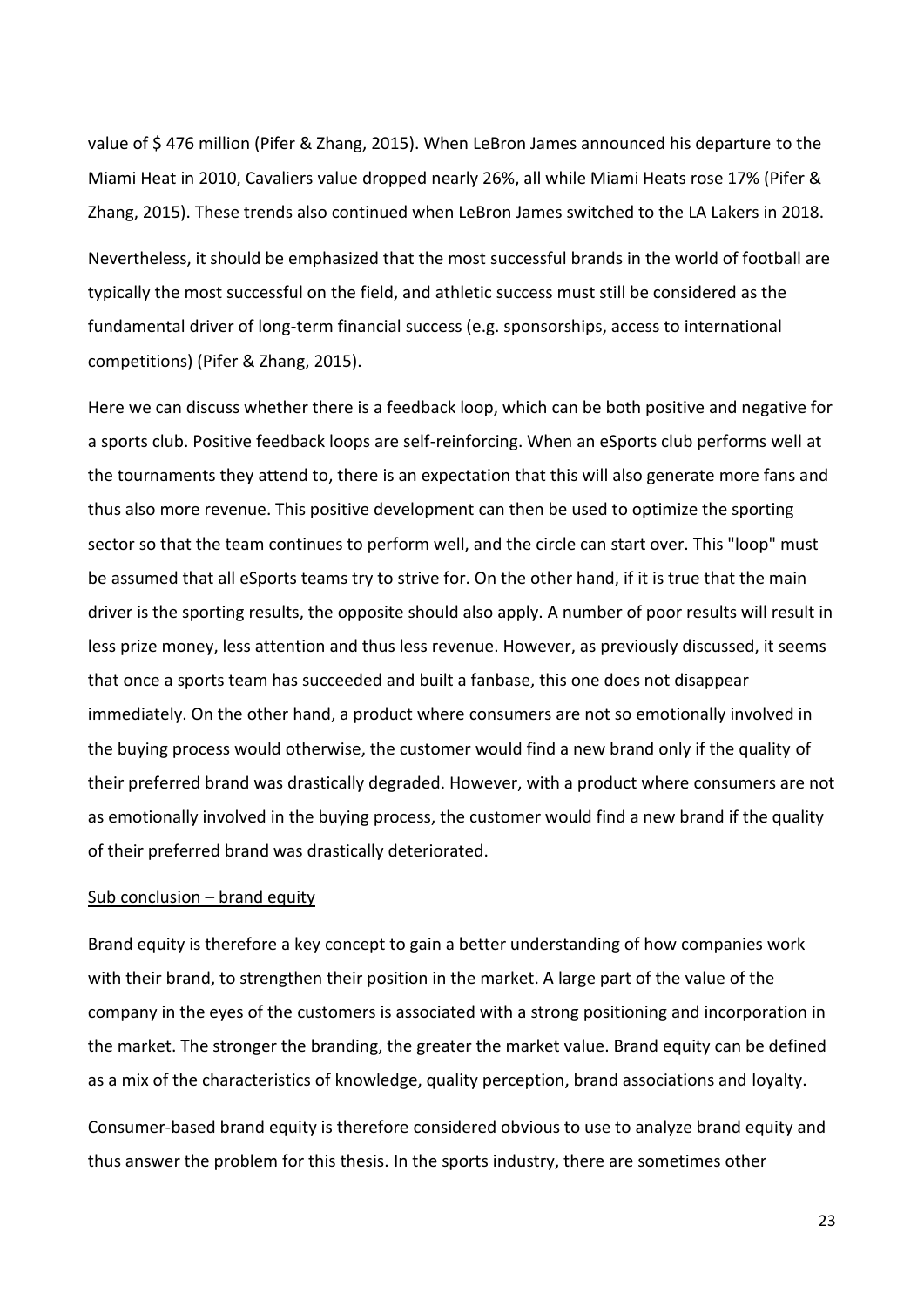mechanisms than the traditional physical and service products. Therefore, theory based on the world of sports has been included that can help uncover and analyze these.

## <span id="page-23-0"></span>*Definition of concept*

Following is a conceptual definition of the various drivers that are believed to have an impact on the creation and enhancement of brand equity within the eSport industry. By becoming clearer on these elements, it allows to better assess which elements are the driving forces and thus also provides a better basis for arguing how an eSports company can create brand equity.

### <span id="page-23-1"></span>*Brand awareness*

Both Aaker (2010), Keller (2013) and Grønholdt and Martensen (2003) cite brand awareness as one of the basic drivers of brand equity. Customer-based brand equity occurs when consumers have a high level of "awareness" and recognition of the brand, as well as having strong, unique and favorable brand associations (Keller, 2013).

Aaker defines three levels of brand awareness (Aaker, 1996). *Brand recognition, brand recall and top-of-mind*. Keller also focuses, in his review of brand awareness, on brand recognition and brand recall as an explanation of what brand awareness consists of (Keller, 2013).

#### Brand recognition

Recognition reflects the knowledge and linkage created from previous exposure. That as a consumer you remember a brand between several. As a consumer, you may be able to recognize a particular brand, having been previously exposed to them, in another previous situation (Keller, 2013).

### Brand Recall

Brand recall or recognition reflects the awareness of a brand when it comes into consideration as soon as the product category is mentioned. An example of this might be when the talk falls on eSport and the consumer immediately thinks about Astralis. Or when a consumer chilling on a Saturday night, recalls eSport as a source of entertainment and chooses to stream eSport, rather than watching a movie from, for example, Netflix.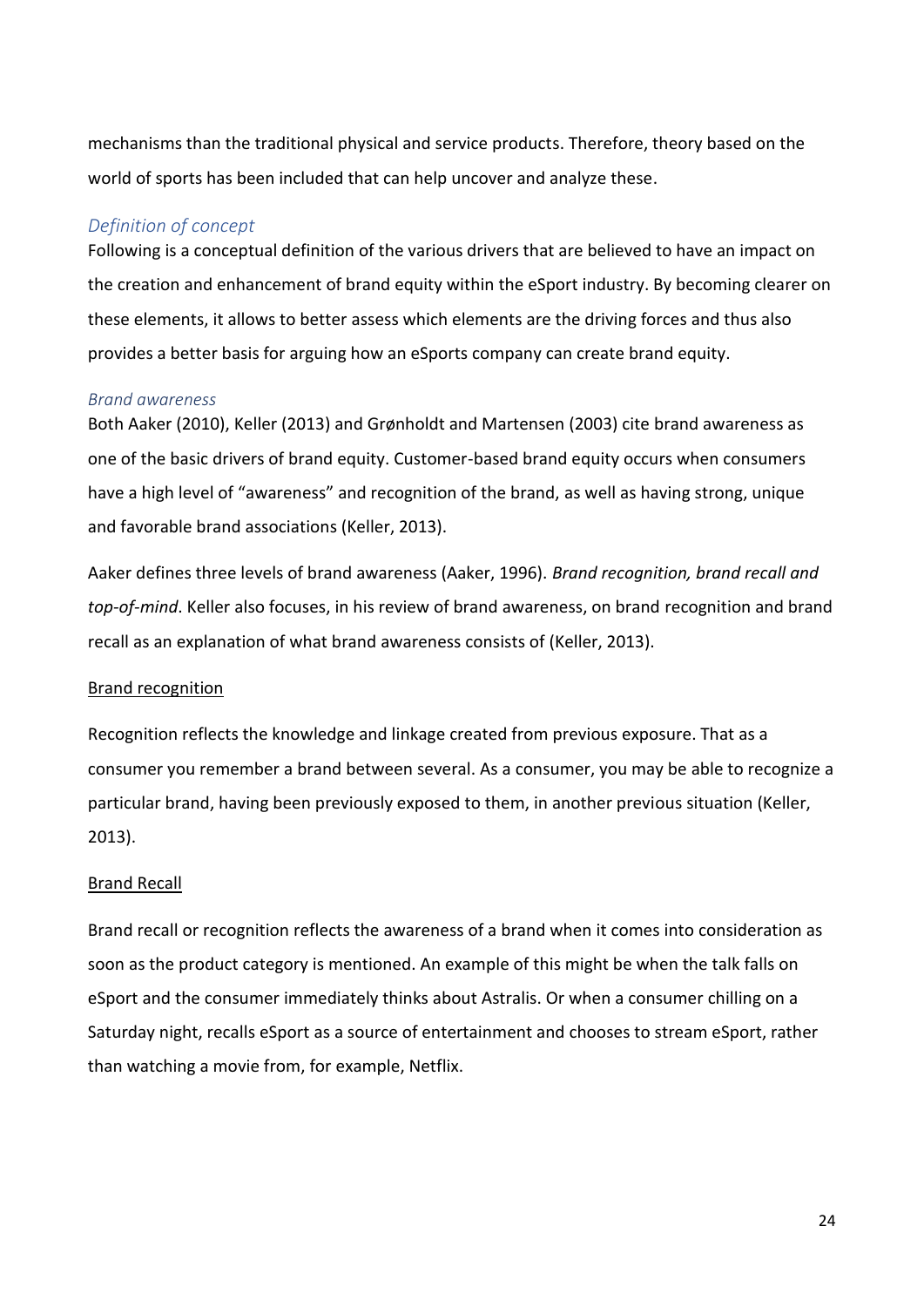#### Top-of-mind

This is rated as the highest level of consciousness and the brand dominates the mind and emerges as the first when possible. Aaker chooses to describe this concept in more depth. Two major subcategories for brand recall are top-of-mind and brand dominance. Top-of-mind, as described, is the dominant brand, the first thing a consumer comes to mind, in a given situation where a consumer thinks of brands in a product category (Aaker & McLoughin, 2010). For example, Aaker mentions Google. When a consumer has to use a regular search engine, the vast majority of consumers will only think about Google. This is a very advantageous position for a brand to be in.

Brand awareness, which is one of the fundamental elements of a company's brand equity, is crucial to the success of a business in a given market. It represents a driving factor for a brand to be involved in consumers' purchasing decision journey, as most consumers prefer to consume products from a company or brand that they know or have at least heard of (Moisescu, 2009).

Brand awareness also has a major influence on the consumer's risk assessment in connection with a purchase. By purchasing a product from a well-known company, the consumer feels more confident about the quality of their product or service (Moisescu, 2009).

Brand awareness is widely recognized for its impact on brand equity. The eSports industry and the sports industry typically work with high levels of involvement. The team, that the consumer support, is part of this person's everyday life. For these dedicated supporters, a high level of exposure may not be the right way to go, as they are expected to keep up to date with the team they support next, and even look for opportunities to interact with the team. The most important thing here is that the possibility of obtaining this information is present. For this group of fans, their favorite eSports team may be top-of-mind and therefore the first and only thing they think of in any given purchase situation.

Among those consumers who do not yet consider themselves eSport fans, the creation of higher brand awareness is expected to have greater impact. This type of consumer does not recall eSport at the moment of purchase, which may be Saturday night in front of the television. Therefore, with an effective strategy to increase eSport's brand awareness, there may be an opportunity to create more fans who might better recall eSport, and possibly have eSport as the top of mind.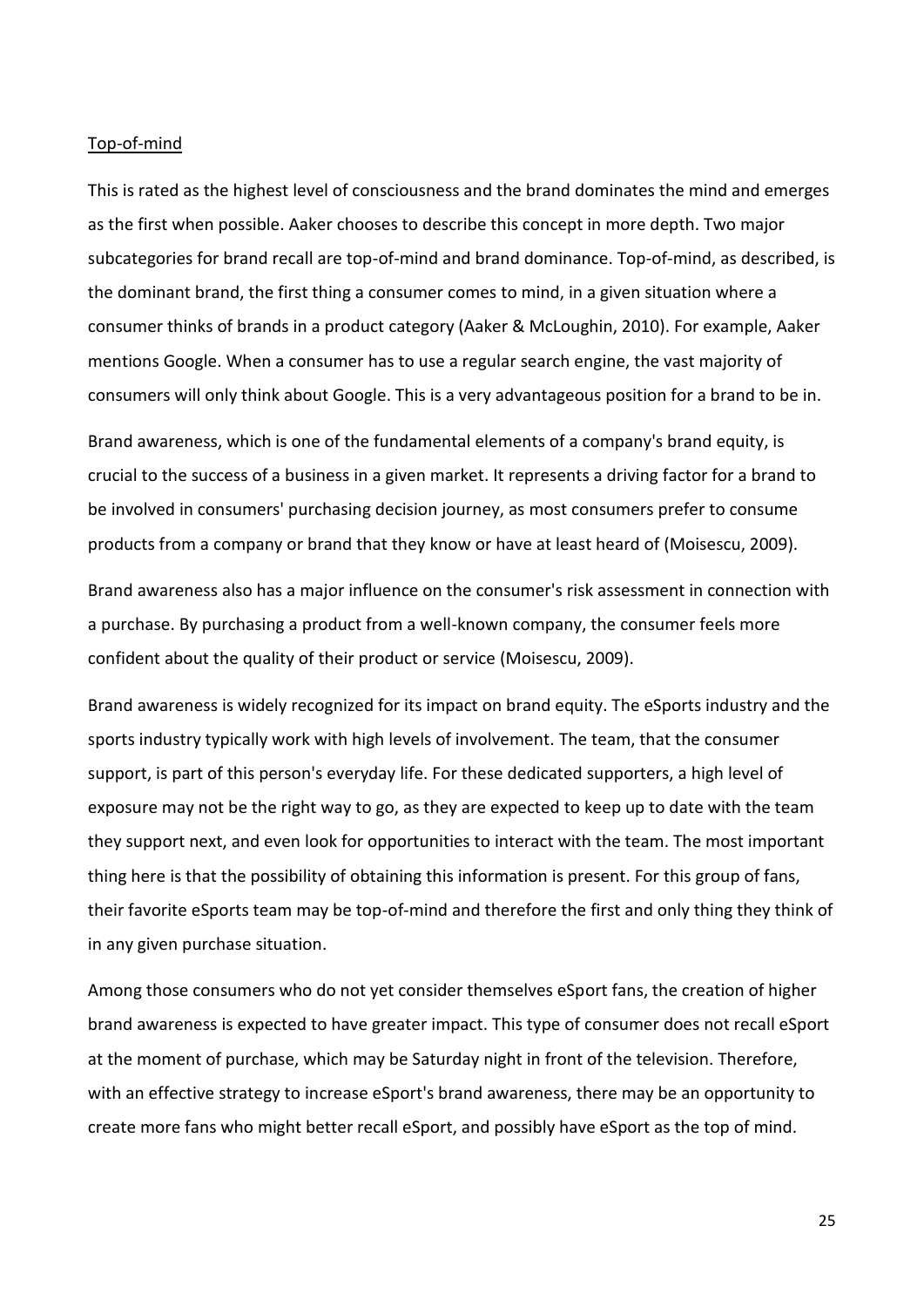### <span id="page-25-0"></span>*Brand loyalty*

Basically, it is estimated that there is a high level of loyalty among the teams' fans in the sports industry. This is therefore also expected to apply in the eSports industry. Many brands that offer regular brands may be very interested in having such a loyal fan base, and this seems to be the case among sports teams (Wilkens, 2017).

Aaker (1991) defines brand loyalty as:

"*A measure of the attachment that a customer has to a brand. It reflects how likely a customer will be to switch to another brand, especially when that brand makes a change, either in price or in product features.*"

A company's competitors may try to copy a product, and may in fact improve a brand's product. But they still face a major challenge by getting customers to change brands. Brand loyalty or resistance to change may be based on simple habits (there is no motivation to switch from the well-known brand), preference (people really like this brand, perhaps based on user experience over a long period of consumption), or administration costs. Administration costs can be a company that uses a specific type of software. If this company wants to change the IT system throughout the company, it will require a great investment to buy the product, but also to train the employees in the new system, in addition to the cost the company has already incurred in training the employees in the old system. For consumers in the eSports environment, it is conceivable that consumers have an emotional bond with a team or organization that may be difficult for competitors to break.

Loyalty in this context is a direct measure of how willing customers are to stick to a particular brand. Loyal customers prevent the entry of potential competitors and reduce the risk of substitute products. On top of that, loyalty runs over time. This means that it is possible to respond to market innovations and create a defense against price fighters trying to push the price down. Therefore, Aaker defines brand loyalty as a core dimension of brand equity theory (Aaker, 1996). This is an element that can be difficult to test precisely in the dissertation. There is no direct monetary transaction by watching eSport on TV or on the Internet, other than an Internet subscription or, for example, a cable TV subscription. The importance of loyalty is also recognized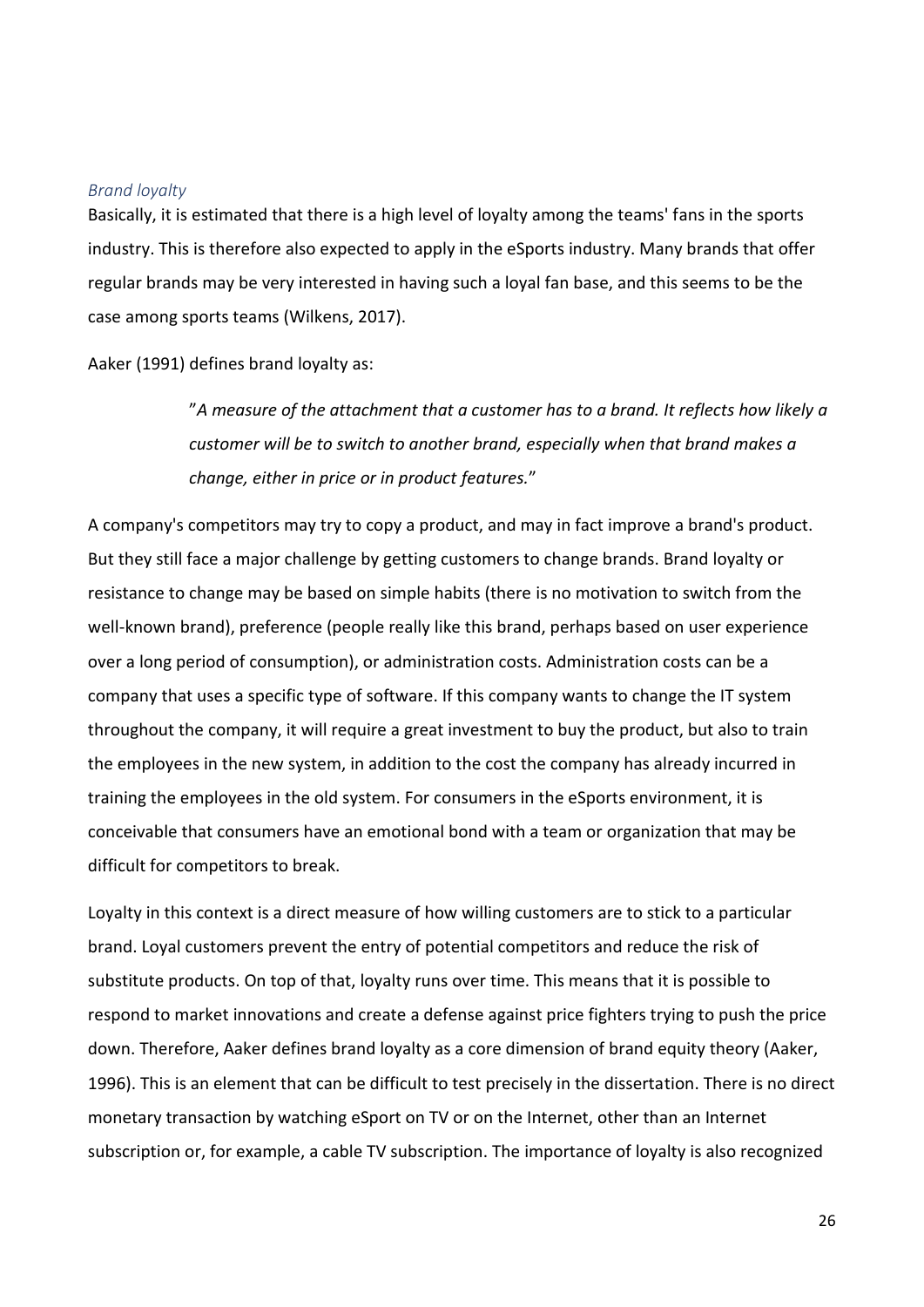and correlated to brand equity by Kapferer (2008). Strong brands can only be strong if they have a solid supply of loyal customers. Where the value of the financial brand value is a function of brand equity, loyalty reduces the risk of expected future returns. Loyal customers spend more and their spending can easily increase over time. Compared to new potential customers, retaining a loyal customer is five times cheaper than creating a new one (Kapferer, 2008). The cost per conversion is therefore far cheaper with loyal customers.

Loyalty is often measured as repeatedly purchases. Keller argues that repeatedly purchases do not necessarily take into account high customer loyalty or customer satisfaction. Customers can buy multiple times and feel very satisfied, without demonstrating inherent loyalty to the product, brand or organization. Nevertheless, repeatedly purchases are part of brand loyalty. Loyalty requires deeper attitudes that fully meet customer needs, in addition to having a positive attitude towards the brand (Keller, 2013). Love and Gelbert claim that strong brands consistently win two "moments of truth" and that they will win a special place in customer awareness (Kotler & Pfoertsch, 2006). The first moment of truth arises when the customer chooses the brand in question rather than the competitors. The second "moment of truth" occurs when the customer experiences the brand, and that brand promises, matches the brand experience. Therefore, loyalty is directly linked to the value of trust gained through credibility as a result of the "moments of truth" mentioned. Therefore, trust in a brand can be seen as a simple foundation for loyalty (Kotler & Pfoertsch, 2006). Again, it is stated that loyalty is very much based on whether customers choose a given brand's product over competitors, but this formulation also shows a link to perceived quality. Unless the expectation of quality is met after the purchase, it is difficult to create a loyal customer.

Aaker defines five loyalty segments in his loyalty pyramid that guide companies to develop their strategic and tactical market insights (Aaker, 1991)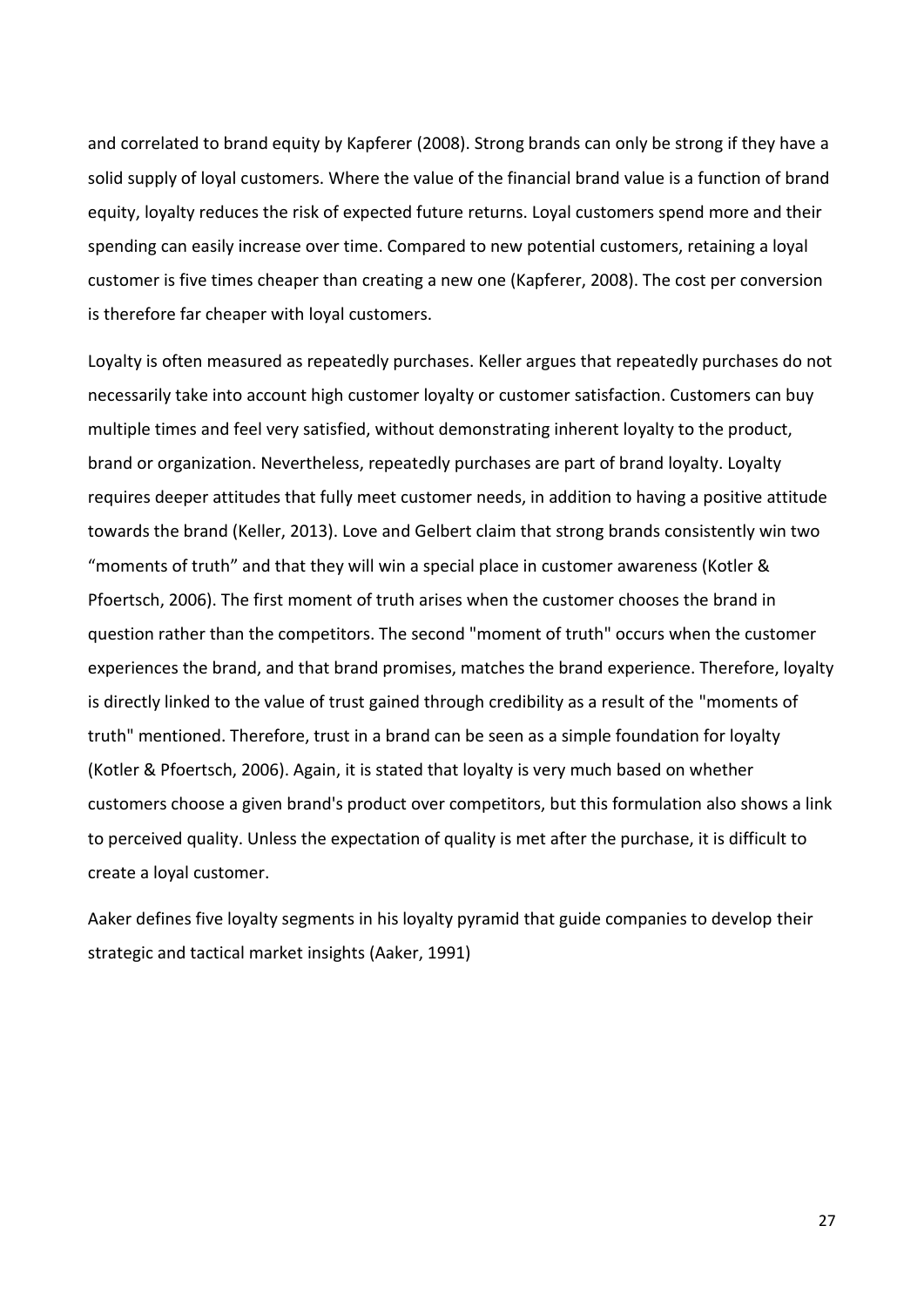

Figure 4 - The Brand Loyalty Pyramid (Aaker, 1991)

In his brand loyalty pyramid, Aaker identifies five levels of brand loyalty, from non-loyal to very loyal (the lowest level is depicted at the bottom of the pyramid). He describes the behavior of customers for each level, and points to the challenges that marketers face in their efforts to lift a customer/consumer to a higher level. The greater the number of customers/consumers in the higher parts of the pyramid, the more effective the branding strategy is. The five segments are characterized as follows:

Switchers: These are buyers who are not loyal to the brand in question. This kind of customer/consumer does not look at the brand at all in his/her behavior. This type of consumer has no qualms about changing the brand. Against this segment, it is most advantageous to try to increase the company's brand awareness, in order to move consumers up the pyramid (Aaker, 1991).

Satisfied/habitual buyer: These are consumers who buy a brand from a habitual perspective. They tend to be reasonably satisfied customers who basically see no reason to change their buying behavior and are therefore not looking for alternatives. When such a customer has some trouble buying a specific brand, he/she will relatively easily buy another brand, instead of going to another store to get the brand he/she usually buys (Aaker, 1991).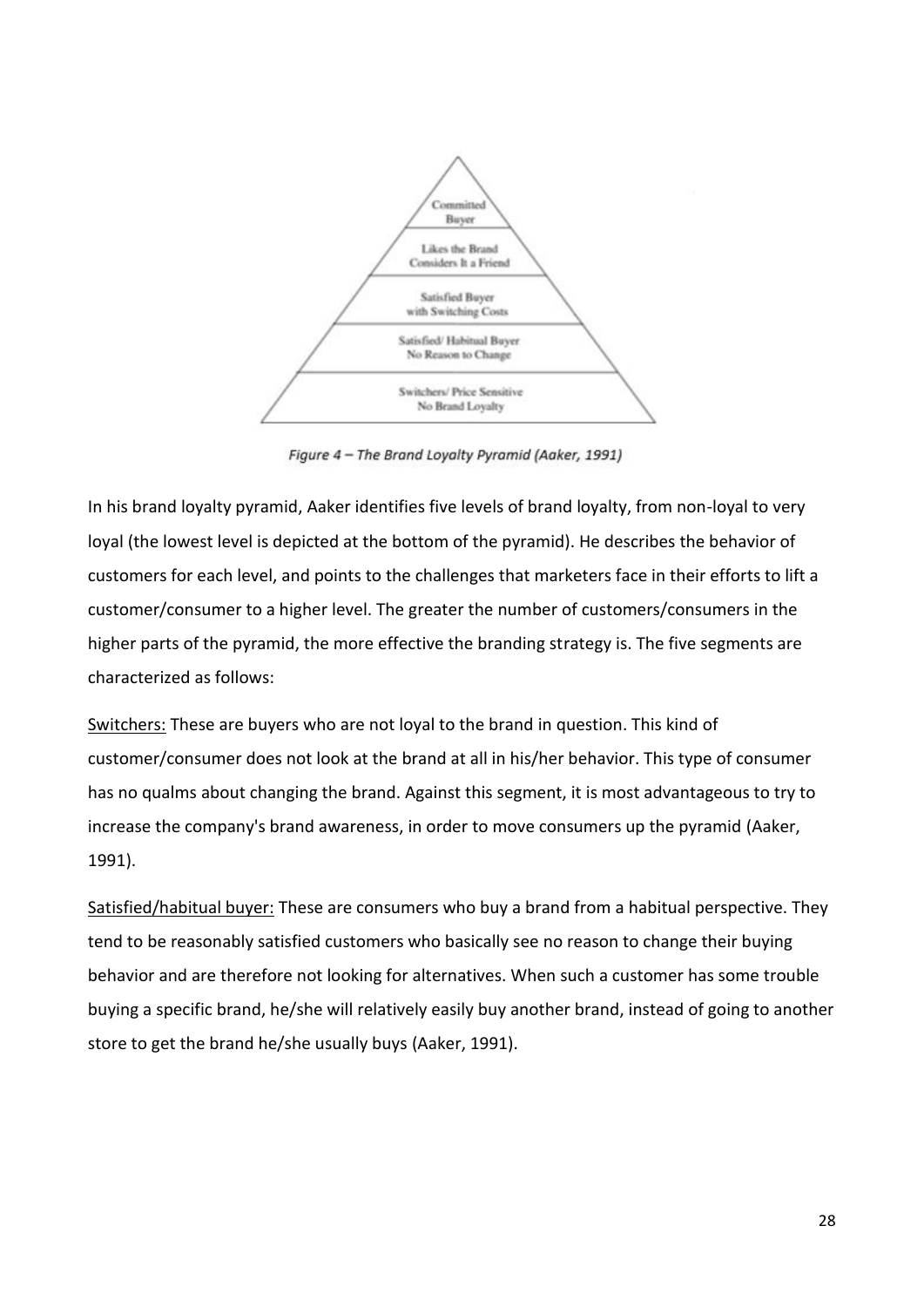Satisfied buyer with switching costs: These are satisfied buyers who are reluctant to switch to competing brands due to, among other things, changing costs (Aaker, 1991).

Brand Likers: These buyers may be characterized as true brand enthusiasts. Their brand preference is mostly the result of an experience of emotional benefits, along with more rational benefits, such as price, time and quality. This is further reflected by the fact that Brand Likers are generally unable to state why exactly they have such a strong preference for that brand, which is normal for people with an emotional attachment to a brand (Aaker, 1991).

For these categories, the engaged eSport fans seem to belong to the "Brand Likers" and "Committed buyers" groups. This is primarily due to their emotional attachment to the teams they support. Brand awareness, perceived brand quality, a well-managed brand identity, and behavioral brand loyalty programs, could leverage brand loyalty among these groups (Aaker, 1991). The latter has also been addressed by Kapferer, who argues that behavioral loyalty programs create an emotional connection between the brand and customers (Kapferer, 2008). Keller focuses heavily on the product when describing what the main drivers for brand loyalty are. To achieve brand loyalty, consumers' expectations of the products must, as a minimum, be met and also very much exceeded. After considering how consumers form their opinions about a given product's quality and value, we, as marketers, can explore how we can go beyond the actual product to improve the overall product experience, and add additional value before, during and after use of product (Keller, 2013).

It is thus seen in theory that many brands seek is an emotional connection between brand and customer. This is thought to be present for many sports clubs, and it therefore seems okay to assume that this is true in the eSports industry. If, as an eSports club, you can build a large fanbase through success and effective branding, you are immediately in a very advantageous position.

#### <span id="page-28-0"></span>*Brand associations*

The associations associated with a company and its brand can be crucial to the company's business activities as they reflect the brand's strategic position. A brand association is something that is directly or indirectly linked in the consumers memory to a brand (Aaker & McLoughlin, 2010). In order to create a positive brand image, the marketing strategy must link strong, favorable and unique associations to the brand in the consumer's memory (Keller, 2013).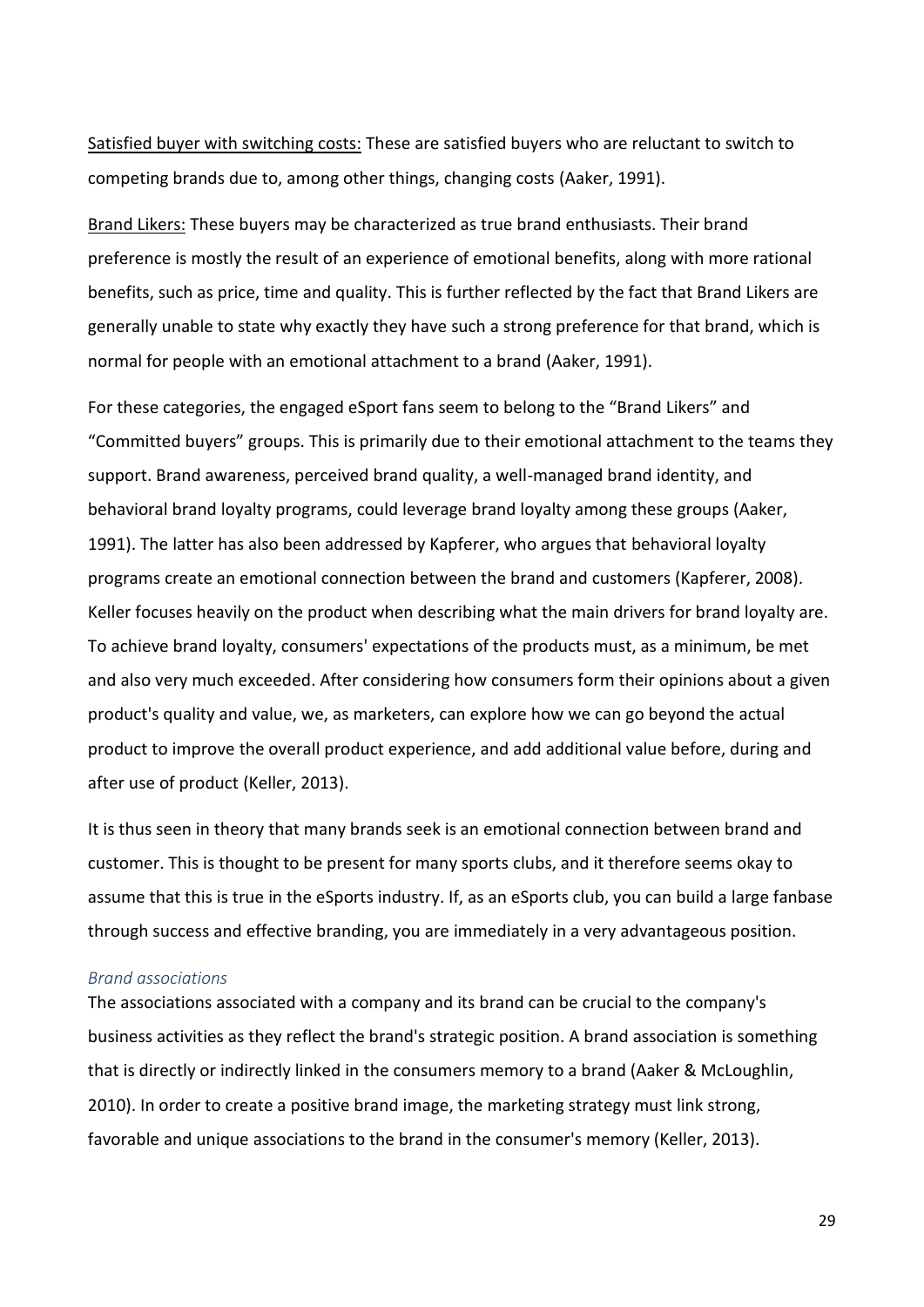Associations appear most strongly when they are based on a more extensive amount of experiences, as well as exposure from the brand through their communication. (Aaker, 1991).

Brand associations or brand image are arguably the most important element of brand equity, according to Aaker (1992). There are different types of associations. One way to distinguish between the different types of associations is by their level of abstraction (Alba & Hutchinson 1987). It is about, how much information is summarized or subsumed in the association. Alongside this dimension, brand association can be classified into three main categories of growing scope: attributes, benefits, and attitudes (Keller, 1993).

According to Aaker (1992), brand associations include product attributes, customer benefits, users, lifestyles, product classes, competitors and countries. Brand associations can help customers process or gather information, be the basis of differentiation, provide a reason to buy and create positive emotions.

Consumers shape their attitudes about brand attributes and benefits in different ways (Keller, 2013). However, the definition of customer-based brand equity does not take into account the source of the brand associations and how these are created. The only thing that matters is the strength and how favorable and unique they are (Keller, 2013). This means that as a consumer you can shape your brand associations in many different ways than through the brand's own marketing strategies. This can be done through direct consumption of products and services, browsing the internet, reading unbiased reviews of the product, etc. Marketers should pay close attention to these sources of information relating to their brand so that they can best control or cater to this flow of information about their brand.

It will now be looked more closely at the three overall types of brand associations presented by Keller (1993). Attributes, benefits and brand attitude.

#### Attributes

Attributes are the descriptive features that characterize a product or service (Keller, 1993). What a consumer believes the product or service is or has and what is involved in a purchase or consumption. Attributes can be categorized in different ways (Keller, 1993). Here, attributes are separated according to how directly they relate to a product or service. Product-related attributes are defined as the ingredients needed to perform the product or service sought by consumers.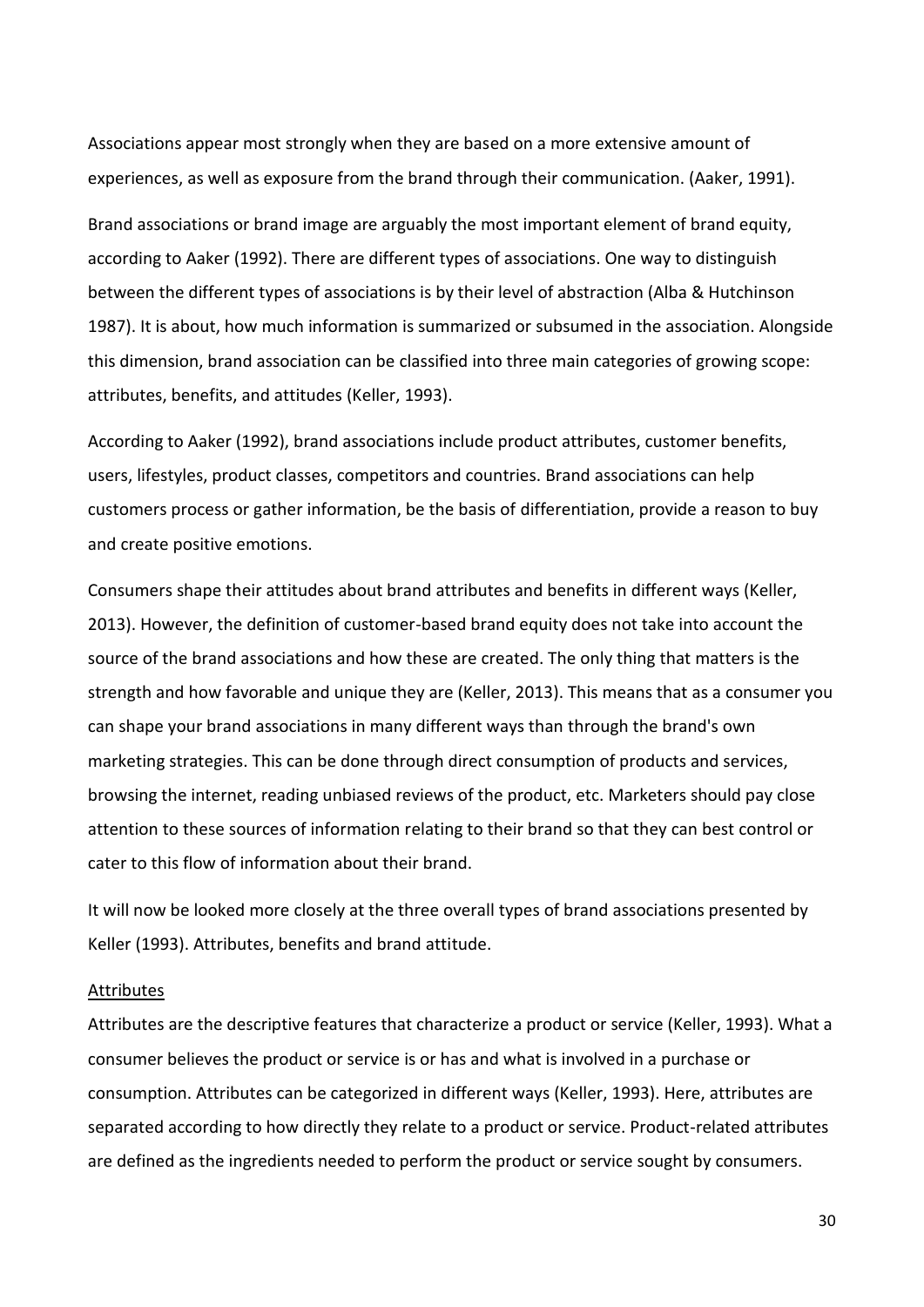Therefore, they relate to a product's physical composition or service requirements. Productrelated attributes vary by product or service category. Non-product-related attributes are defined as external aspects of the product or service that relate to purchases or consumption. For teams in the eSports industry, the brand attributes most often are associated with, are elements such as success, star players and coaches. These elements are what primarily help to characterize the product in eSport.

#### Benefits

Benefits are the personal value that consumers attach to the product or service attributes. That's what consumers think the product or service can do for them. Benefits can be further distinguished into three categories according to the underlying motives to which they relate to (Whan Park, Jaworski, & MacInnis, 1986): (1) functional benefits, (2) experiential benefits, and (3) symbolic benefits. Functional benefits are the actual benefits of the product or service and usually correspond to the product-related attributes. These benefits are often associated with fairly basic motivations, such as physiological and safety needs (Maslow, 1970), and involve a desire for the removal or removal of problems (Keller, 1993). Experiential benefits relate to how it feels to use the product or service and usually also correspond to the product-related attributes. These benefits meet experiential needs such as sensory enjoyment, variation, and cognitive stimulation. Symbolic benefits are the more extrinsic (emotional) benefits of product or service consumption. They usually correspond to non-product-related attributes and relate to underlying social approval needs, or personal expressions and external self-esteem. Therefore, consumers may value the prestige, exclusivity or maturity of a brand, because of how it relates to their self-concept (Solomon, 1983). Symbolic benefits should be particularly relevant to socially visible "brand" products. Sports fans generally feel a great emotional attachment to the club they support. Often, sports fans will say they can identify themselves with the club they support.

#### Brand Attitude

Brand attitudes are defined as consumers' overall ratings of a brand (Keller, 1993). Brand attitudes are important because they often form the basis of consumer behavior (eg brand choice). Although different models of brand attitudes have been proposed, a widely accepted approach is based on a multifunctional formulation, where brand status is a function of the associated attributes and benefits that are important to the brand. Brand attitudes can be related to beliefs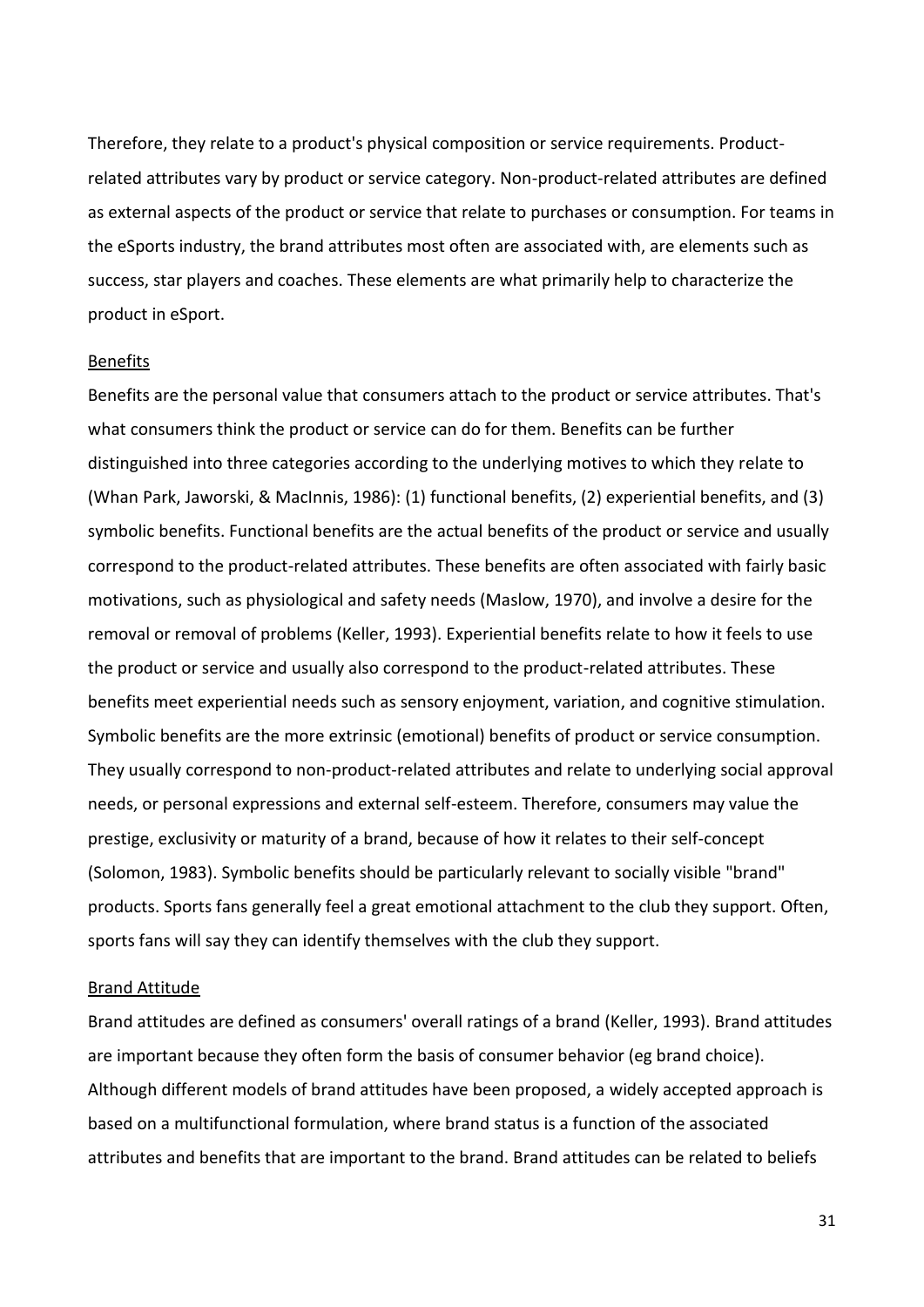about product-related attributes and the functional and experiential benefits, consistent with work on perceived quality (Keller, 1993). Brand attitudes can also be related to attitudes of nonproduct-related attributes and symbolic benefits. Due to the emotional connection of a sports fan, it is also conceivable that they have very strong attitudes about their club. In addition, they often have a great deal of knowledge about everything in and around the club as they follow them intensively.

In addition, Keller (1993) emphasizes the importance of investigating more closely how strong, favorable and unique these brand associations are. These associations include perceptions of brand quality and attitudes about the brand. Similarly, Aaker (1991; 1996) suggests that brand associations are "anything linked in memory to a brand". Keller and Aaker both present that consumers' perceptions of brands are multi-dimensional, but many of the dimensions they identify appear to be very similar. Furthermore, Aaker and Keller's conceptualization of consumers' psychological representation of brands has not been subject to empirical validation (Low & Lamb, 2000). Therefore, it is difficult to determine whether the various constructs they are discussing, such as brand attitudes and perceived quality, are distinct dimensions of brand associations (multidimensional) that they propose or if they are merely indicators of brand associations (adimensional) (Low & Lamb, 2000).

#### <span id="page-31-0"></span>*Perceived quality*

The last item to be examined is Perceived Quality. Perceived quality is the customer's perception of the overall quality or superiority of a product or service compared to alternatives that meet the same needs (Keller, 2013). Achieving a satisfactory level of perceived quality has become more difficult, as continuous product improvements over the years have led to increased consumer expectations. Consumers are constantly becoming more demanding and continuously expect better products. According to Aaker, perceived quality is also a significant factor for brand equity (Aaker, 1996). If consumers have high thoughts about the quality of the product, all this will also speak in the direction of a relatively better brand equity. Perceived quality is a subjective concept that varies according to which consumers are surveyed. One group of people may have higher higher perception of the quality of Coca Cola as opposed to Pepsi, where with another group this is the other way around. Much research is needed to understand how consumers form their opinions on quality. The different attributes and attributes that determine perceived quality can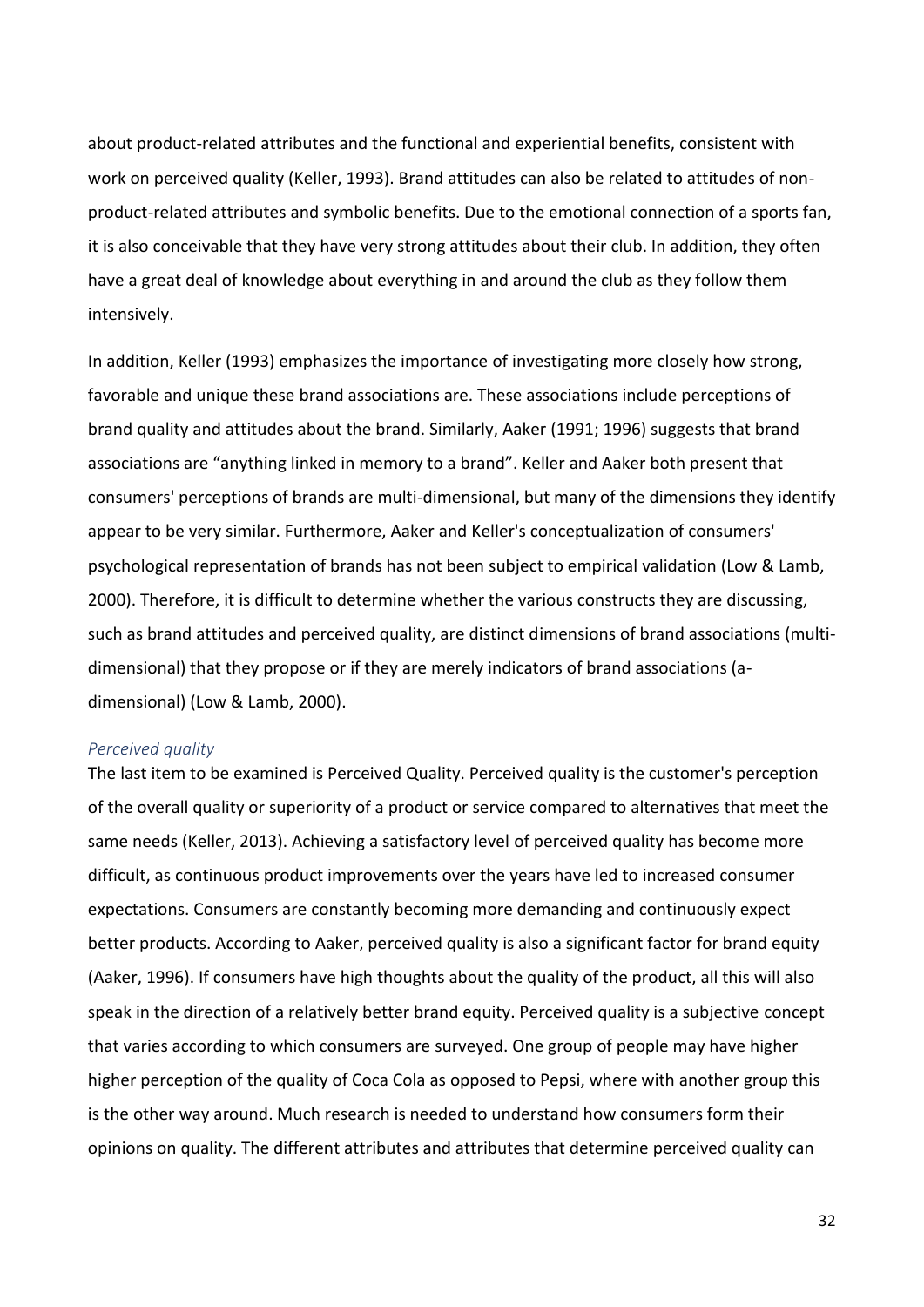vary greatly from category to category. However, there is some consensus that the following attributes may be crucial: Primary, supplementary, product safety, durability, usability and style and design (Keller, 2013).

An element that the clubs can actively change themselves to increase the expected quality is to bring star players into the team. Picking up a star player for the team can increase the interest of fans and draw attention to the club and the brand (Richelieu, 2003). This can also be done by picking up local players, whom fans will recognize and feel a stronger connection to, to draw support and build loyalty around the team (Underwood, et al. 2001).

Consumers 'perceptions of these product characteristics are often the most important factors defining quality and thus also consumers' attitudes and behavior when it comes to the different brands. The product quality itself depends not only on the purely functional product performance, but a broader consideration, which may include how quickly and accurately the product is delivered, as well as installed. There is also an element of customer service if there is a problem with a product, and it needs to be repaired.

Consumer attitudes towards a specific brand may be influenced by more abstract product image (Keller, 2013). This may include symbols and the personality that the brand reflects. For sports teams, this is seen through logos and mascots. These reinforced elements have a major impact on brand equity as they add value to the brand beyond just the functional (Keller, 2013). In particular, this point is intended to be significant for the eSports industry. Roughly speaking, if it was only the quality of the game on the pitch that influenced which team different people would stick with, everyone would stick with the same team.

With perceived quality in eSport, it is therefore thought that the voltage level plays a role. If all the matches are too predictable and without the big surprises or spectacular situations, it would be imagined that the level of entertainment would fall, and viewership numbers would be the same. As a sports fan you will also find that the team you support will lose matches, but you may still feel entertained in these matches if the level of tension is high enough or you are emotionally engaged that many sports fans can recognize. Although the team you support loses some matches, this type of fans and consumer will not necessarily get a worse perception of the quality, even if the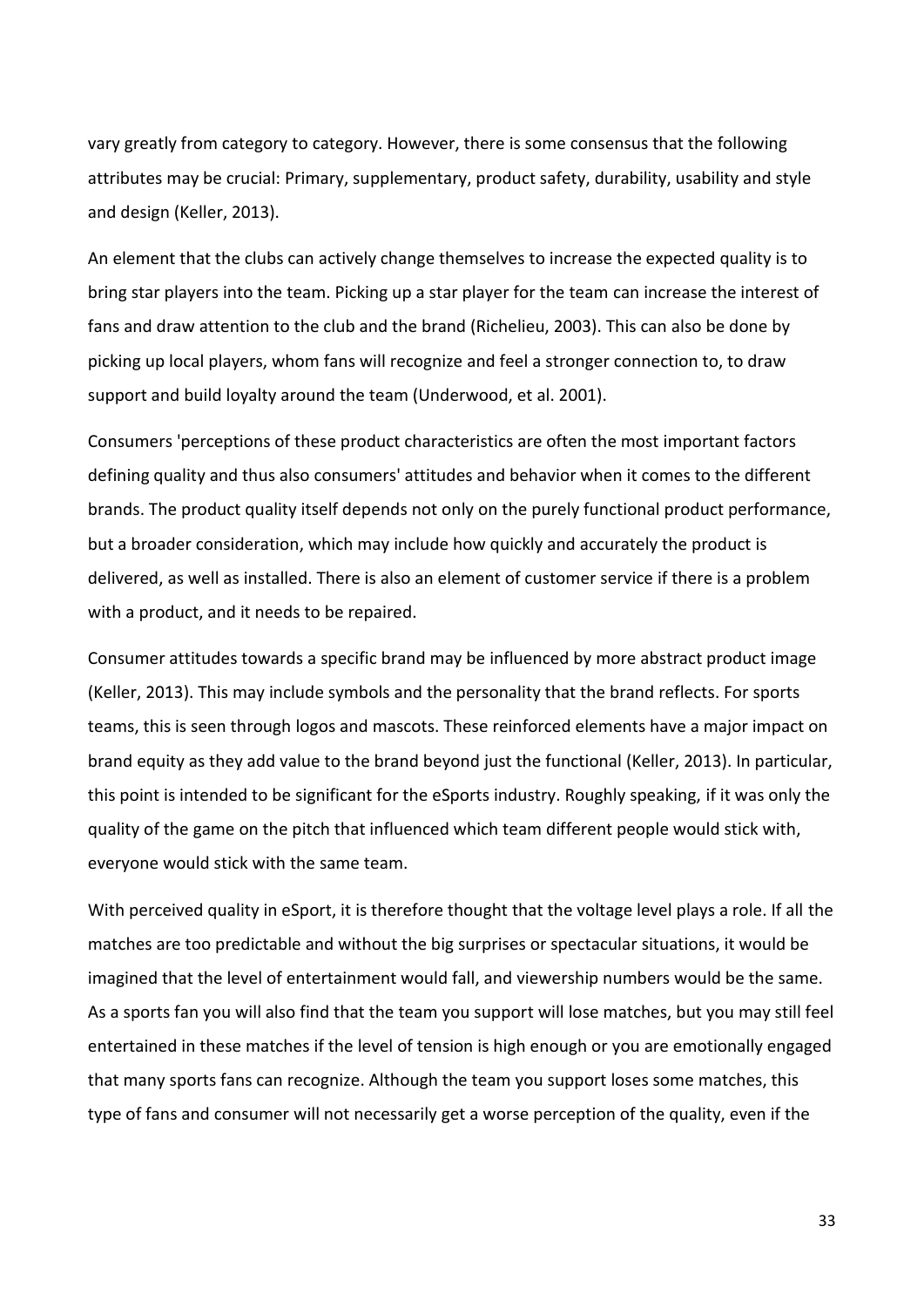competitor was actually better. The level of entertainment could therefore be imagined to be an important aspect of the perceived quality of eSport.

Thus, it is clear that there are many factors that play a role in defining the overall product quality. In addition to being able to say something about brand equity, perceived quality also has a major impact on financial performance (Aaker & McLoughlin, 2010).

## Sub conclusion - definition of concept

Part conclusion - concept definition All of these elements help shape brand identities in the industry. Keller (2001) states that the creation of a strong brand identity is closely linked to brand awareness. It has been mentioned before that brand awareness is, among other things, the customer's ability to recall and recognize the brand. However, Keller (2001) also emphasizes that a strong brand identity will increase customer awareness in the sense that customers relate to certain values that the brand represents, and therefore it is imperative for managers to consciously and carefully work to create a meaningful identity.

According to Richelieu (2003), sports brand identity consists of two key elements: the team's attributes and the value that the team represents to its fans. What the attributes of the team refer to are the core values of the team, meaning what the team is associated with and recognized for (Richelieu & Couvelaere, 2005).

The purpose of sports organizations is to identify key elements that they want the team to represent. This may include, among other things, ambition, solidarity, fighting spirit, etc. The history of the team and its presence in the community is often used as assets to trigger an emotional response, and a sense of belonging to its fans (Kapferer, 2001).

The communication of identity is crucial to gaining new customers as it is the only evidence of what the company or in this case the sports organization stands for, thereby having to appeal to the customers to get their attention (Berry, 2000). Finally, sports organizations must carefully evaluate how the brand's identity is communicated. Once a clear identity is formulated, this should be conveyed with consistency.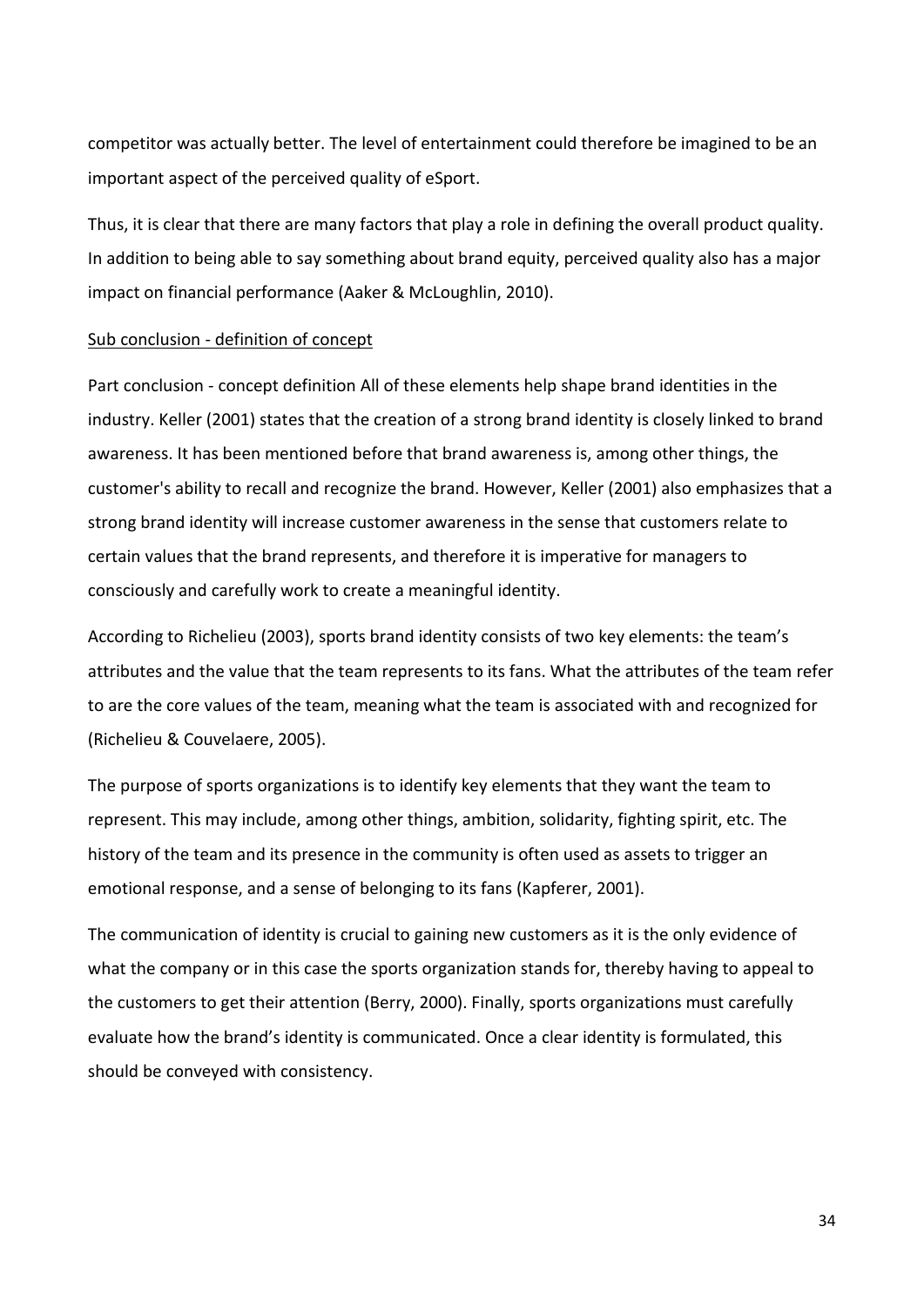## <span id="page-34-0"></span>*Method of measurement of brand equity*

Now that the basic concepts are in place, the focus is shifting to how to work more closely with and measure brand equity within the eSports industry. The basis is based on 2 tested methods and models, by Aaker (1996) and Martensen and Grønholdt (2003). The purpose of involving 2 theories is to get a more nuanced picture of how brand equity is built. As none of these models relate to the measurement of a market such as eSport, the inclusion of two theories provides a broader understanding and starting point that a later analysis can benefit from. In this way, better conditions are created for ultimately developing a conceptual model to be used to answer the research question. By including two models, the conceptual model can also be better adapted to the characteristics of the eSports industry. The following models will therefore not be copied directly to a practical operationalization in the dissertation, but will instead carry theoretical approaches and points, to the conceptual model.

#### <span id="page-34-1"></span>*The Brand Equity Ten*

In continuation of Aakers Brand Equity Framework (1991), he has further developed a number of general measurement tools, across different product categories, referred to as the Brand Equity Ten (Aaker, 1996). The purpose of these measurement tools is to supplement financial measures, which often only act in the short term, with the measurement of fire assets that can illuminate long-term effects and justify investments in fire-reinforcing activities. In addition, the approach is designed to incorporate a customer-oriented perspective into the measurement process of brand equity.

Aaker (1996) further explains that before the model can measure brand equity effectively, four criteria must be set. First and foremost, the variables used in the model must be valid, which means that they examine the actual topic in focus - in this case brand equity. Here, in particular, it is noted the importance of the variables reflecting the value of the brand, with a view to longerterm competitive advantages. In addition, the primary drivers of the market must be reflected in these variables. In addition, the variables must be subject to some change sensitivity so that modifications in the brand equity of the company in question can be directly identified through the variables. Furthermore, variables must not be company-specific, which means that they must be able to be used independently of the market, brand and product category.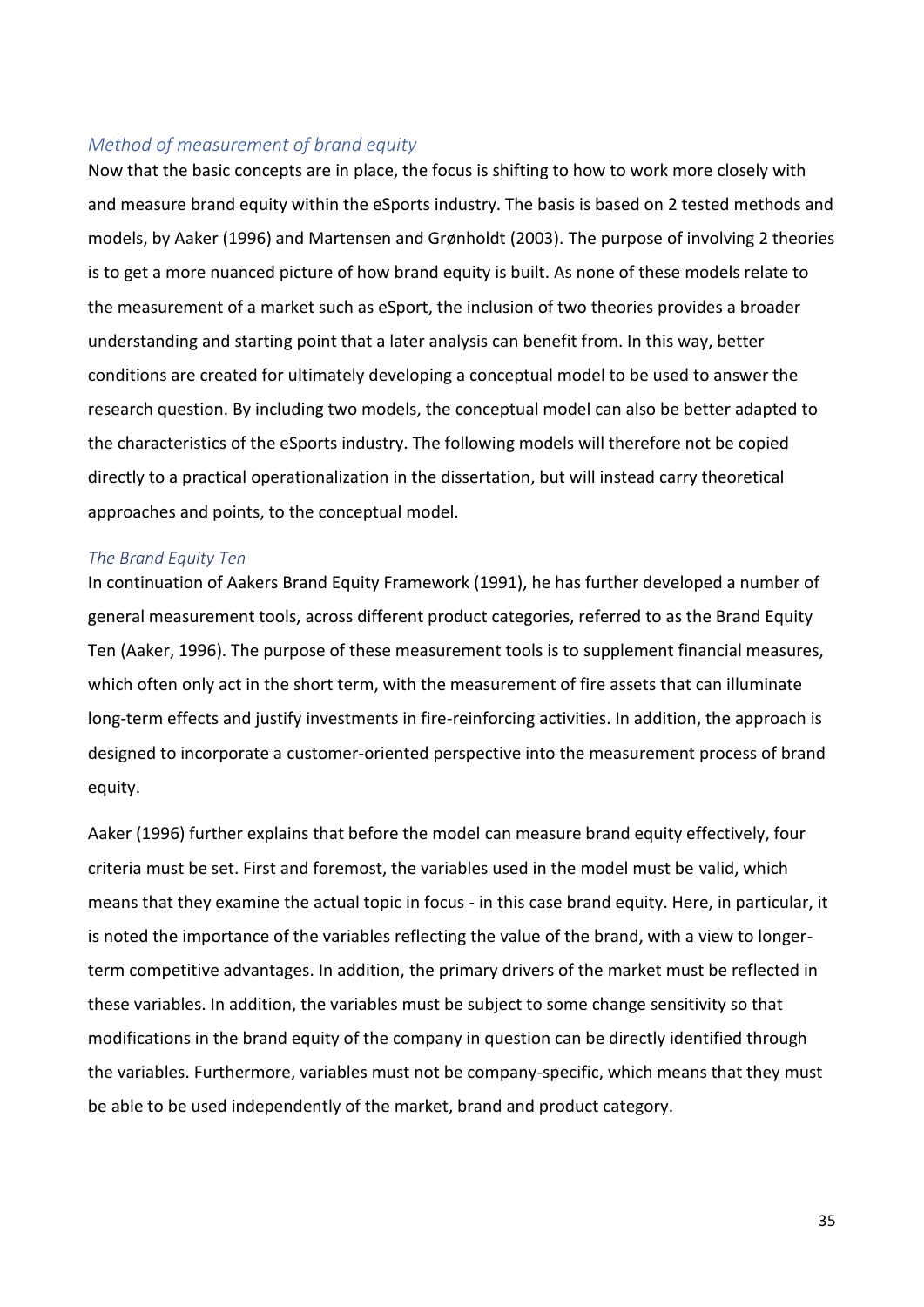The ten variables identified by Aaker are grouped into five respective categories. These can be seen in the figure below:

| <b>Loyalty Measures</b>                      | Price premium                   |
|----------------------------------------------|---------------------------------|
|                                              | Satisfaction/Loyalty            |
| <b>Perceived Quality/Leadership Measures</b> | Perceived quality               |
|                                              | Leadership                      |
| <b>Association/Differentiation Measures</b>  | Perceived volue                 |
|                                              | <b>Brand personality</b>        |
|                                              | Organizational associations     |
| <b>Awareness Measures</b>                    | <b>Brand awareness</b>          |
| <b>Market Behavior Measures</b>              | Market share                    |
|                                              | Price and distribution coverage |

Figure 5 - inspirered by The Brand Equity Ten (Aaker, 1996) - egen tilvirkning

Aaker explains that the ten variables in the model do not necessarily represent the optimal set-up in all respects and should therefore be viewed as a starting point instead. Therefore, in many cases it will be convenient to supplement and/or remove individual variables from the model to meet the given situation (Aaker, 1996).

This is also something that is expected to apply during the preparation of the dissertation's conceptual model. For example, variables regarding price are not considered to be particularly relevant to the project and will therefore probably not be included as measurement variables. The theory chosen in this review highlights that price is a significant factor for brand equity. Price can, among other things, assess whether customers are loyal or attribute an added value to the brand. If a consumer is willing to pay more for a brand product compared to a similar product that immediately meets the same need, then everything else must have a higher brand equity in that consumer's eyes. For eSport it has been found more difficult to use this variable than with the physical products. The consumer does not pay for the product in the same way as for a classic physical product.

As illustrated in the above table, the ten variables in Aaker's model are divided into five different categories. The first four categories represent customers' perceptions of the respective brand, following the four dimensions of brand equity (loyalty, perceived quality, associations and awareness). The fifth category contains two different measures of market behavior, which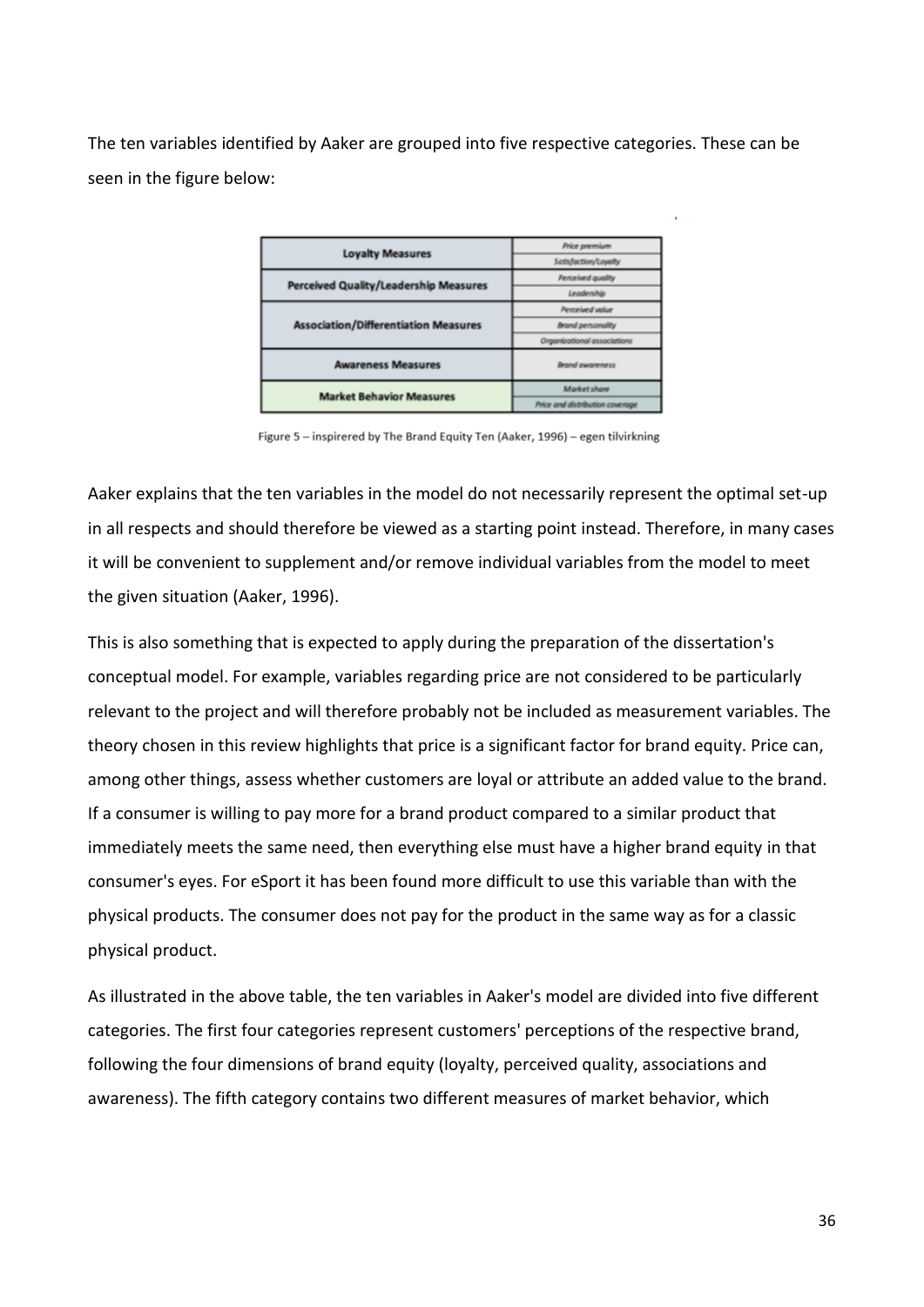represent information acquired on the basis of market-specific information, rather than being obtained directly from customers (Aaker, 1996).

If you start from the model's first category, *Loyalty Measures*, there is *price premium* and *satisfaction/loyalty*. *Price premium* can be explained as a relatively elementary indicator of customer loyalty measurement. The variable is defined as the consumer's willingness to buy a given brand, compared to the willingness to buy a similar brand, with identical product characteristics. This willingness inevitably depends on which brand is being compared to, and the *price premium* value may therefore in some cases be negative if the consumer is weighting the comparative brand of higher value than the focal. Therefore, when *price premium* is determined, it is necessary to make a specific definition of the brands that are compared. Aaker argues that the comparison with several different brands within the same category will provide the most accurate picture, as the measured brand equity for a single brand can rapidly deviate, thus deriving a flawed insight (Aaker, 1996).

Under *Loyalty Measures*, the variable *satisfaction* is also available. This is one of the most common measurement features of loyalty, as satisfaction is usually highly correlated with whether a customer intends to repurchase or not (Aaker, 1996). However, this variable is limited to being used exclusively on existing customers, and therefore does not measure the degree of brand equity beyond the current customer base. Although eSport is not as tangible, the same case holds true. Similarly, it is not possible to assess whether a consumer intends to repurchase or not. Therefore, the questions are more formulated as to whether a consumer sees themselves as an eSports fan. Here, there will also only be people who are already actively participating in the eSports world being measured and who therefore can be explained.

In the *Perceived Quality* category, the variable is supplemented by *leadership*. Aaker explains leadership in this regard as being divided into three respective dimensions. First and foremost, the part of what is called "No. 1 syndrome ". No. 1 syndrome refers to a situation where a consumer does not have a pre-existing relationship with a brand, but that the brand is, for example, a sales leader in the market. Here, the sales leadership will automatically bring credit to the brand, in connection with consumer perception, and thus can be traced back to the company's brand equity. As eSport in the Danish market is at a relatively early stage, this case is considered to be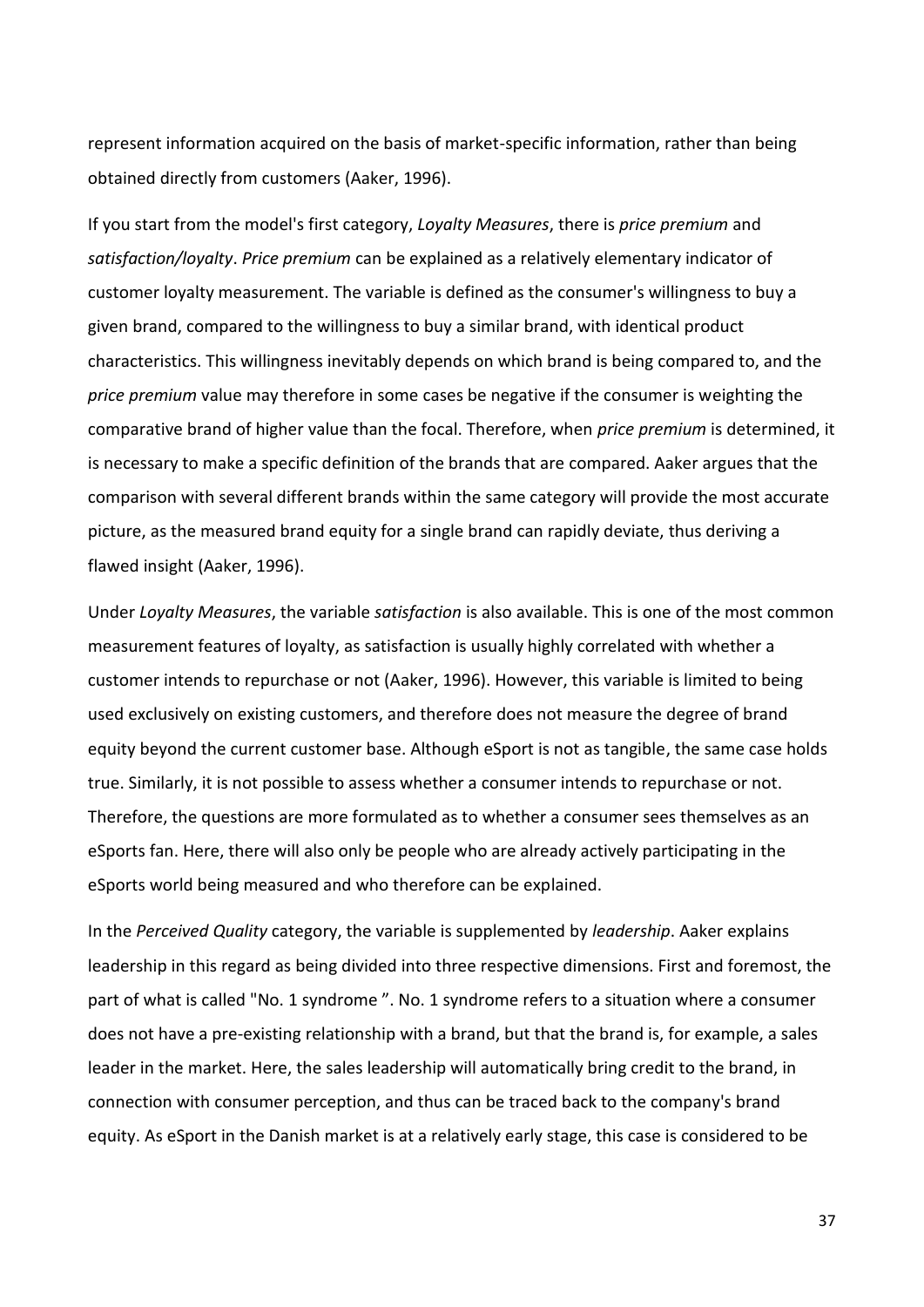highly applicable. It is estimated that there is a part of the Danish market that does not currently have a relationship with a brand / team within the world of eSports. Although there is no specific inventory, Astralis is assumed to be, for example, able to act as market leader in eSport in the Danish market, thereby automatically gaining credit in consumers' perception of brand equity.

The second dimension considers the brand in relation to its degree of innovation in relation to a product category, and thus whether the brand is ahead of the market technologically. The last dimension deals with the dynamics of customer acceptance, which reflects the recognition that people would like to join the "wagon" and have difficulty going against the flow, and therefore end up having a positive attitude towards the brand in question. This is also something that could potentially apply in the eSport market. If the development in eSport is seen in recent years, it has become far more prevalent than before, an area that flourishes in the general news picture in Denmark. Therefore, this can cause more people to follow the flow and therefore maintain a positive attitude to either an area of eSport, or to the entire market in general.

The second dimension considers the brand in relation to its degree of innovation in relation to a product category, and thus whether the brand is ahead of the market technologically. The last dimension deals with the dynamics of customer acceptance, which reflects the recognition that people want to follow the "flow" and have difficulty going against the flow, and therefore end up having a positive attitude towards the brand in question. This is also something that could potentially apply in the eSport market. If the development in eSport is seen in recent years, it has become far more prevalent than before, an area that flourishes in the general news picture in Denmark. Therefore, this can cause more people to follow the flow and therefore maintain a positive attitude to either an area of eSport, or to the entire market in general.

Under *Association/Differentiation Measures* there are three variables that have to do with the brand's ability. *Value* has a great deal to do with the brand's *value proposition*, which typically involves functional benefits. The functional benefits come less into play in the eSports market, and will probably take the form of entertainment, for example. No matter what form it takes, it claims that if the brand fails to generate value, it will have no consumer interest and be extremely vulnerable to competitors.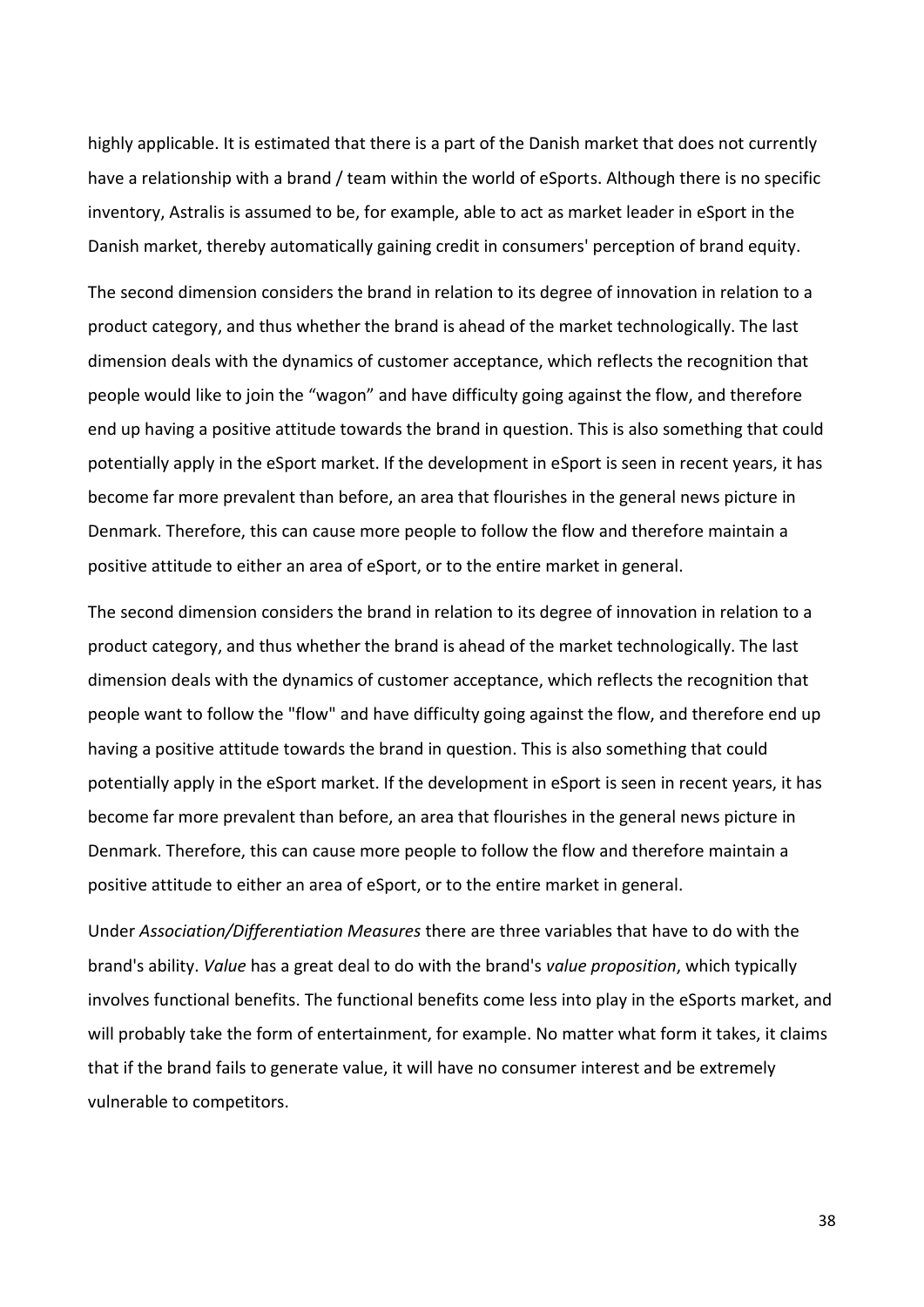*Brand personality* is based on a "brand-as-person" perspective. Some brands manage to have a brand personality that links to the brand's emotional and self-evident benefits. In addition, it can form the basis of a customer/brand relationship and differentiation.

The last variable in this category is *organizational associations*, which considers the organization (people, values, activities), what is behind the brand. This can be particularly useful if the competing brands are identical in connection to attributes or if a "corporate brand" is involved (Aaker, 1996).

This is considered to be of great importance in the field of the dissertation. The organizations publicly image in the eSports market is supposed to be created, among other things, by the players, their personality, their skills and their abilities. This has been true in many respects in traditional sports, as mentioned earlier from the theory of brand equity in sports (Gladden & Milne, 1999).

The *brand associations* category has to do with brand awareness, which is in line with the previously explained definition in the *brand awareness* section.

With the last category, *Market Behavior Measures*, Aaker argues that one can measure market behavior in addition to the first four traditional brand equity dimensions. He believes that if all the aforementioned customer-related variables are to be investigated and measured, then the process will be extremely comprehensive. On the other hand, if you look at variables within Market Behavior *Measures*, these are considered more accessible, as market data can most often be obtained via external sources. The behavior in the market can also portray a valid picture of how the given brand is positioned in the market, in relation to consumer perception. Aaker believes that if a brand has a relative advantage in consumer perception, then the brand will have a greater chance of gaining market share rather than a decline (Aaker, 1996). However, it is considered that the use of market shares as an indicator of the degree of brand equity must be carried out with caution. Market shares may appear relatively ethereal, and may vary rapidly based on changing prices, business acquisitions, etc. (Aaker, 1996).

As previously mentioned, eSport in Denmark is currently located in a place where all external data is relatively limited. Therefore, the market data will probably not be included as the main variable in the final conceptual model. However, the points are still interesting, and it is conceivable that a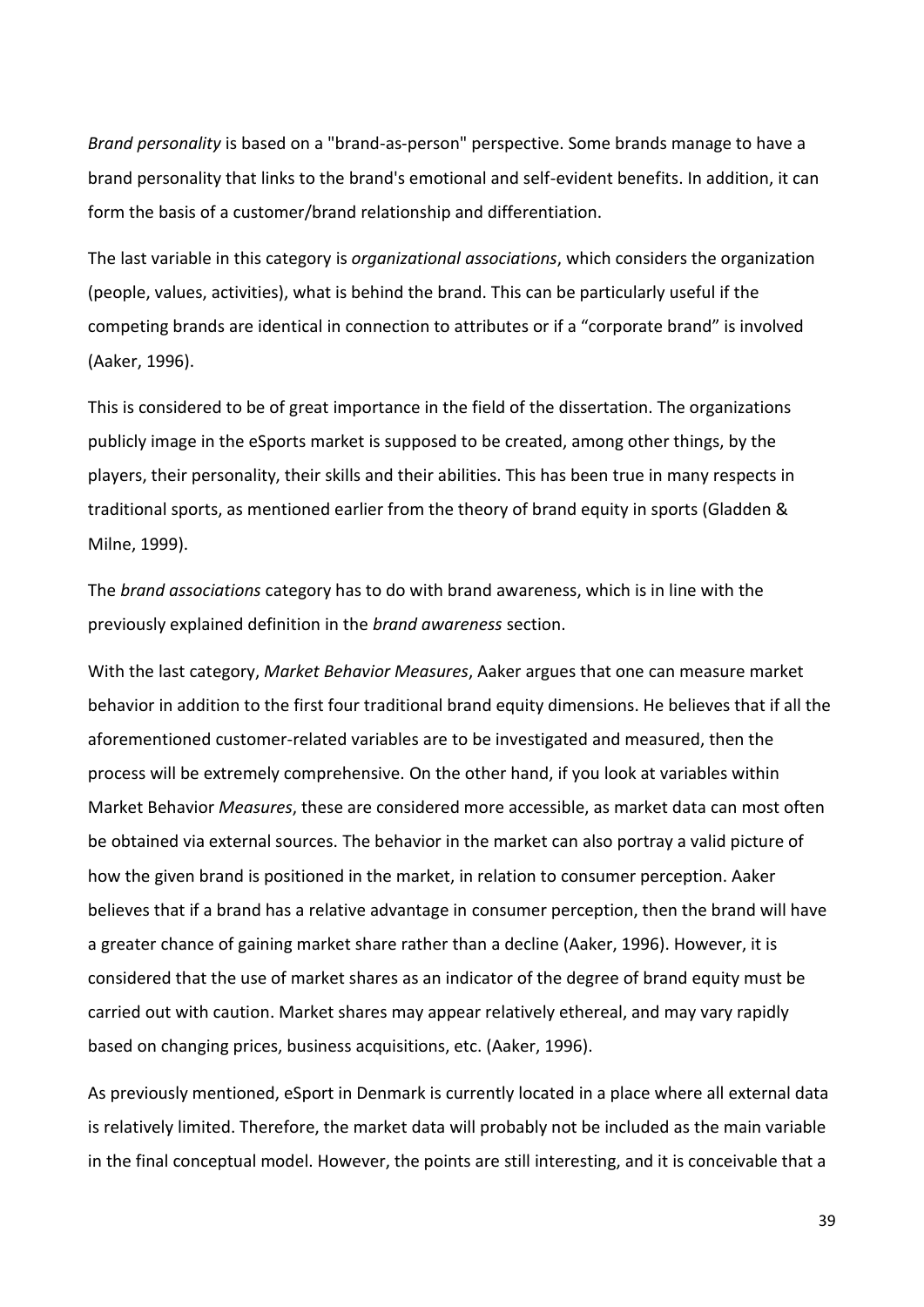team like Astralis currently has a relative advantage in consumers' perception of eSport, given their large media exposure and past success.

## *Customer-based Brand Equity model*

Martensen and Grønholdt (2003) have also developed a model for measuring brand equity from a customer perspective. The model's design is based on pre-existing research from, in particular, Franzen, Keller and Aaker. Martensen and Grønholdt (2003) explain the model as a causal model that holds customer-brand relationships (defined as behavioral and attitudinal brand loyalty) along with rational and emotional brand associations and evaluations. This is done as it is believed to be directly linked to product quality, service quality, price, brand *promise*, brand differentiation, brand trust and credibility (Martensen & Grønholdt, 2003). The model, like the two above theories, has a customer-oriented approach to brand equity, and it is therefore their view that is central.



Figur 7 - The Customer-Based Brand Equity Model (Martensen & Grønholdt, 2003).

As previously mentioned, the model is constructed based on previous studies and theories and the basis is in extension of this, based on Keller's Brand Resonance Pyramid (Keller, 2013).

The idea is that the consumer's response to a given brand is subjected to a mental review of Keller's four-stage model. That is, the consumer first and foremost becomes aware of the brand and its functions. The consumer then forms some associations about the brand, which are most often the result of the given company's image, which is caused by, among other things, marketing activities. When the consumer has subsequently tried or been in possession of the brand's product/service, evaluations are made based on the experience gained. As mentioned, these may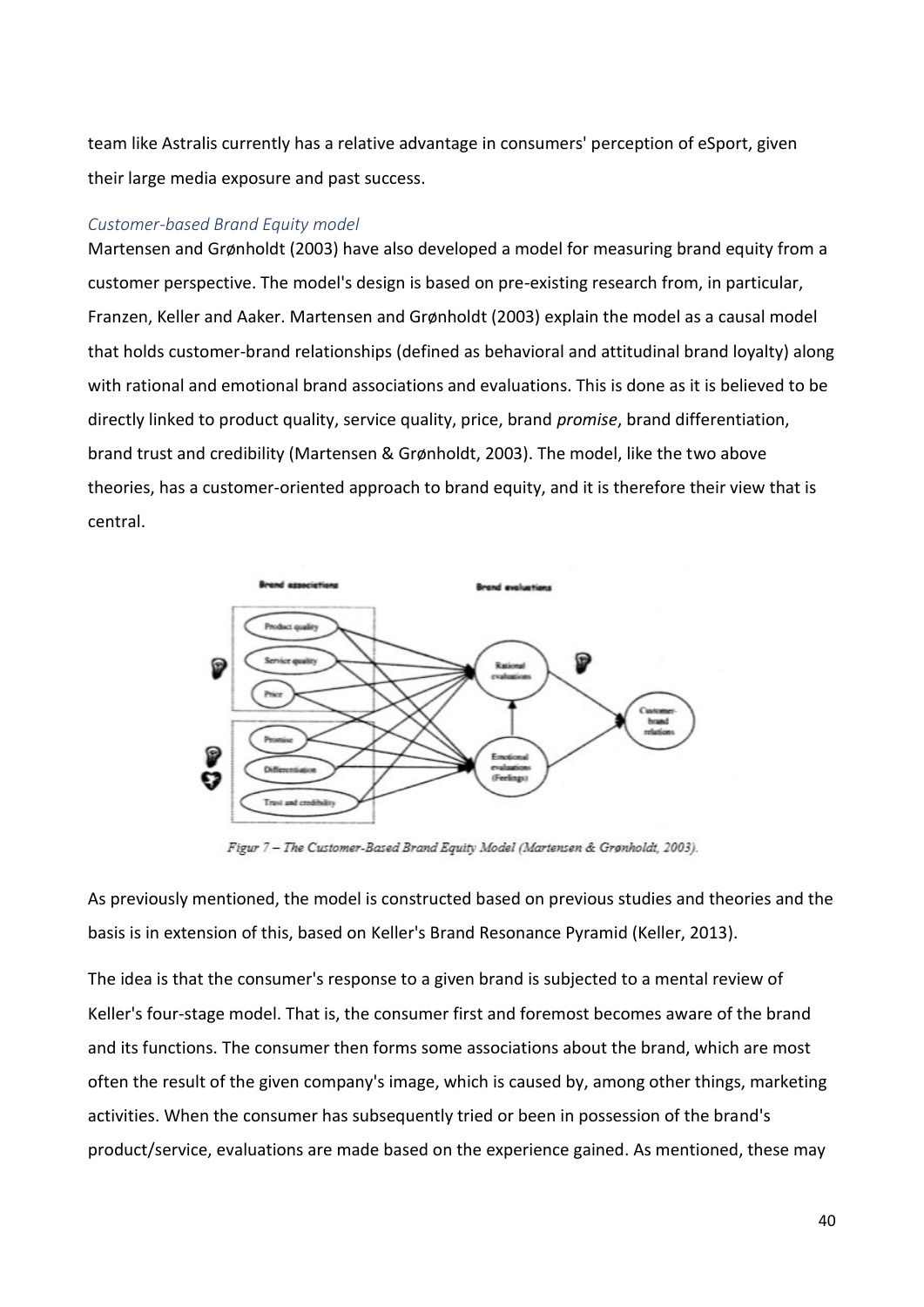appear rational, emotional, or a combination of the two. Finally, the process ends in a *customerbrand relation*. These relationships are, as I said, built on brand loyalty, and are argued to be defined by both behavioral and attitude loyalty (Martensen & Grønholdt, 2003).

In eSport, this mental review can start with a consumer becoming familiar with the phenomenon, for example through Word-of-Mouth. After this, the consumer forms some thoughts about eSport, and probably associates it with pre-existing notions of similar areas. This new knowledge can also cause the person to end up watching an eSports match on the television, which is then evaluated. The consumer's attitude to the eSports market will then be largely reflected in the evaluation made. If the person thinks about it, there is a basis for building a relationship that takes shape in the two different brand loyalty branches.

In the previously mentioned measurement methods by Keller and Aaker, a great deal is assessed on how the individual variables affect the overall brand equity. In the model developed by Martensen and Grønholdt, it is possible to measure correlations among the individual variables, which allows an identification of their internal influences (Martensen & Grønholdt, 2003).

If you look at the model's brand associations, there are six different variables. Product quality, service quality and price as rational associations, whereas promise, differentiation, trust and credibility all three are both rational and emotional associations.

The arrows of the model that emerge from the respective variables constitute their hypothetical correlations, all of which are supported by theoretical and empirical studies (Martensen & Grønholdt, 2003). In addition, the model itself is formulated as a structural model, with nine latent variables. Latent variables mean that they cannot be measured directly but are made up of several measurement variables. These measurement variables are often observed from customer questionnaire data (Martensen & Grønholdt, 2003).

If this is seen in relation to the eSports market, a latent variable may, for example, be perceived quality. There is not assumed to be a single variable that can measure this directly, but that the overall perceived quality is assessed on the basis of a number of measurement variables such as *Star Player*, *Entertainment* etc.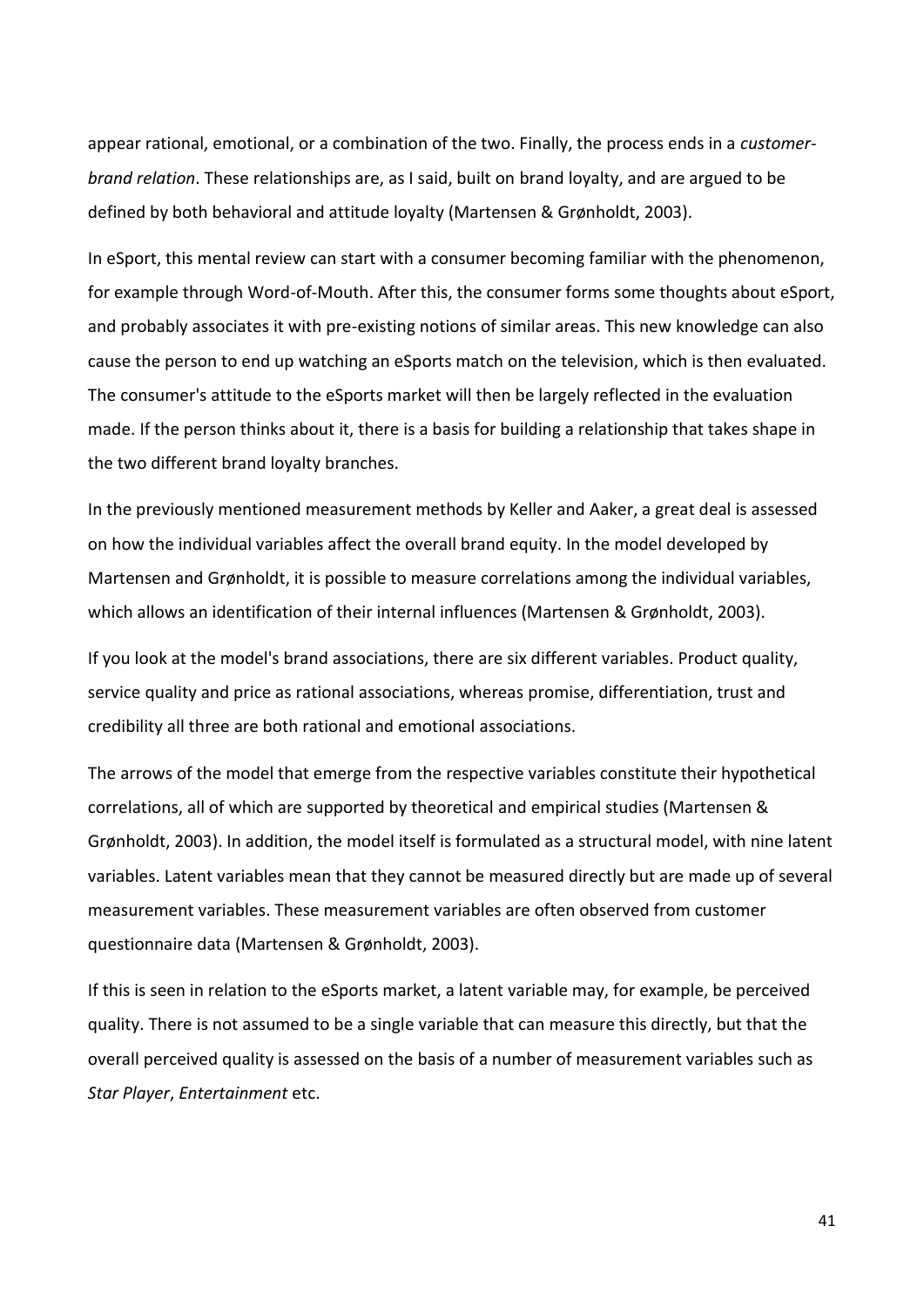## *Brand extension*

It can be argued that one of the most valuable assets of a company is their brand name, which also provides the opportunity to increase brand equity. A lot of risks are often included when entering a new market. There are many factors that influence whether you succeed, as a new player in a new market. These factors also affect the cost of the new venture. One way to keep costs down is by using an existing brand to market products in another product category. There is less cost to launch, higher sales from day 1, as the name is already known, and in very good cases, a brand extension can increase the value of the existing product. The basic rationale behind brand extensions is the limited risk of failure to introduce new products by leveraging the image and reputation of a successful existing brand. Research shows that brand extensions tend to be more effective than new brand introductions in the sense that they capture greater market share and require less advertising (De Pelsmacker, p. 46). By expanding their brand, companies can leverage the added value that their brand provides, also known as brand equity (Grime, 2002).

Extensions uses a company's most valuable asset, their brand name. This opens up benefits such as instant consumer awareness, minimized costs of launching a new product, an increase in sales of the main brand and reduces the risk of failure of the new product (Tauber, 1981). Tauber (1981, s. 38) elucidates necessary conditions for a successful expansion: "The parent brand must influence the new category". This means that the consumer must believe that the extension is consistent with the parent brand. Furthermore, Tauber (1981, p. 40) describes three criteria for appropriate brand extension: Perceptual fit, competitive leverage, and transfer of benefits. Perceptual fit is based on whether the consumer perceives the brand extension as being in line with the parent brand. Competitive leverage involves the parent brand providing leverage in the new product category that their competitors do not possess. Transfer of benefits meaning that the extension brand should offer the same benefits that the parent brand offers (Tauber, 1981).

Just because you are a well-known brand does not mean that you automatically experience success with a brand extension, since many factors are crucial. In his 1988 study, Tauber highlights the most important criteria for successful brand extension being fit and leverage. Fit means that the customer sees the new product as a logical move from the company and had an expectation that it would happen. Leverage is when the consumer believes that the new brand is better than competing products in the category, based on the perception they have of the parent brand.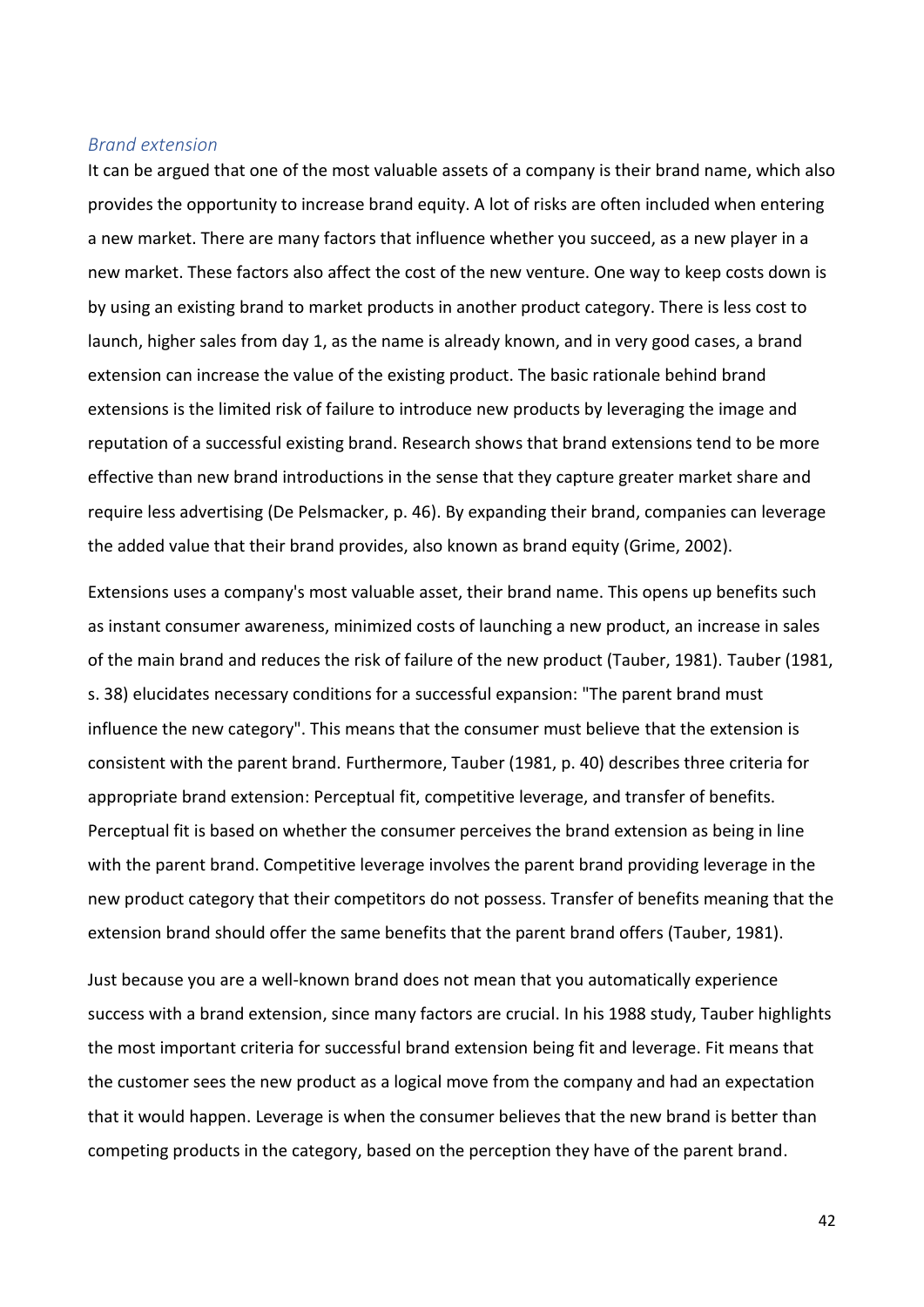Tauber (1988) defines seven types of leverage that are a must for companies to consider when thinking about brand extension as these will be a helping hand in ensuring that the company uses their strengths and will make them able to capitalize their attributes in the minds of consumers. The seven different types of leverage are (Tauber, 1988, s. 29-30):

- 1. *Same products in different form*. A simple way to utilize a product is to change how it is offered.
- *2. Products that contain the brand's distinctive taste, ingredient or component.* To take a component of the current product and make it part of a new product in another category
- *3. Companion products for the brand*. Brands that produce products that are usually used with compliments could begin to produce an accompanying product for their brand.
- *4. Products relevant to the customer franchise of the brand.* Introducing a new product to the existing customer-based, that is believed to be a consumer need.
- 5. *Products that capitalize on the firm's perceived expertise.* An effective way to offer extensions in a current category where consumers associate the brand with special experience or knowledge.
- 6. *Products that reflect the brand's distinctive benefit, attribute or feature*. If a brand is associated with distinctive product features such as quality, design sensibility, personality etc.
- 7. *Products that capitalize on the distinctive image or prestige of the brand*. Some brands offer status for their users, and a new product could project their image to consumers, such as Porsche sunglasses.

In a later study of consumer evaluations of brand extensions, Aaker and Keller (1990, p. 27) highlight two methods of extension: Line extension and brand extension. They describe line extension as the use of an established product brand name for a new item in the same product category (Aaker & Keller, 1990). Line extensions occur when a company introduces additional items in the same product category under the same brand name such as new flavors, forms, colors, added ingredients, package sizes. Line extension offers variation to the product category and can enlarge the target audience. In addition, they describe brand extension as the use of an established brand name for a new product or product category. (Aaker & Keller, 1990). Entering a new market with a brand known from a different category is extremely complicated and there is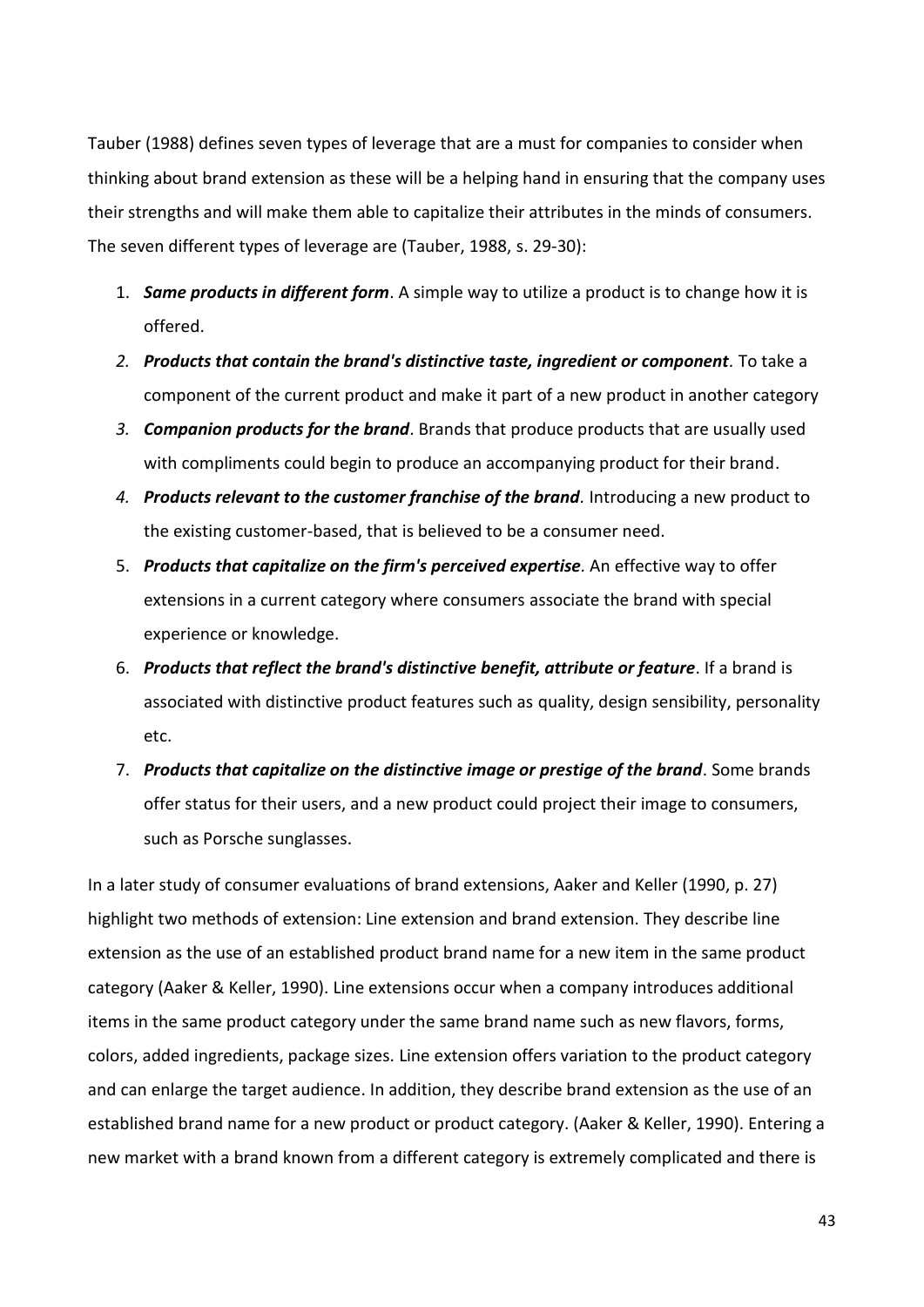usually a greater risk of entering a brand in a new category than introducing a new variant into an existing category. This definition of brand extension is the focus of this thesis.

Brand extension is considered to be part of modern marketing strategy and can be useful for companies with a strong brand image, to launch new markets.

The use of a strong brand can significantly reduce the risk when entering new markets, due to the consumers will have strong perceived quality of the brand (Aaker & Keller, 1990). When you already have a strong position in the market you normally operate in, the communication tasks of the company will be reduced due to the already existing network. When you as a company do a brand extension, you develop brand recognition and associations amongst a new target group. This helps to strengthen the core brand and its image (Aaker, 1990).

A successful brand extension depends on whether the consumer has positive beliefs and favorable attitudes towards the parent brand. It is also important that negative associations are not formed in connection with brand extension (Aaker & Keller, 1990, p. 28).

These constructs consisted of brand attribute associations, perceived quality of the brand, the fit between the two products, and the difficulty of making the brand extension (Aaker & Keller, 1990).

Brand attribute associations are created in the mind of the individual consumer and these associations can potentially be passed on to brand extension. This will clearly be an advantage for most companies. But it depends on whether the individual consumer sees it as appropriate to form new associations with a new brand and the strength of the associations they have for the core brand (Aaker & Keller, 1990).

Thus, strong associations can help with the communication and positioning of a brand. However, focusing on the specification of product attributes can be a challenge as there will often be other competitors with different attributes and this can confuse the individual consumer. Therefore, it is relevant to focus on the perception of quality associated with a given brand. This can be an important factor in achieving success from a brand extension (Aaker, 1990).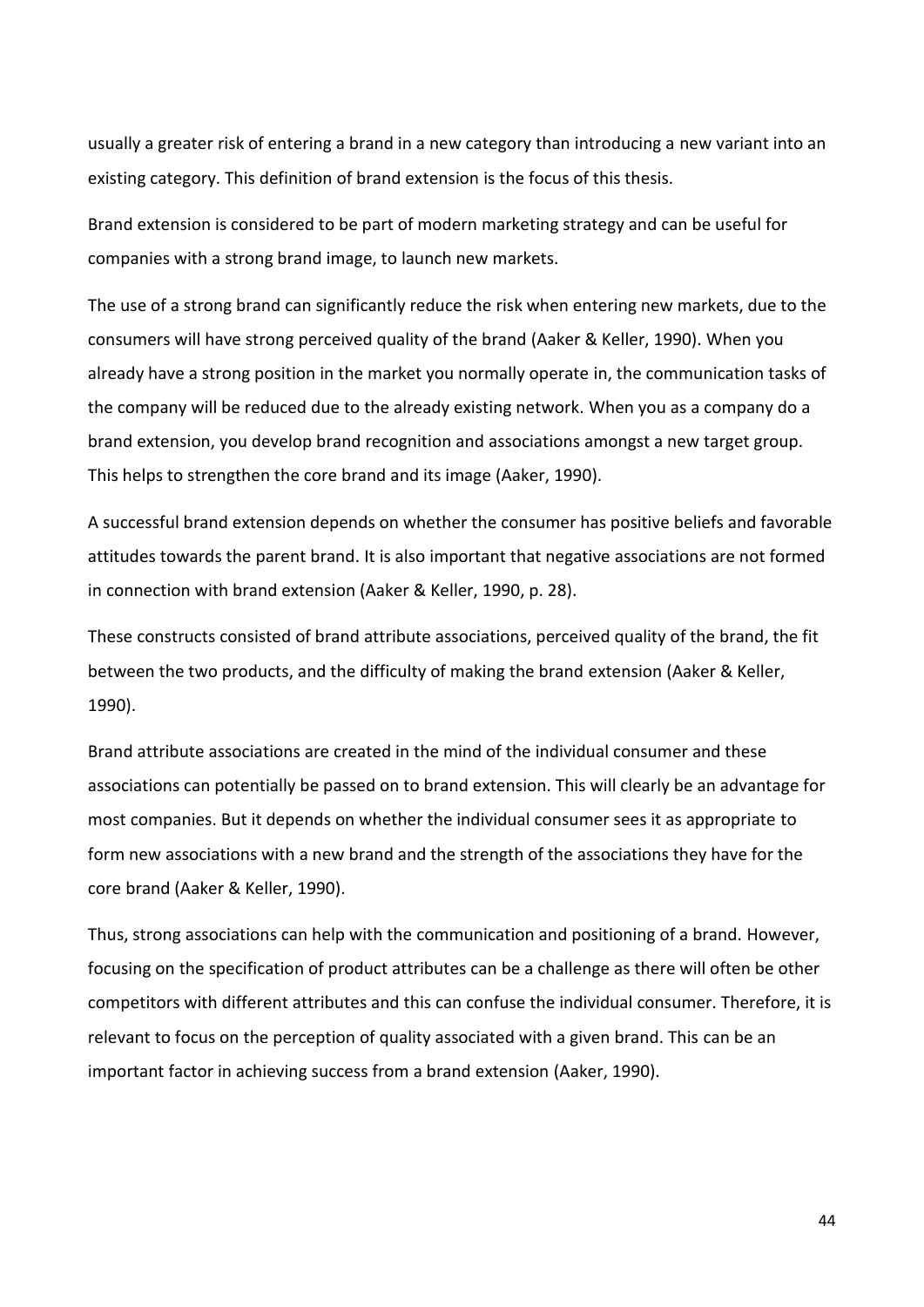Attitude towards a parent brand depends on the perceived attributes of the brand such as performance, features, etc. If a consumer associates the parent brand with high quality, this will clearly benefit the brand extension (Aaker & Keller, 1990).

The fit between the superior brand and brand extension is a key component of brand extension. One way to predict the success of brand extension may be that if a consumer perceives the new brand to be in line with the parent brand (Tauber, 1988). If there is a logical fit between the new brand and the existing brand, this can be considered a superior factor compared to competitors. This is the result of a successful transfer of perceived quality from parent brand to brand extension (Tauber, 1988). If this brand extension is not in line with the parent brand, then the brand extension may be considered indifferent and uninteresting (Aaker & Keller, 1990).

Aaker & Keller (1990, p. 30) propose three dimensions of fit. Two for the demand side and one for the supply side. The first fit measure is complementing, indicating the extent to which consumers consider two product classes as complement. The second fit measure is substitute, it is whether consumers consider two product classes as substitutes meaning that if a product can replace the use of another product and satisfy the same needs. The last and third fit measure is transfer and suitable for the supply-side. Transfer is about whether consumers see relations in product manufacturing and thus how they perceive a company's ability to manufacture a product in a new product class (Aaker & Keller, 1990). If a consumer does not believe that there is a fit between the parent brand and the extension, it may mean that the perceived quality of the parent brand is not transferred to the extension. This can result in negative associations and attitudes towards the brand extension.

Perceived difficulty in making the extension can influence the consumer valuation of the brand extension. If a consumer experiences that there is a quality difference between the brand extension and the parent brand, incongruity can occur. An incongruity can provoke a rejection of the extension, in that matter, that the consumer considers the quality of the two products to be inconsistent (Aaker & Keller, 1990). Incongruity occurs if a consumer feels that a strong brand that they have knowledge about chooses to go into a negligible product category, which can then lead to higher prices than the product is worth. In this way, the consumer will feel that the strong brand is pulling itself down (Aaker & Keller, 1993).

45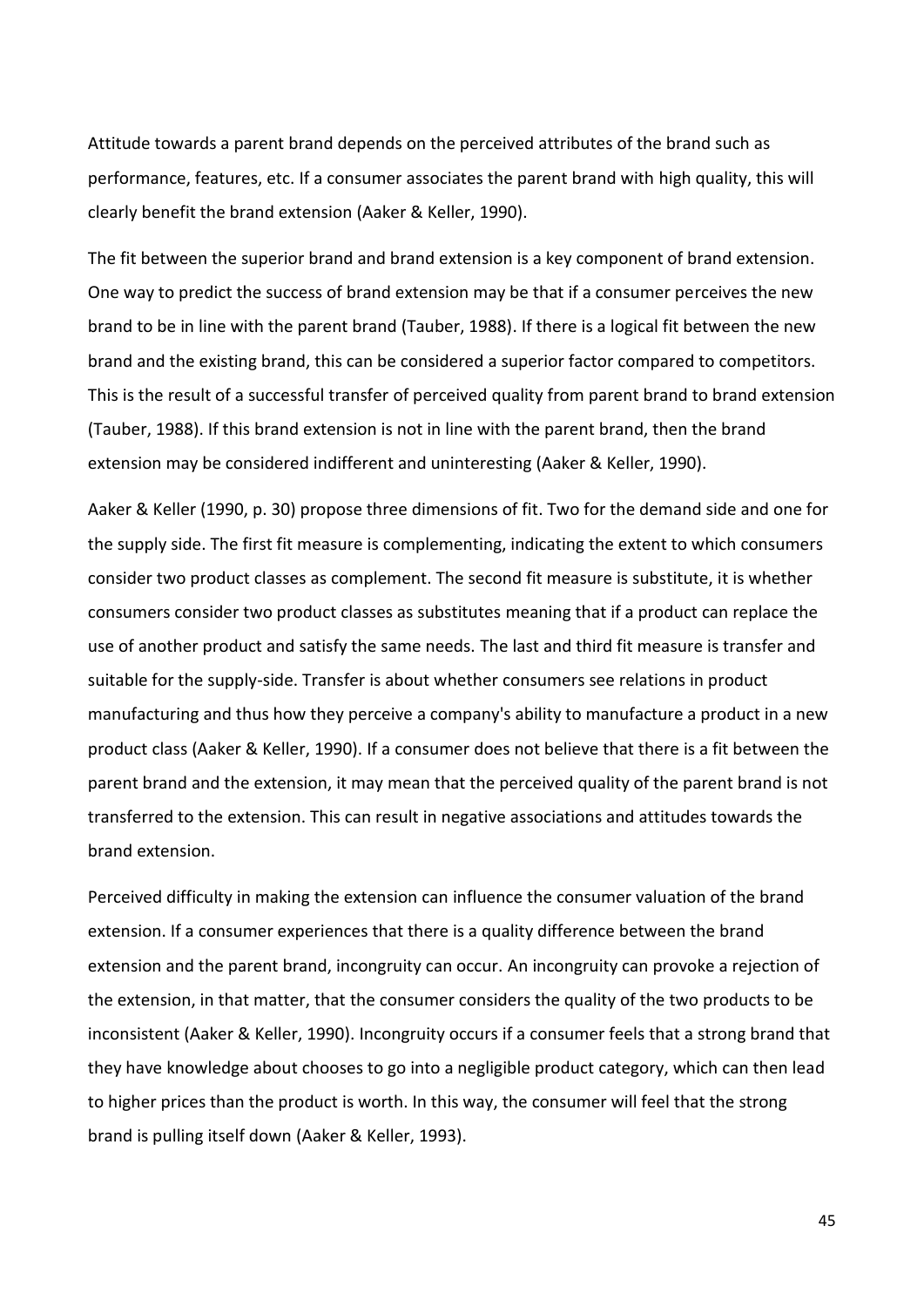In their study, Aaker and Keller's (1990) made some observations of how consumers evaluate brand extensions. In one of the observations, they conclude that what may be a positive attribute for the parent brand may not necessarily favor the brand extension. Another observation was that when there is a fit between parent brand and brand extension, then the positive perception of the quality of parent brand can be transmitted to brand extension. It was also observed that the parameters: Transfer and complement were the most important parameters of Aaker and Keller's (1990, p. 30) three dimensions of fit between the parent brand and the extension. This means that companies should try pursuing a complement fit or a transfer fit. Lastly, consumers will tend to evaluate the brand extension positively og be more likely to accept the brand extension, if they perceive the brand extension as being not easy to make (Aaker & Keller, 1990).

The similarity that arises between a parent brand and an intended extension can be based on several dimensions. It could be the previously mentioned three dimensions of fit, by Aaker and Keller's (1990), consisting of: Complements, transfer and substitutes. The information that a consumer has obtained about the parent brand will most likely be relevant in relation to the brand extension. This means that the more common attributes they possess, the more likely consumers are to assume that the quality of the brand extension is on an equal footing with the parent brand, which will lead to an equal favorable evaluation of the two brands (Keller & Aaker, 1992).

Aaker and Keller further specify the functions of extension evaluation in their 1993 study as: "*the interaction of perceived quality of the core brand and the perceived fit of the core brand with the proposed extension, as well as perceptions of the difficulty of making the extension product".* This is based on the results of their previous studies and further evidence of how important "fit" is as a key criterion for a successful brand extension (Aaker & Keller, 1993).

In the figure below, Sandor Czellar (2003, p. 99) illustrates very well how brand extension formation will lead to consumer behavior in the market: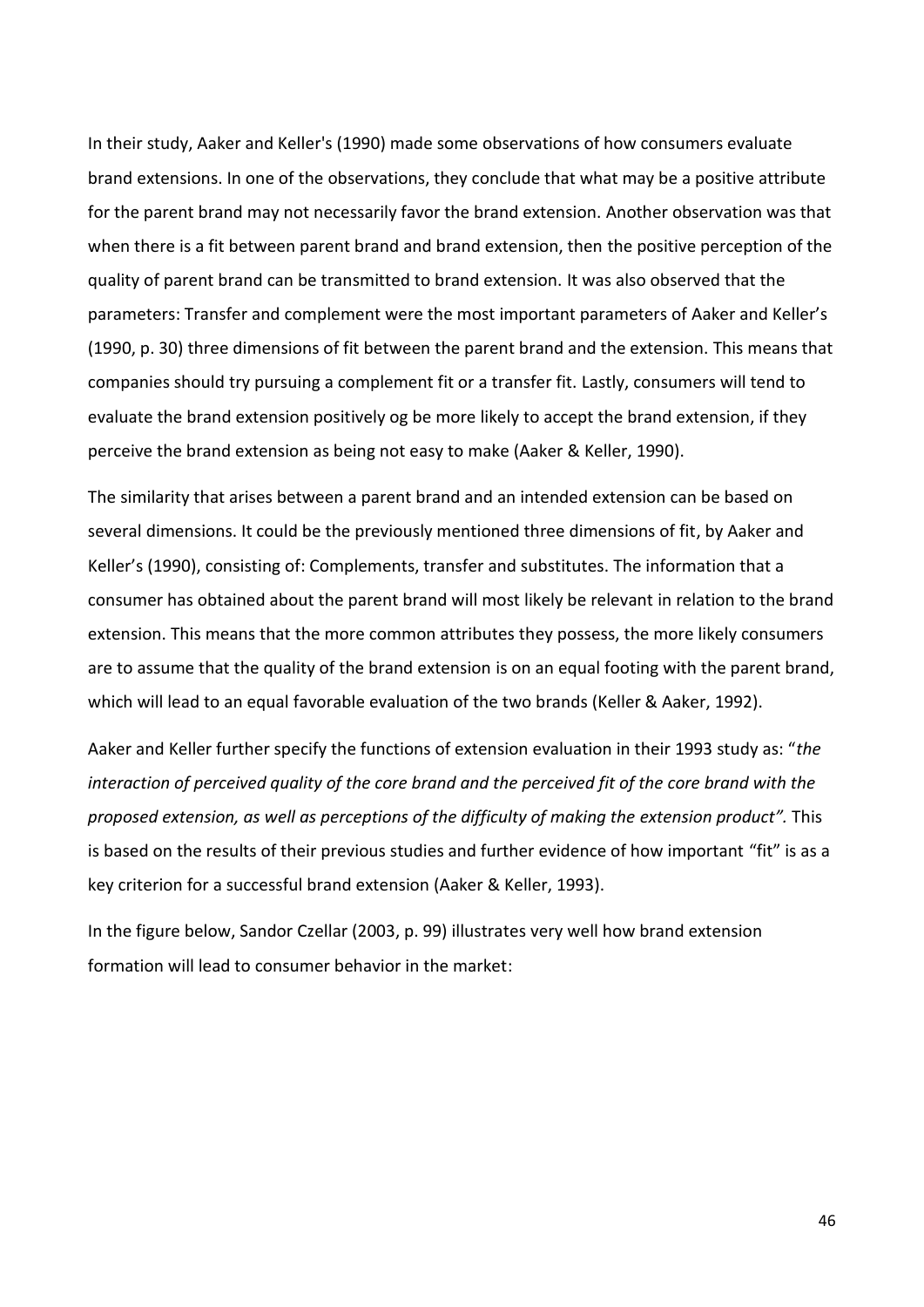

Figure 6. Basic model of the extension evaluation process. (S. Czellar, 2003, P. 99)

## *Brand extensions in sport*

The above presented theory of brand extension is mainly based on extensions of products and services operating in traditional markets. Lately, there has been a major focus on how sports clubs can benefit from the brand's strength in extending their brand in hopes of increasing revenue. Brand extension allows sports clubs to step into new categories, which can reinforce the emotional connection between the fans and the team. This also gives the fans a new alternative to show their loyalty to the team. In this way, sports clubs can provide their fans with new leisure or entertainment opportunities associated with the team brand. It could be team broadcasts, apps, sports camps as well as giving fans a new team to keep up with under the same brand but within a new sports category.

In a 2002 study, Artemisia Apostolopoulou identifies five major categories of extension products offered by professional sports clubs to give their fans more ways to experience the team. These 5 categories are shown in the table below and consist of sports-related extension, entertainmentrelated extensions, media-related extension, information-related extension and low perceived fit extensions.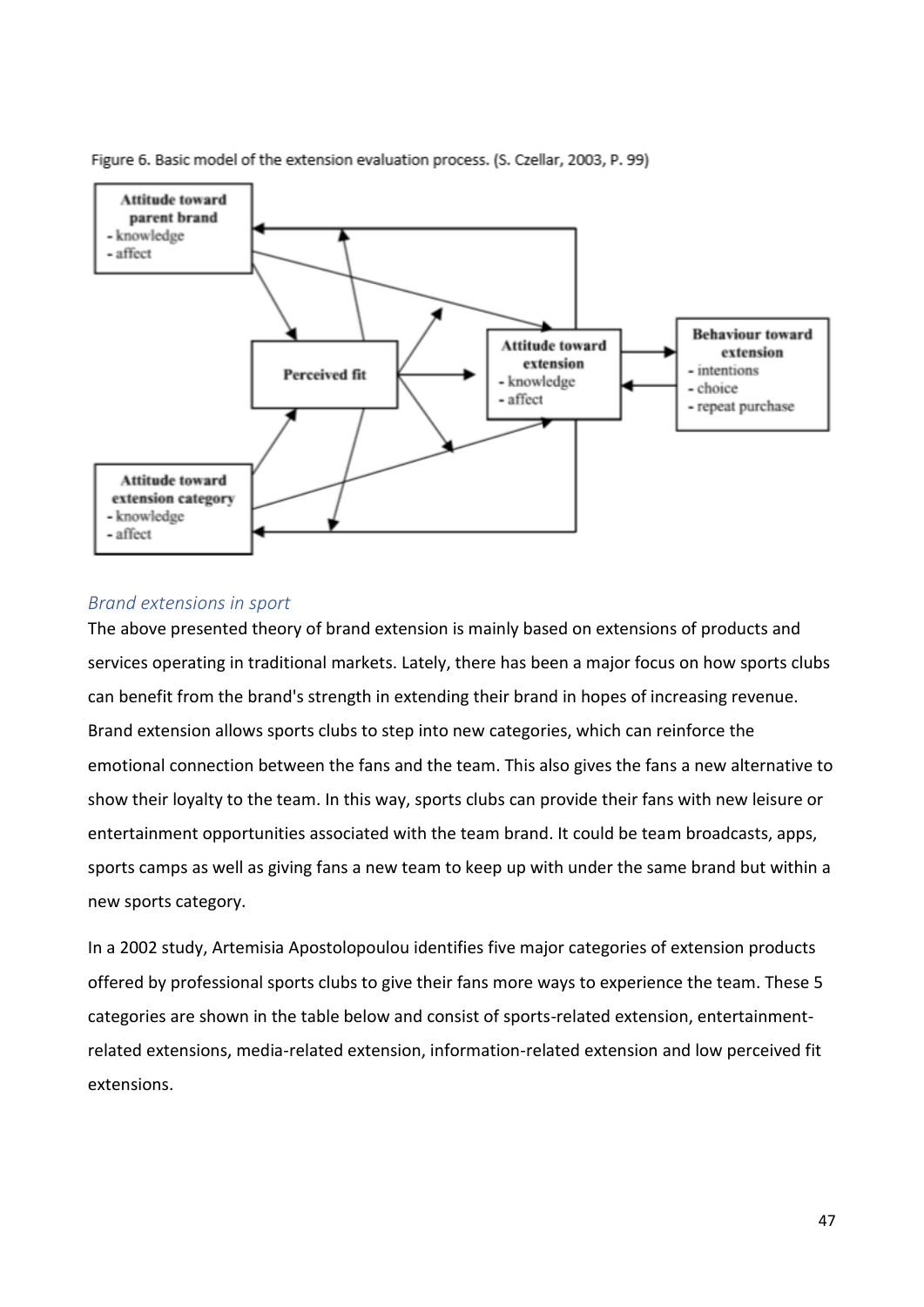| <b>Extension Types</b>           | <b>Examples</b>                                                                                                                                                                     |
|----------------------------------|-------------------------------------------------------------------------------------------------------------------------------------------------------------------------------------|
| Sport-related extensions         | Extension teams and leagues<br>(e.g., NBA – WNBA)                                                                                                                                   |
|                                  | Sport camps and clinics                                                                                                                                                             |
|                                  | Youth leagues                                                                                                                                                                       |
|                                  | Tournaments                                                                                                                                                                         |
|                                  | Street teams                                                                                                                                                                        |
|                                  | Merchandise stores                                                                                                                                                                  |
| Entertainment-related extensions | Team mascots<br>Cheerleaders<br><b>Bands</b>                                                                                                                                        |
| Media-related extensions         | TV and radio shows                                                                                                                                                                  |
|                                  | <b>Broadcasting stations</b>                                                                                                                                                        |
|                                  | Pay-per-view programs                                                                                                                                                               |
| Information-related extensions   | Team publications<br>Web sites                                                                                                                                                      |
| Low perceived fit extensions     | Art galleries<br>Health and fitness clubs<br>Credit cards and banking accounts<br>Water and beverages<br>Stores (not team merchandise)<br>Software packages<br>Advertising services |

Figure 7 - Types of Extension Strategies employed by U.S. Professional Sport Teams (Apostolopouloua, 2002, p. 209).

What is interesting about these categories is that not all of them meet consumers' perceptions of fit, which, according to traditional brand extension theory, can be negative for parent brand associations. Apostolopoulou (2002) points out that a greater number of extensions in the main categories were not considered traditional extensions and, in many cases, this was perceived as low fit with the core product. Such low-fit extensions were either introduced under the club's name or separately under another name. Furthermore, these extensions were owned and operated solely by the organization or under the joint control of the club and their sponsorships (Apostolopouloua, 2002, p. 209). The introduction of low-fit extensions may not meet the organization's goal of increasing revenue, but sports organizations may be trying to achieve another goal with their extensions. Sports organizations are willing to launch an extension with the sole purpose of improving fans' emotional connection with the team. This means that even if an organization does not benefit financially from an extension, the extension can easily be considered a success if it establishes a presence in a new and different category and at the same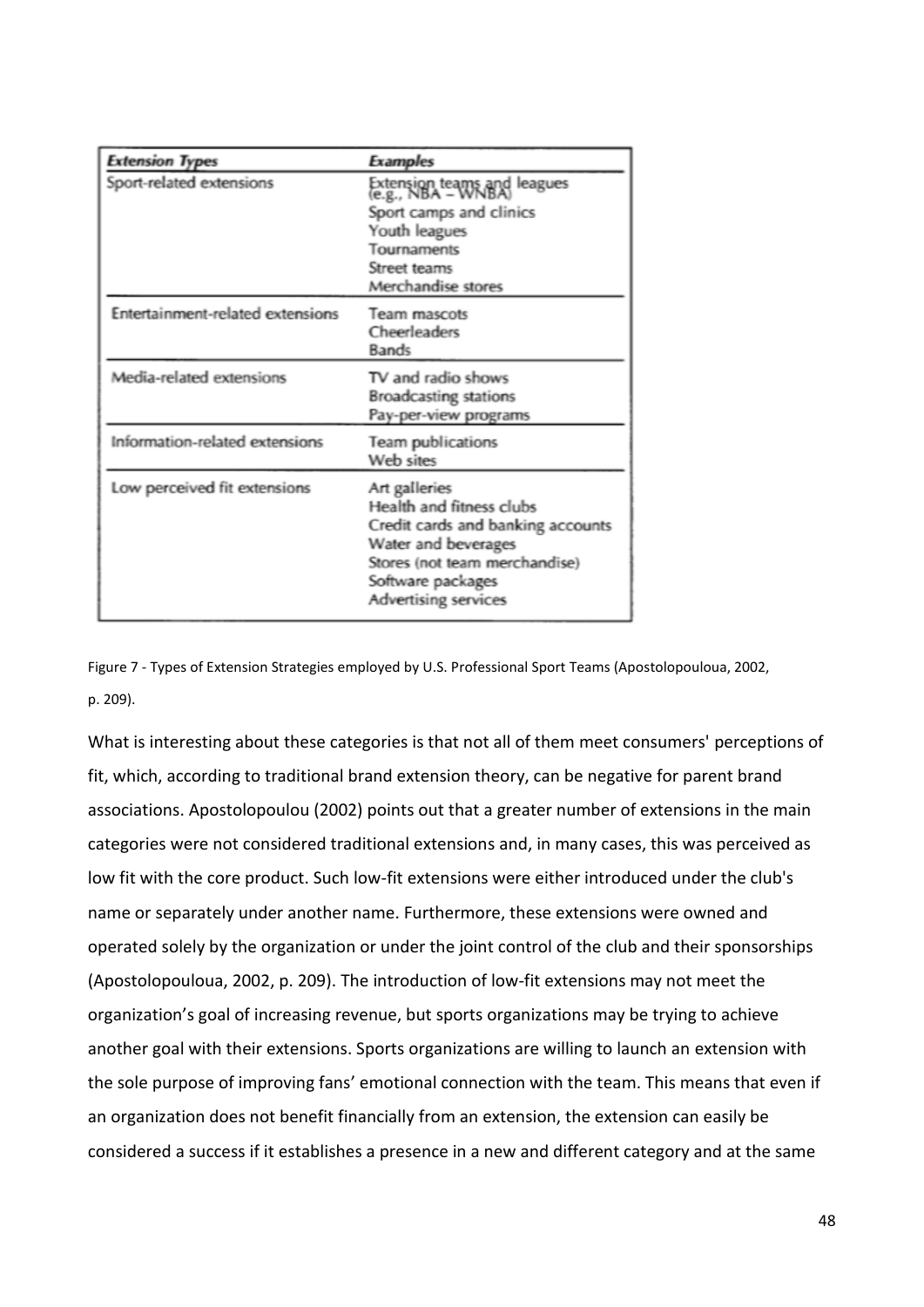time builds fan loyalty and strengthens fan identification. This perspective of extensions seems to be unique to sports organizations (Apostolopoulou, 2002).

# ANALYSIS

In this part of the dissertation, the cases will be analyzed based on the theoretical foundation for brand equity and brand extensions. The goal is to investigate the proposed research questions and try to find answers. The arguments presented in this segment are based on the components of brand equity and brand extensions and seek to outline and clarify key findings in the research issue and research objectives.

Branding a product allows an organization to distinguish and differentiate itself from others in the market. A brand plays an economic role in the consumer's mind, and therefore brand equity stems from the brand's ability to achieve an exclusive, positive and meaningful position in the mind of many consumers. Thus, branding and brand formation should focus on developing brand equity. When it comes to the sports industry, building the brand has an impact on consumer behavior, such as increased participation, merchandise sales or participation in sports. For this to happen, more things need to happen in the branding process (Adrian, 2018).

Since research of brand equity is often based on brands that offer products in traditional markets, the need for a conceptual framework that can identify components that can increase brand equity specifically for professional sport organizations is needed. Sports organization can enhance factors of the brand equity components in order to affect brand equity in a positive way, by focusing on enhancing brand associations in the minds of the consumers.

The conceptual framework can be drawn up based on all the information provided by the review of the two different measurement methods. In relation to the construction of the conceptual framework, the theory and articles already presented have formed the basis for its construction. In particular, these are elements from the Gladden and Milnes model from 1999, as well as from Martensen and Grønholdt's model from 2003. In addition, these two models are also based on customer-based brand equity theory from both Aaker and Keller, which will therefore also be represented in the conceptual framework. Gladden, Milne and Sutton (1998) found that antecedent conditions would create brand equity based on how they are evaluated and perceived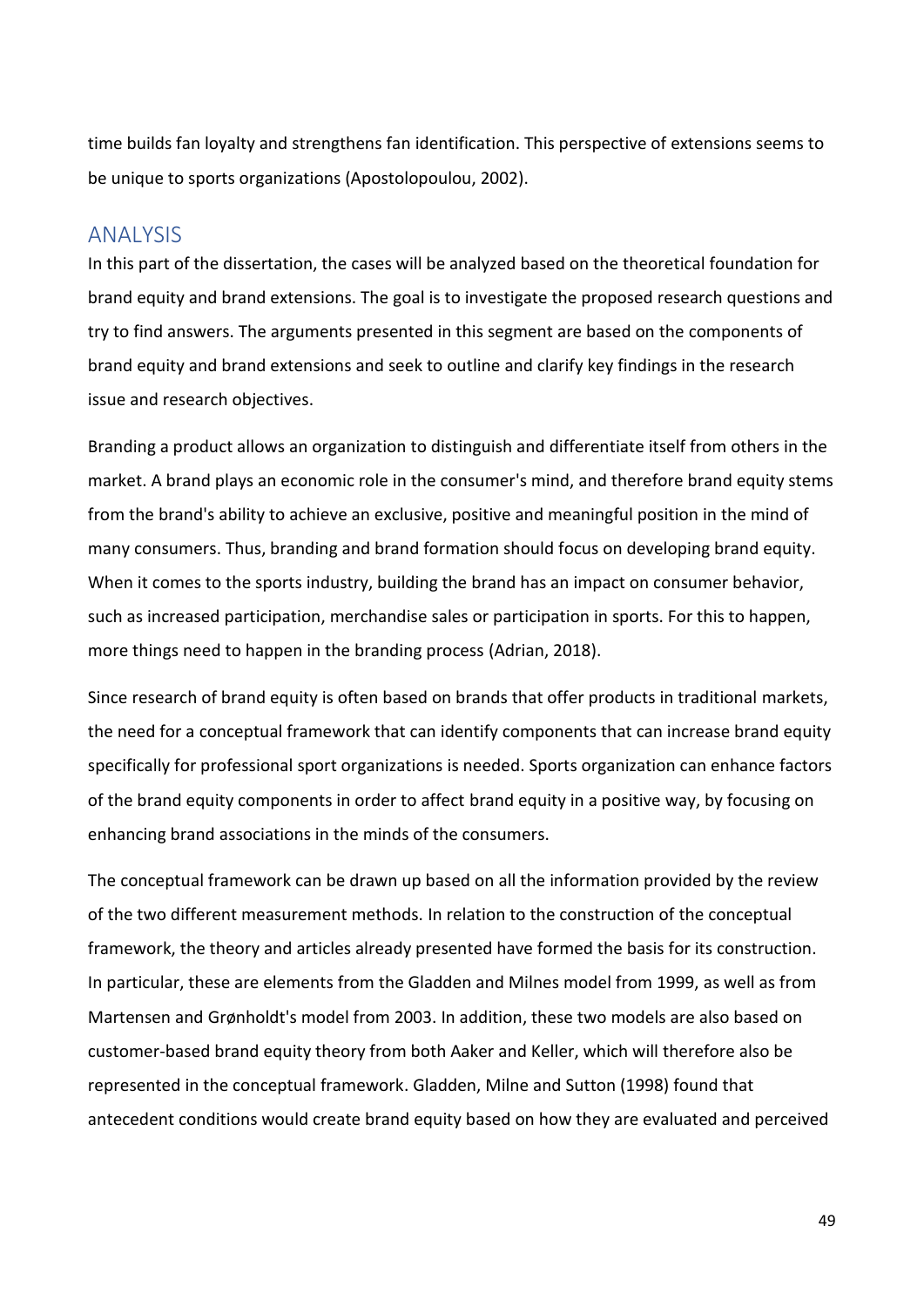by the consumers. The brand equity derived from the perception of the consumers will lead to consequences that may increase or decrease the brand equity of the brand.

I propose an optimal framework for brand equity in professional sport organizations and have identified the antecedent conditions of equity I view as most important for brand equity and the consequences that can affect a sport organization positively or negatively.

I propose that the conceptual framework for brand equity in professional sports should consist of the following antecedents of equity, as well as new antecedent conditions introduced by myself:

## *Conceptual framework for brand equity in professional sports*

#### *Antecedents of equity*

### **Team related antecedents**

Team-related antecedents represent the factors that contribute to team performance

## Brand associations

A given company and its brand associations can play a crucial role in the operation of the company, as they reflect a number of key areas in the brand's overall strategic position. These associations carry out feelings in consumers, and can thus potentially enhance a company's ability to differentiate itself in their subconscious. The associations may be directly or indirectly linked in consumer memory to a brand (Aaker & McLoughlin, 2010). Consumers can also use the associations to organize and structure information about the brand in question. This will often occur most strongly when the foundation is based on a more extensive amount of experience and experience with the brand (Aaker, 1991). Brand associations are therefore frequently stated, as a consumer's point of departure in relation to attitudes, purchase intentions, and consumer intentions (Keller, 2013). This is also why brand associations figure as the first dimension of the conceptual framework.

The structure of the brand associations is primarily based on a structuring of the variables from Gladden and Milne's model (1999), as well as Martensen and Grønholdt (2003). The rationale behind this is to incorporate a sporting aspect, into a more general brand equity theory. Within the team-related variables, there are: Success, head coach, star players and community.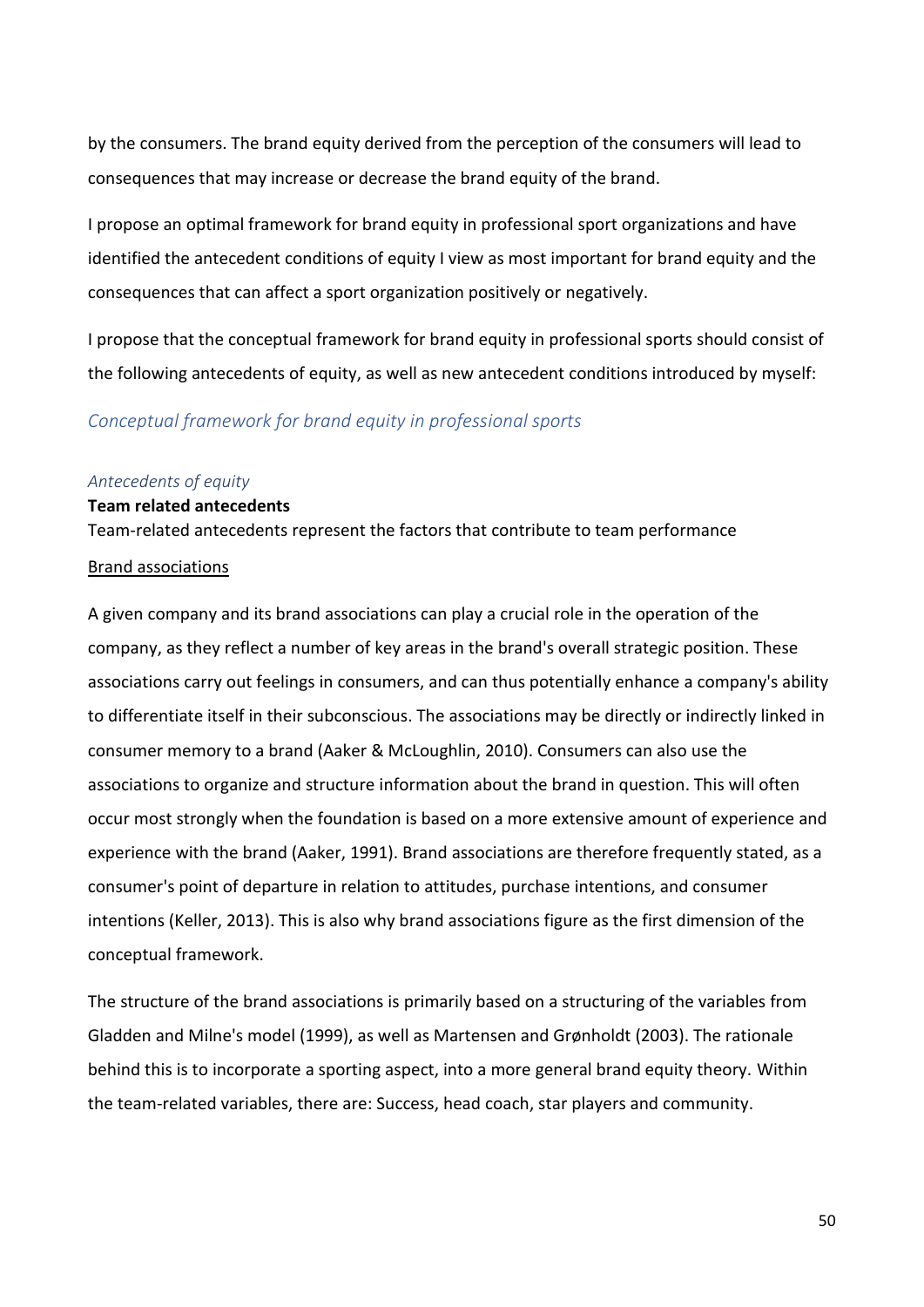#### **Success**

In theory, it is pointed out that one of the most important drivers of brand equity for a sports team is team success. Team success creates brand association and brand equity over time and is objectively the most important component of the sports organization. With the success of the field, more attention is paid to the surrounding world which can result in adding more value to a team in the form of potentially attracting more fans and thus becoming more attractive for companies regarding sponsorships. In addition, there is also ticket sales, sale of merchandise and increased media exposure. Due to the nature of sport, success is not necessarily something defined by wins and losses. Success often means meeting or exceeding the expectations of the fans as this would increase brand equity (Gladden, Milne and Sutton, 1998). In this way, successful teams will meet the viewer's need to identify with something successful or desirable (Gladden & Funk, 2002). Successful teams will increase brand equity by securing strong brand associations of success to satisfy this benefit of consumers. We have previously discussed whether there is a socalled feedback loop. Therefore, it is considered fair to assume that eSport also has a correlation between success and brand equity.

#### Star player

The importance of the Star Player element in creating brand equity is through increased perceived quality, brand loyalty and brand awareness. There is an expectation that when Astralis has some of the best players in the world, this also must raise consumer expectations for the sporting results. This is clearly seen in American football where a good quarterback can be all the difference between a good and a bad season (Kulp, 2016). Previous studies have shown that brand awareness and brand image appear to be the areas of brand equity that are most influenced by star players. This provides benefits both on and off the field (Pifer & Zhang, 2015). Having one or more star players on your team will enhance the gaming experience, as well as increase merchandise sales and ticket sales (Gladden, Milne and Sutton, 1998). When a star player signs a long-term contract with a team, this can have a long-term impact on brand equity in the form of the presence of a star player, and thereby also help attract more star players and influence the team success. If a team experiences a performance decline, the presence of a star player can offset the negative brand associations that occur when losing. Therefore, the promotion of a star

51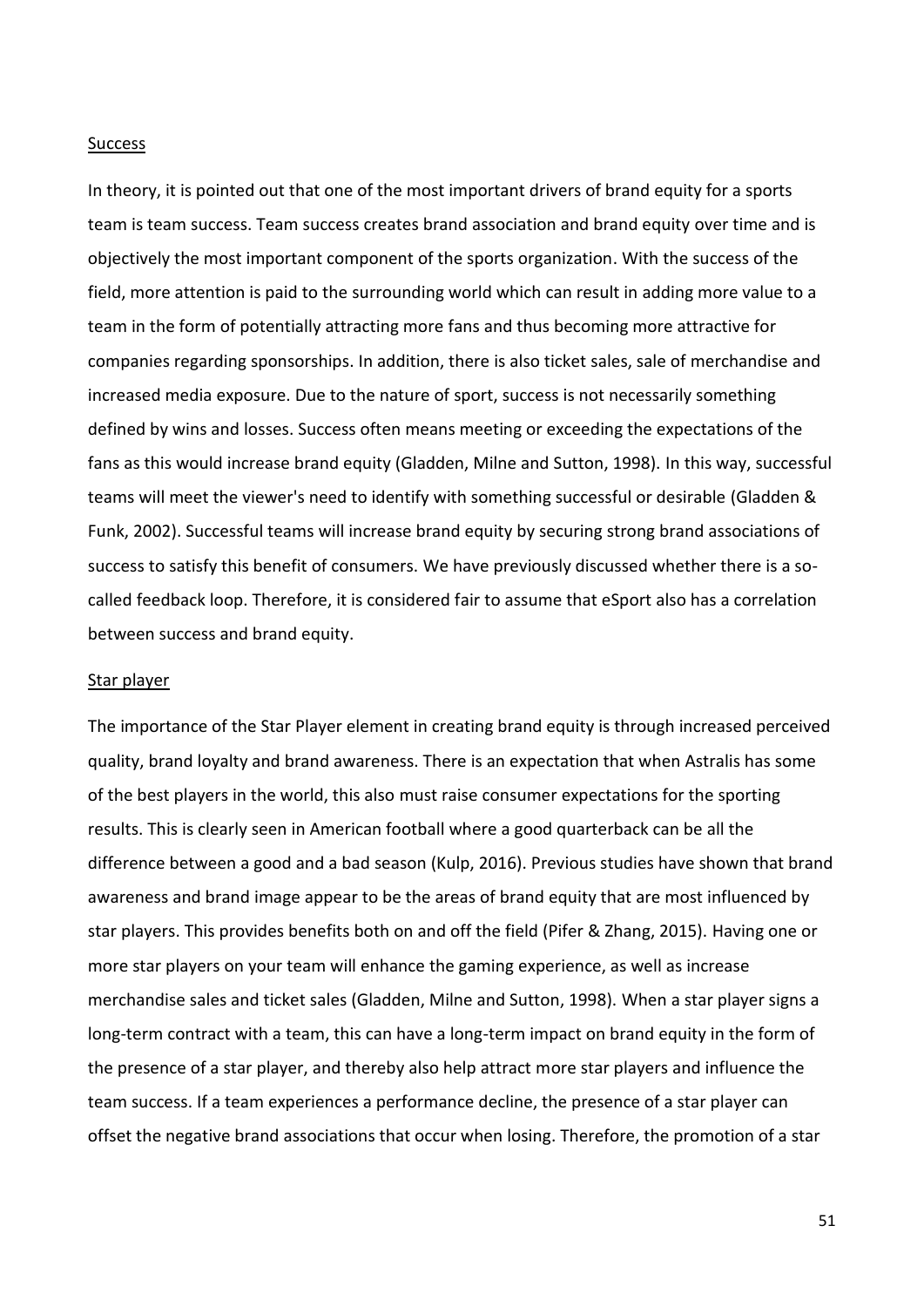player plays a huge role if a team experiences decline in success (Funk & Gladden, 1999). Studies have shown that there is a positive relationship between star players and brand equity, but the indepth links between these two areas remain vague and unknown (Pifer & Zhang, 2015). Such obscurity is confusing considering that star players are a fundamental element of any professional team sport and take a massive bite of the revenue that clubs strive so hard to reach. In Europe's best professional football leagues, for example, somewhere between 50-70% of the team's revenue goes to the player's salary (Deloitte, 2013). This does not even include the large transfer fees of hundreds of millions (Deloitte, 2013), which is required to buy a player from another club.

#### Head Coach

As individuals, it is not only the star players that positively influence brand equity. In addition, a head coach can also help improve the team's brand equity, through publicity and expectations of success. A recognized head coach has the ability to increase the team's visibility in a media position. This is based on his tactical performance, his strategic actions, his ability to use the players in the right way and his ability to make the players work for each other. In general, each head coach has his or her own unique personality and characteristics. E.g. we know football coach Pep Guardiola from his tiki taka play style and ability to make the most of each player. We know Mourinho as this very tactical head coach and are known for parking the bus (defensive football strategy). For these reasons, a head coach can have a direct impact on a team's success and therefore the consequence of the brand equity component associated with success. Recognized and popular head coaches can influence the creation of brand associations or even personify the image of a team (Gladden, Milne, and Sutton, 1998).

#### **Community**

Within the world of sports, it is often seen that building different communities with sports clubs is the focal point (Bauer, et al., 2005). These communities have, in several respects, reflected an increased propensity to continue support for the club, thereby extending the fans' loyalty. According to Wann (2001), affiliation plays a major role in consumers regarding sports motivation, in relation to showing loyalty to a given team. Therefore, the variable community from Gladden and Milne's model (1999) is assumed to be related to brand loyalty in the conceptual framework.

52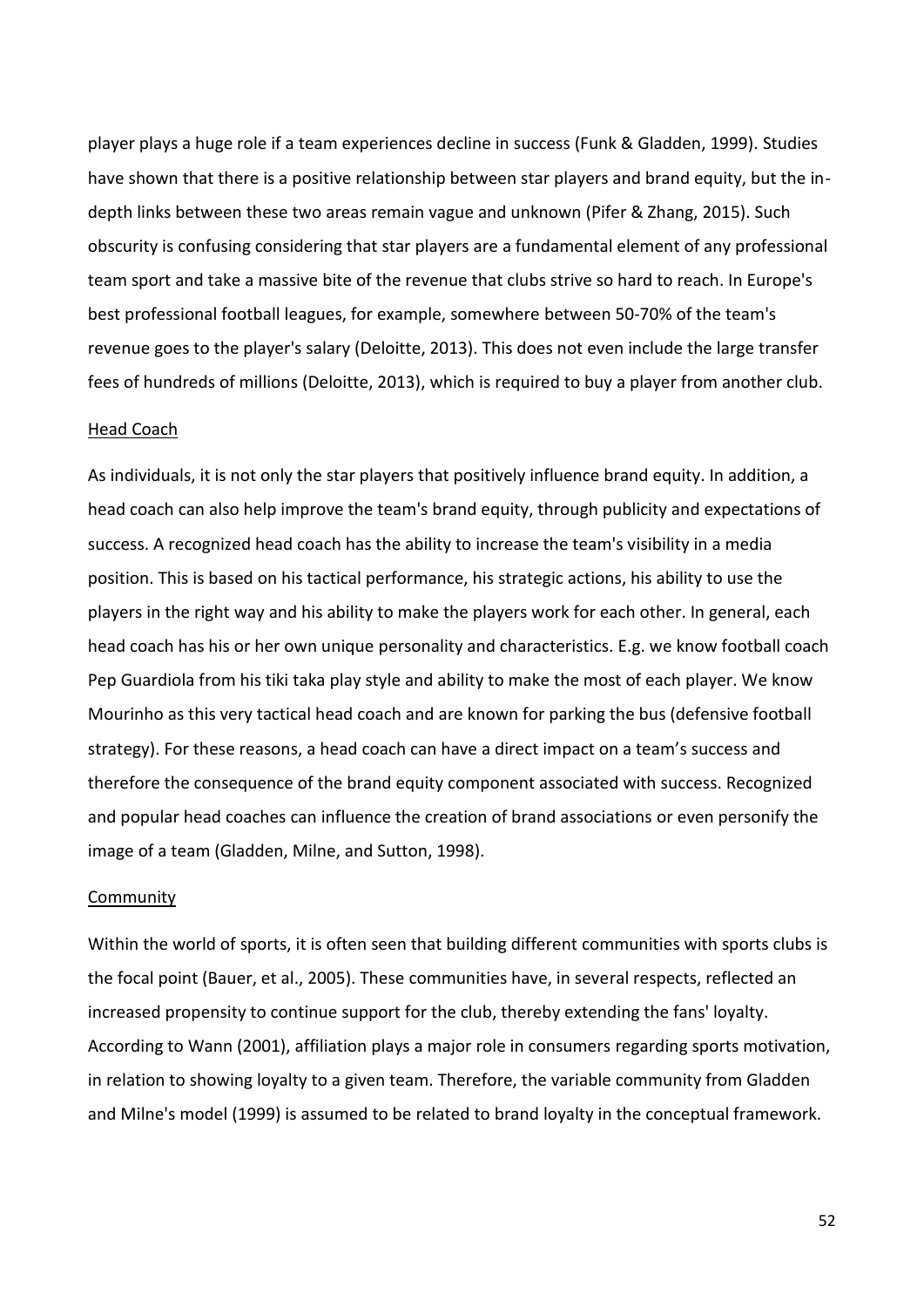However, the community of a given club is not necessarily expected to be directly correlated to the framework's respective brand equity variables.

## **Organization related antecedents**

Organization-related antecedents are characterized as elements directly produced by the organization and are controlled by the management of the sports organization (Ross, 2006).

## Tradition

As values and traditions create important brand associations, the tradition of a team can be extremely valuable to sports organizations. In addition, if a club is considered to be successful over a long period of time becoming almost a tradition, this could result in the club still being perceived as a good team, despite a decline. Tradition can also be an important brand association for fans, as they feel a kind of pride in supporting a team that is rich in history.

Tradition will fulfill the benefits of nostalgic fans longing for the past and reminiscent of better and more successful times (Funk & Gladden, 2002). Teams that are rich in stories of success are able to satisfy the nostalgic feeling of reminiscing about past victories and highlights in people's lives. While a club may not be successful anymore, a fan can still satisfy their needs by attending their team's games. Football clubs like Manchester United, Liverpool and Brøndby IF are worth mentioning. These clubs 3 clubs are all filled with tradition and rich in history

### Management

The management can be defined as those responsible for the overall management of the sports club as, for example involves financial responsibility and stability. If management makes the wrong decisions about the team, such as failing to extend player contracts with star players or getting rid of star players, this could adversely affect fan associations.

### Team communication

Team communication is about the availability of communication from a sports team. Important points can be mentioned as interacting with the fans as a team before and after the games, how they communicate, what platforms they use as a communication tool or do they produce content for social media e.g. that fans can consume, etc.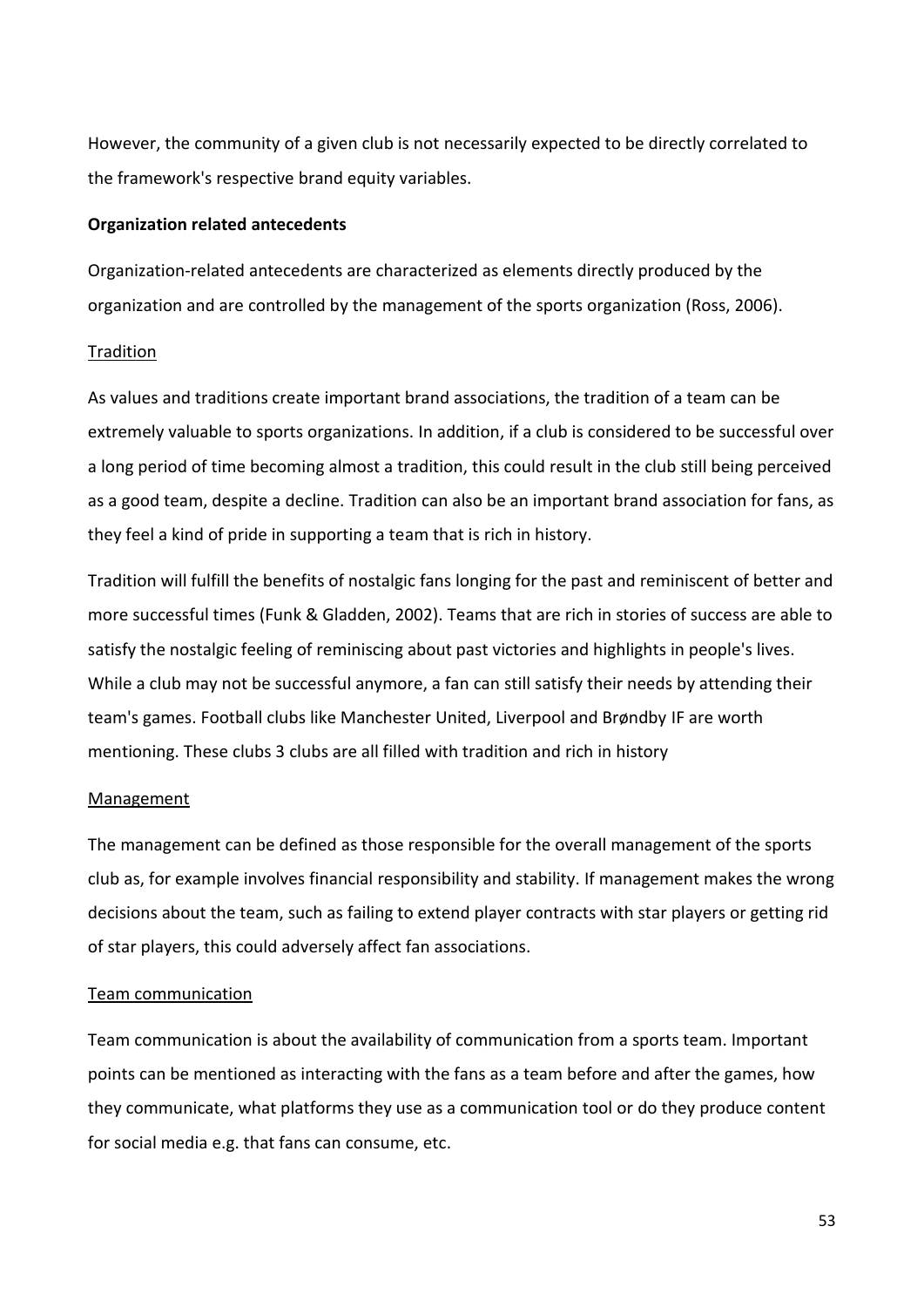### Team logo/shirt design

Team logo and colors or shirt designs generate brand associations and are important for recall and recognition by sports organizations, as low-involvement consumers often associate sports teams with specific colors and shirt designs.

## Stadium/arena

A stadium or arena can be judged on three points: comfort, functionality and aesthetics. In addition, it is also about the experience you can give your audience in the form of a show with music, entertainment, light shows and sound effects that form the foundation of a good atmosphere. However, this is quite subjective and can be perceived differently in the minds of consumers. The facilities around an experience are important in creating brand both positively and negatively.

Attending a match at a stadium or arena can be an alternative to escape from everyday routines. This escape, provided by sports, can help increase brand association (Funk & Gladden, 2002).

## **Market-related antecedents**

### Media coverage

With inspiration from Gladden and Milnes (1999) market-related variable "Local media coverage" in relation to brand equity, the media coverage variable is also part of the conceptual framework. For many Danes, eSport is a relatively new phenomenon and has only become widely known over the past 3-4 years. There may be several reasons for this. If this is compared to the general Danish media coverage, a potential correlation is assumed. Since eSport has begun to break out of its former underground niche environment, there has been more media coverage of it in recent years than ever before. A number of the largest Danish TV channels, such as TV2, TV3 and DR, have begun to cover major events in the world of eSports (Kulturministeriet, 2019). This is clearly seen as a trend that has the potential to influence consumer perception and thereby a number of the parameters affecting brand equity. Increased media coverage is first and foremost intended to increase overall brand awareness for consumers. In addition, this will give consumers a stronger opportunity to follow eSport on a more general level, which is why it can also be assumed that loyalty can increase as a result.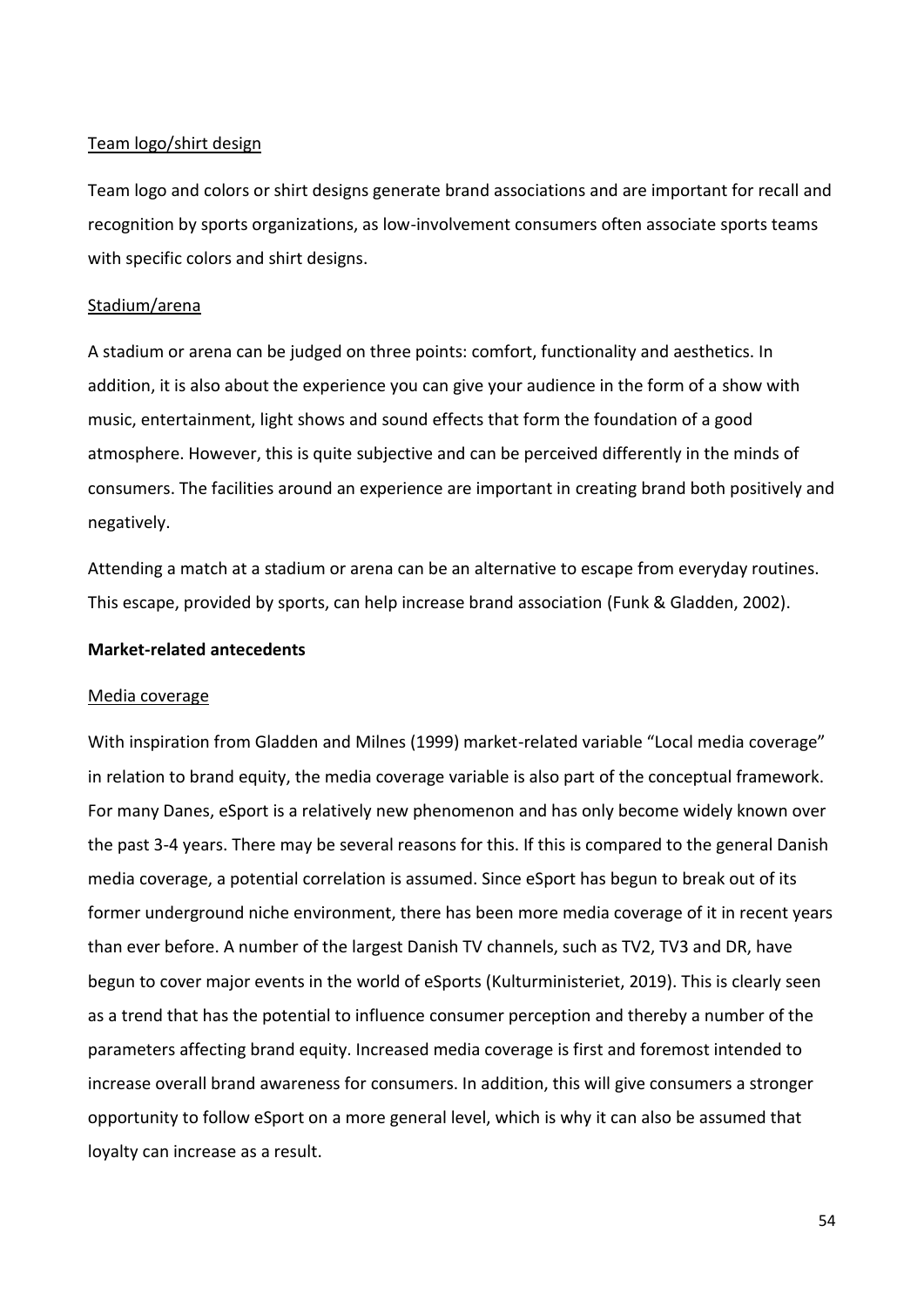#### Geographical location

Inspired by the Gladden and Milnes (1999) variable Geographic Location, it is assumed to be a correlation between a geographical aspect and the construction of brand equity. For example, when referring to Daniel Wann's "The Sport Fan Motivation Scale" (2001), eight respective categories are identified that motivate consumers to follow sports clubs. One of these categories, as mentioned earlier, deals with "Affiliation", which explains how geographical aspects can influence people's affection for given clubs and give them an affiliation, which will often increase loyalty. In addition, it is explained that local clubs and teams' performance is exposed more frequently, in areas where affiliation is more present. Compared to eSport, it is assumed that there are potentially similar trends. The Danes in particular have been exposed to the eSports world, as a result of the success Astralis has achieved over the past years, which must be believed to have affected the public's awareness. In relation to the quality expected of eSports teams, there seems to be no immediate correlation between this and geography.

### Differentiation

Generally, differentiation is considered to be extremely necessary for a brand, according to the achievement of success. This differentiation is thought not only to occur on the basis of a given position in the market, but to the same extent in consumers awareness (Keller, 2013). In most contexts, differentiation will also be a necessity for the survival of the company and will in many cases reflect whether the company is competitive or not. A brand can potentially differentiate itself into countless different associations (Aaker, 1991). In the world of sports, the product can in many cases be a more abstract notion, and here, for example, differentiation is made on the team's setup, the club's general philosophy, the surrounding community, etc. (Bauer, et al., 2005). Therefore, there are many aspects of differentiation that are believed to have an impact on a company's brand equity. The fact that things are done differently in some organizations may mean that consumers have a higher perceived quality of the team, and that they also become more easily acquainted with them. In addition, this is also believed to be an attribute that increases the retention of consumers and thus can make them more loyal.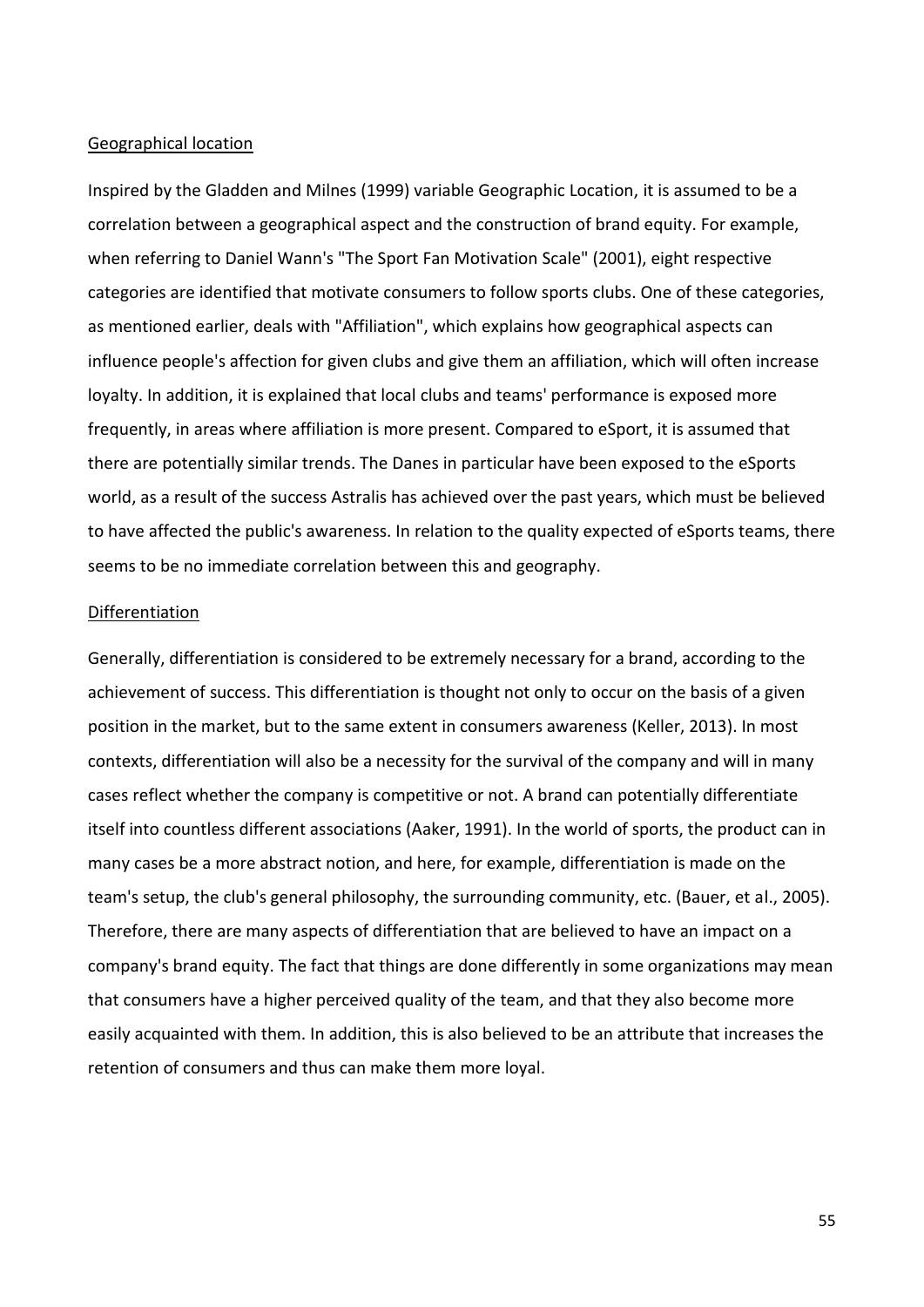## Word-of-mouth

You can throw away fortunes for ads in newspapers and magazines and spend hours creating awareness on the internet, but the most rewarding form of marketing is still the oldest: word-ofmouth and satisfied customers recommending your business in their network. Consumers may be able to gain awareness and develop images of the brand based on communications offered by sources other than the organization. This can help create both bad, but also good publicity. Often, negative word-of-mouth is weighed more strongly than positive ones and can negatively impact brand equity (Ross, 2006). If you are not in the eSports environment itself, the real impact of marketing efforts from companies within eSport is not really affected, and it can therefore be argued that word-of-mouth can have an extra-large influence.

### Fan support

Applying to any sports team, brand equity means an established fanbase, attending to the matches. Support is defined by size and loyalty. These parameters may include ticket holders and TV viewers. Fan support plays a significant role of the stadium experience. This is defined by a larger crowd that is deeply involved in the games, which will positively impact a team's brand associations.

### Competitive forces

Competition can negatively affect the brand if the brand must compete with more popular brands for consumer attention (Gladden, Milne and Sutton, 1998). The competitive level of a league can also have an impact on perceived quality, as consumers would rather see a team compete at a high level. Therefore, teams that play in the world's best and most competitive leagues are perceived as of higher quality than teams competing in leagues with lower competition. One way to increase a team's perceived quality despite playing in a low-competition league is to qualify for international league games with higher quality components.

## *Brand equity*

Now we come to the next step of the framework. The above antecedents of equity are conceived in the mind of the consumer and form the overall brand equity for sports clubs. Here, the following brand equity components will be illuminated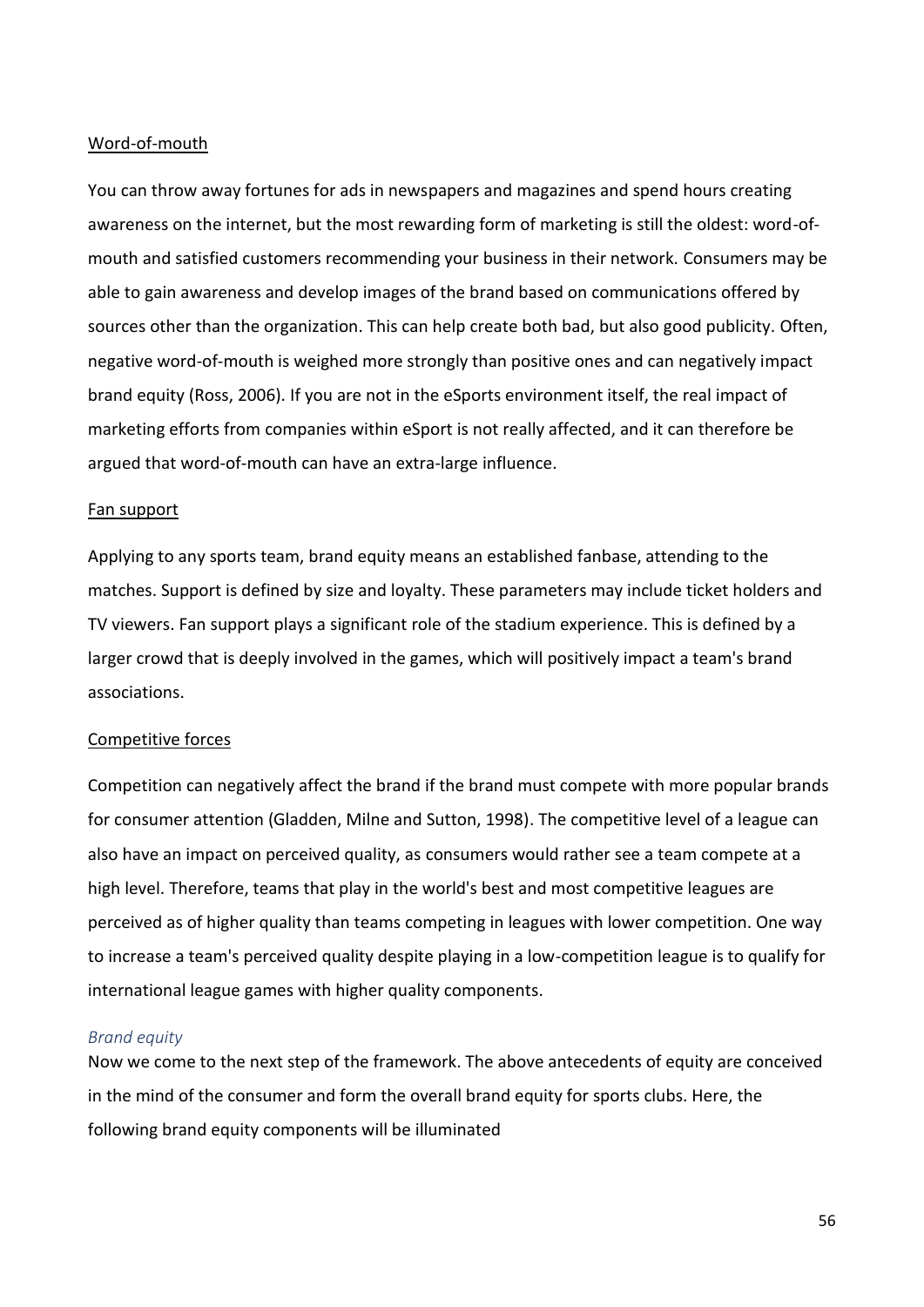#### **Perceived quality**

Based on the selected antecedents in my proposed conceptual framework for brand equity in professional sports, I identify the key factors that can strengthen the brand equity component of perceived quality such as success, head coach, star players, management and competitive forces.

Many of these factors will also reinforce the other factors in brand awareness and brand associations, but I have chosen these five as antecedents of equity that can strengthen the perceived quality of sport clubs.

For a consumer to gain a positive perception of team quality, I chose success as the most important factor for low-commitment consumers, as success of a team may be the only factor they can relate to. In addition, low-commitment fans may have a negative perception of a team based on their competitive level, as fans may perceive a team as low-quality solely based on the fact that they only play lower-level teams.

For high-involvement fans who identify with a specific team, team success is not necessarily the most important factor in the perception of quality. Fans may have a positive perception of some star players or a skilled head coach, which can offset the poor performance and improve the perception of quality for a team.

The management of a team will mostly impact team in a negative way, if the sport club is in financial problems or if the team is not performing as they should. This will often be perceived as low quality. However, when a team is successful, it is rarely the management that gets the credit, since this perception of quality will be taken into account as a result of the head coach and star players.

## **Brand awareness**

Aaker (1996) described brand awareness as the strength of brand name in consumer memory. This means that brands with high brand awareness will be present in the mind of the consumer when considering a purchase in the specific product category. Keller (1993) explain that brand awareness can be measured through recall and brand recognition, which also influences the consumer purchase.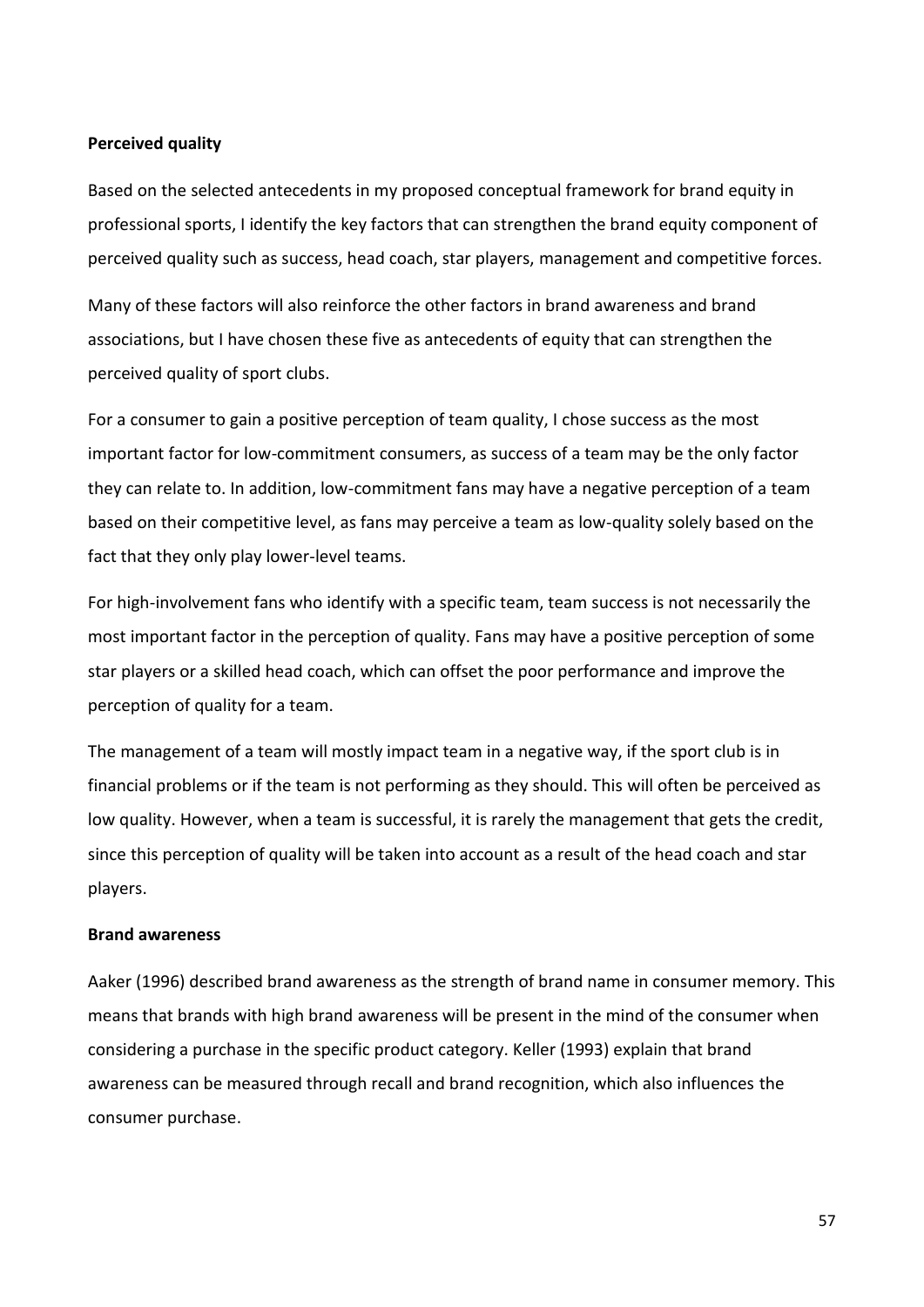In relation to sports clubs, brand awareness is about consumers' awareness and understanding of a specific team (Gladden, Milne and Sutton, 1998). Before a consumer can develop brand associations, they need to become acquainted with a product, which makes up the reason why brand awareness is an important component of brand equity. This is especially true for lowinvolvement consumers, as these consumers will be more likely to attend games of brands, they recognize. Major international sports brands such as the LA Lakers, Chicago Bulls, Real Madrid, Manchester United etc. are able to attract consumers all over the world as the familiarity of these clubs is relatively high and the perceived quality of the teams is high.

In my proposed conceptual framework for brand equity in professional sports, I highlight the key factors affecting brand awareness such as word-of-mouth, media coverage, team communication and geographic location. In addition, factors such as success, head coach and star players also form the foundation of how a team's quality is perceived.

Media exposure and word of mouth are the key factors of brand awareness for low-engagement consumers. Consumers who are not actively seeking information about a team brand must obtain information through media sources that mention the teams. In addition, word-of-mouth is also an important factor in creating brand awareness for low-engagement consumers as they will remember or recognize a brand after hearing about them.

For fans of high engagement who regularly consume sports, team communication may be a more important factor than external communication, such as the above mentioned media exposure and word-of-mouth, as consumers who support a specific team will often actively seek communications directly from the team which would enhance further awareness and usually result in positive brand associations in the mind of the consumer.

Brand awareness can be increased in the minds of consumers due to success, which will lead to increased media exposure and word-of-mouth in a local community. Another important factor that can raise awareness is the presence of a star player or a reputable head coach. If a team has a star player who stands out, it is guaranteed that the media coverage of the team will be increased, and thus increasing awareness. This may also be the case for a high-profile head coach who receives a large amount of media exposure and thus is exposed to low-commitment fans (Gladden, Milne and Sutton, 1998).

58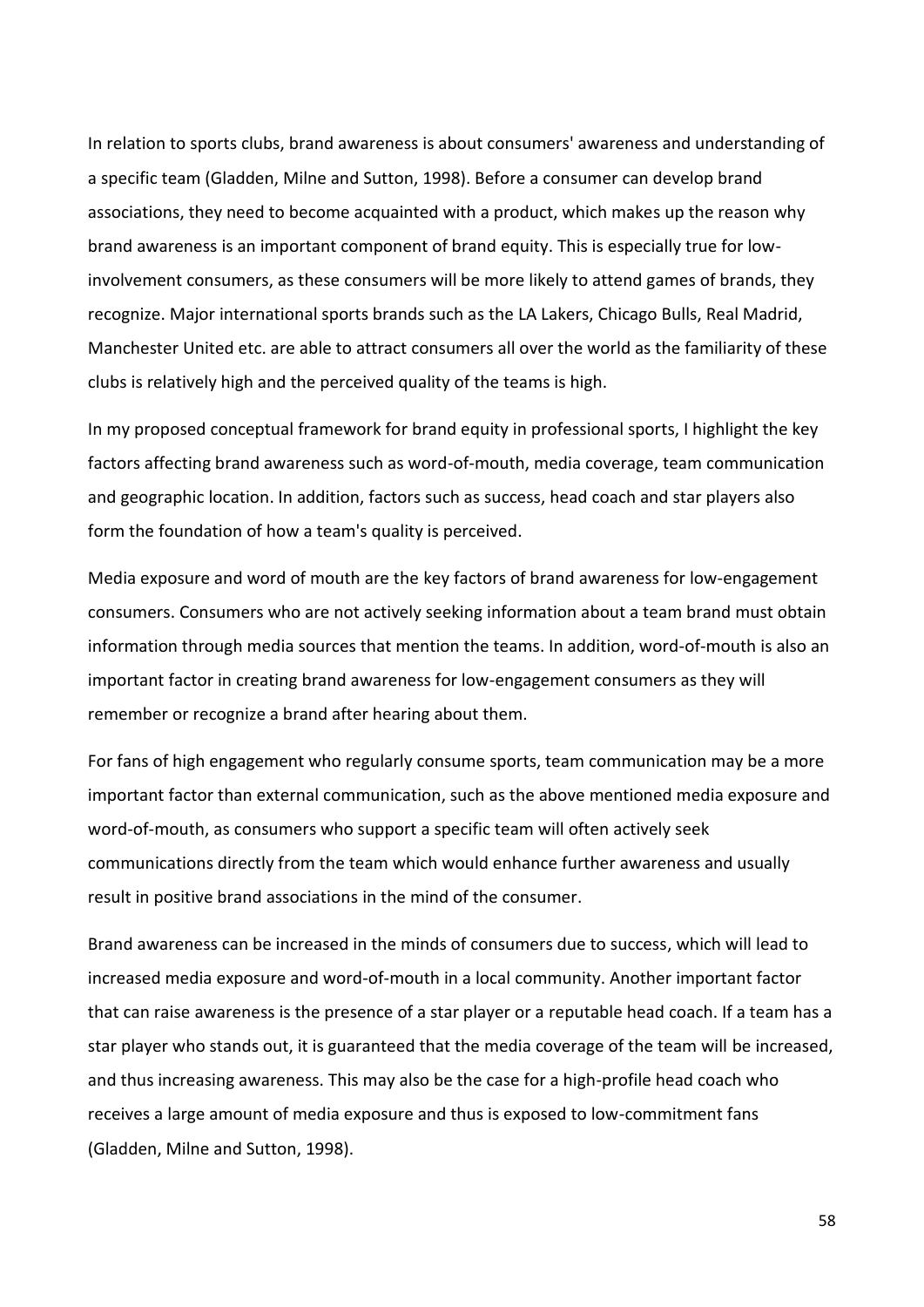#### **Brand associations**

As mentioned in the above section, brand awareness is the first step in recalling a brand association due to brand associations are the thoughts you make right after you become aware of a certain brand. Brand associations are thus the consumers' perception of a brand and have a great impact on brand equity (Aaker, 1996). According to sports organizations, brand associations are associated with the emotional identification with a sports brand the consumer make and the excitement that arises from attending sporting events (Gladden, Milne og Sutton, 1998).

In a 2005 study by Bauer, Saur and Schmitt, they come up with the following statement: "The strength of brand associations greatly depends on the amount and quality of a consumer's information reception and processing". This means, the more a fan interacts with the information handling of a given team, the stronger the associations become. At the same time, it is expected to be favorable if a consumer has a positive approach during the consideration. Applying this in a sport setting means that a fan has favorable brand associations if, he or she, in a short period of time finds the team interesting (Bauer, Saur & Schmitt, 2005, p. 500). This definition is consistent with my research on brand associations, which is based on the theoretical basis of this thesis and provides an understanding of highly involved sports consumers.

In my proposed conceptual framework for brand equity in a professional sports setting, most factors influence the components of brand equity, as they are all part of the whole team experience. However, I select the most important factors for brand associations being success, tradition, stadium/arena, management, team communication, geographical location and fan support.

I designate success and fan support as key factors in brand associations. Success is an important element since you can easily determine positive or negative brand associations, as the perception is shaped based on whether or not the team is winning. However, success can be a little more complicated for high-involvement fans, but for low-commitment fans, it's simply that if you win, these fans will have a positive approach to the team and the brand. When it comes to fan support, low-involvement fans base their perception of the team and the brand on the basis of the number of spectators and the atmospheric experience at home matches (Gladden, Milne and Sutton, 1998).

59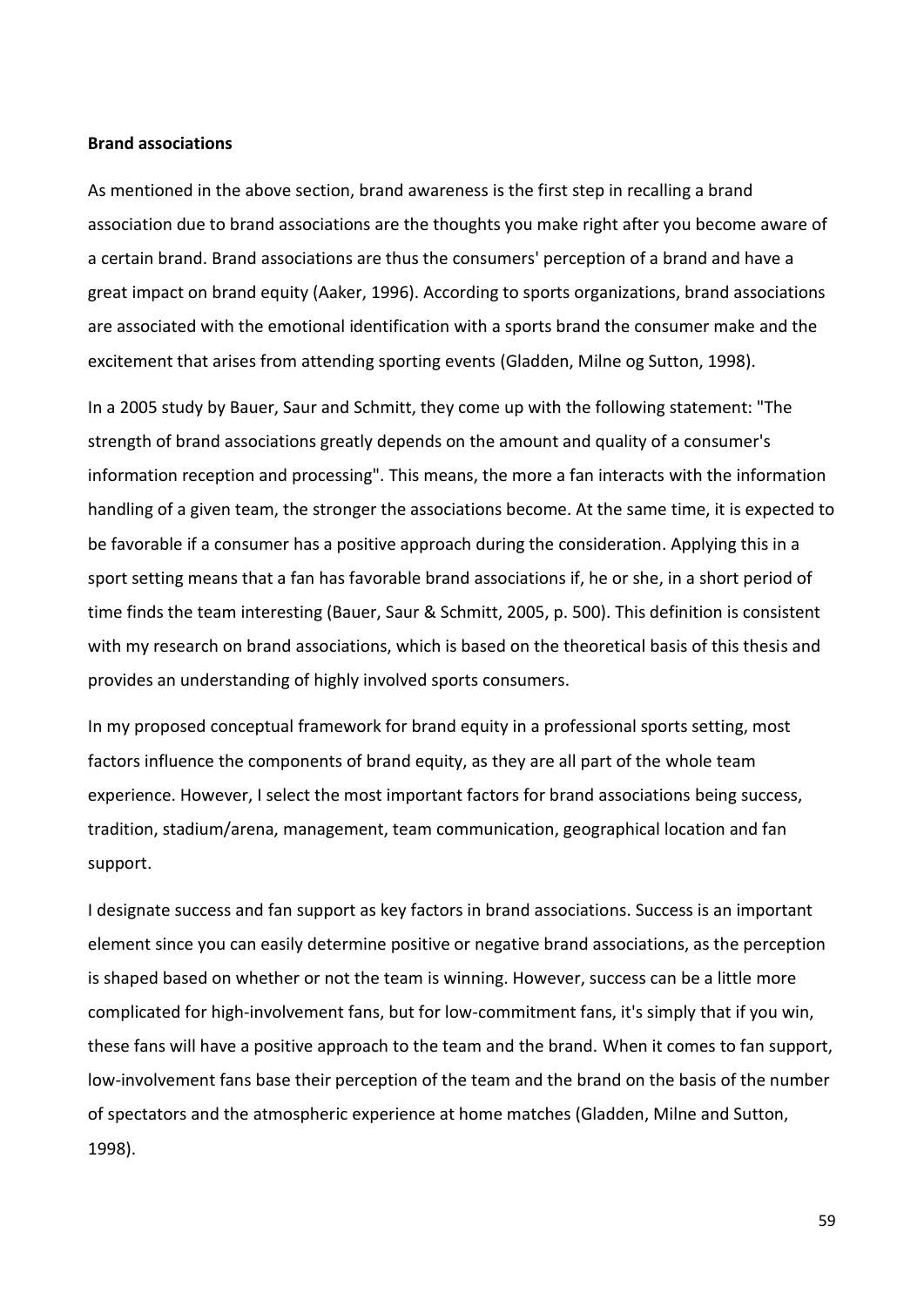High-involvement fans might appreciate more specific factors such as: Tradition, stadium/arena, management, team communication and geographical location. These factors are more complex and requires that the consumer have knowledge of the brand and that they engage with a specific team. Tradition is valued as a positive association for teams that throughout history have won many titles and had players with legendary status playing on their teams. In some cases, tradition can have a negative effect if a team is known for never winning anything (Gladden, Milne, and Sutton, 1998). The experience in a stadium or arena will determine whether a consumer connects a team's home ground with positive things, such as comfort, functionality and aesthetics. If a team acquires good players and attracts great star players or reputable head coaches, they will clearly be associated with success. In contrast, if management fails to meet these factors or fails to manage the club's finances, fails to pay salaries to their players, or disagreements arise between management and players, this may result in a lack of trust in management (Funk & Gladden, 2002). Team communication is a significant factor for fans who are very involved with the team. In order to meet the needs of these fans, it is important that the team players and the team as a whole show some form of "fan love" and show their gratitude to the fans. In addition, social media visibility is important and, in this way, gives their fans some context to engage with. Geographical location will have a positive impact on high involvement fans if a given team is present in the community and represents its norms and values. Negative associations can occur if a team brand shows no interest in engaging in the local community or if they do not honor its culture and core values (Gladden, Milne and Sutton, 1998).

## *Consequences of equity*

In this framework, brand loyalty is considered a consequence of brand equity, rather than being a component of brand equity. The consequences are a result of brand equity and can have a positive or negative impact on the sports club. The proposed consequences in the conceptual framework for brand equity in professional sports are:

### **Team Loyalty**

Aaker (1996) describes brand loyalty as: "Brand loyalty refers to the degree to which a consumer chooses one brand over another based on experience and brand name." This is supported by Feldwick (1996) who states that brand loyalty is the consumer's association with a brand.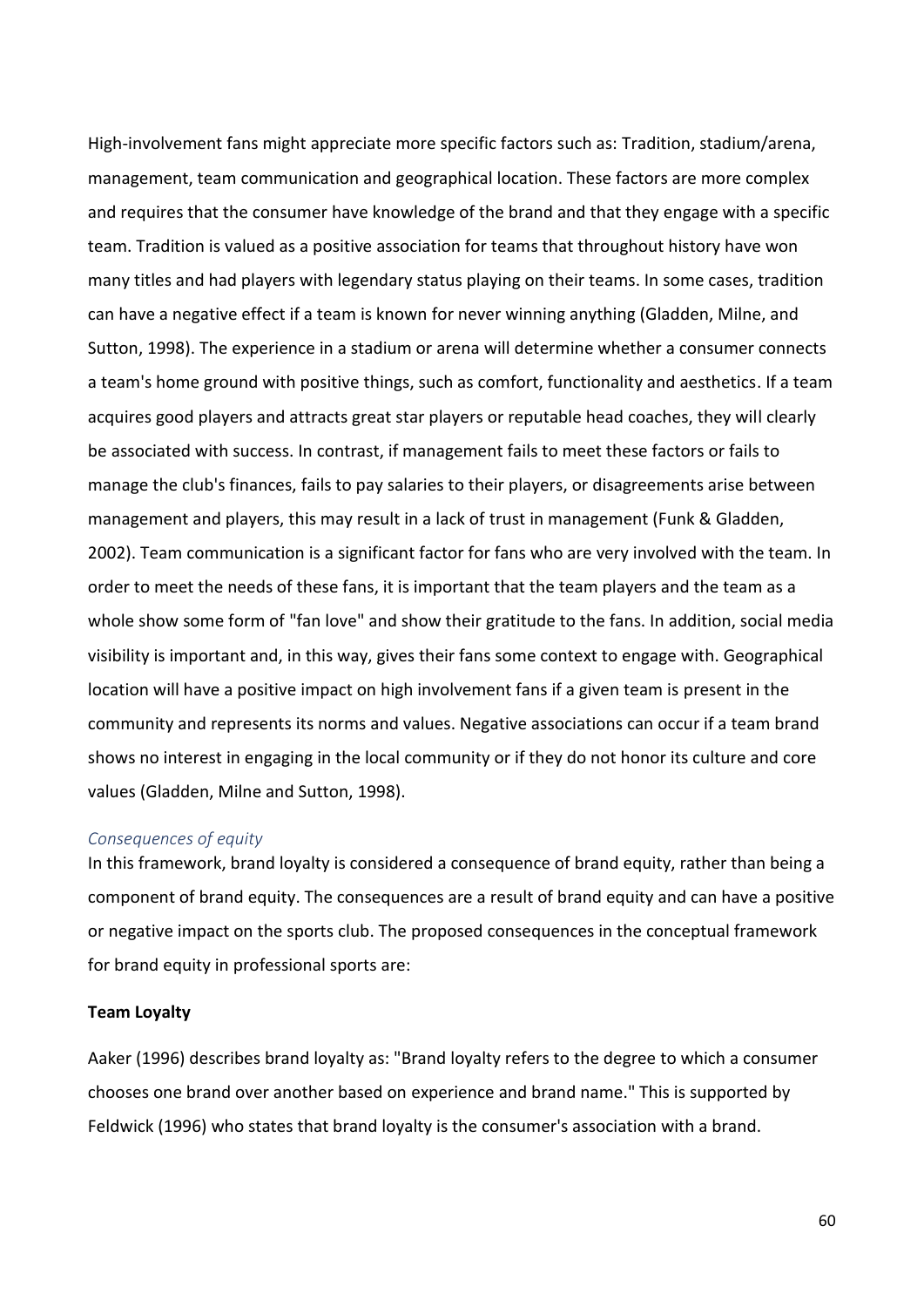Fans who are loyal to a team brand in sports are likely to have a strong positive attitude towards a team. Negative perception of team activities would reduce the chance of a consumer becoming a loyal fan. Generally, this means that if consumers have a favorable attitude towards a brand, it is likely that it will lead to increased consumption (Ross, 2006). Consumers with great commitment who seek different ways to consume the brand and identify with the organization are likely loyal fans.

Team loyalty is expected to be strong due to brand awareness in local areas, as well as how factors will create positive brand associations such as: Tradition, association with logo or shirt design, the desire to communicate with the team, fan support, the atmosphere and the overall experience of the team when attending to sport events.

#### **Media exposure**

high-pressure media exposure increases brand awareness and thus brand equity. Whether this will negatively or positively affect the organization depends on the nature of the media coverage. If the coverage is positive, it is likely to lead to positive brand associations, but if media attention is bad, it can have the opposite effect and harm the brand.

#### **Merchandise sales**

Merchandise is clothing and other items that are associated with the team brand. People buy merchandise in order to represent an image, which they are emotionally connected with (Gladden, Milne og Sutton, 1998). Especially star players can have a significant impact on merchandise sales as fans often look up to them and want to be associated with them. Similarly, launching a new shirt design can increase interest and result in sales increase. If the club is performing poorly in terms of performance, as well as having no star players or not engaging with the fans, there might be a decrease in merchandise sales.

#### **Ticket sales**

When a sports club experiences success and wins their matches, the attendance at home matches will increase significantly. The increase can also be influenced by the excitement of experiencing the star players up close or observing the newly arrived head coach who has a different way of thinking. This increased attendance should have a positive impact on the overall consumer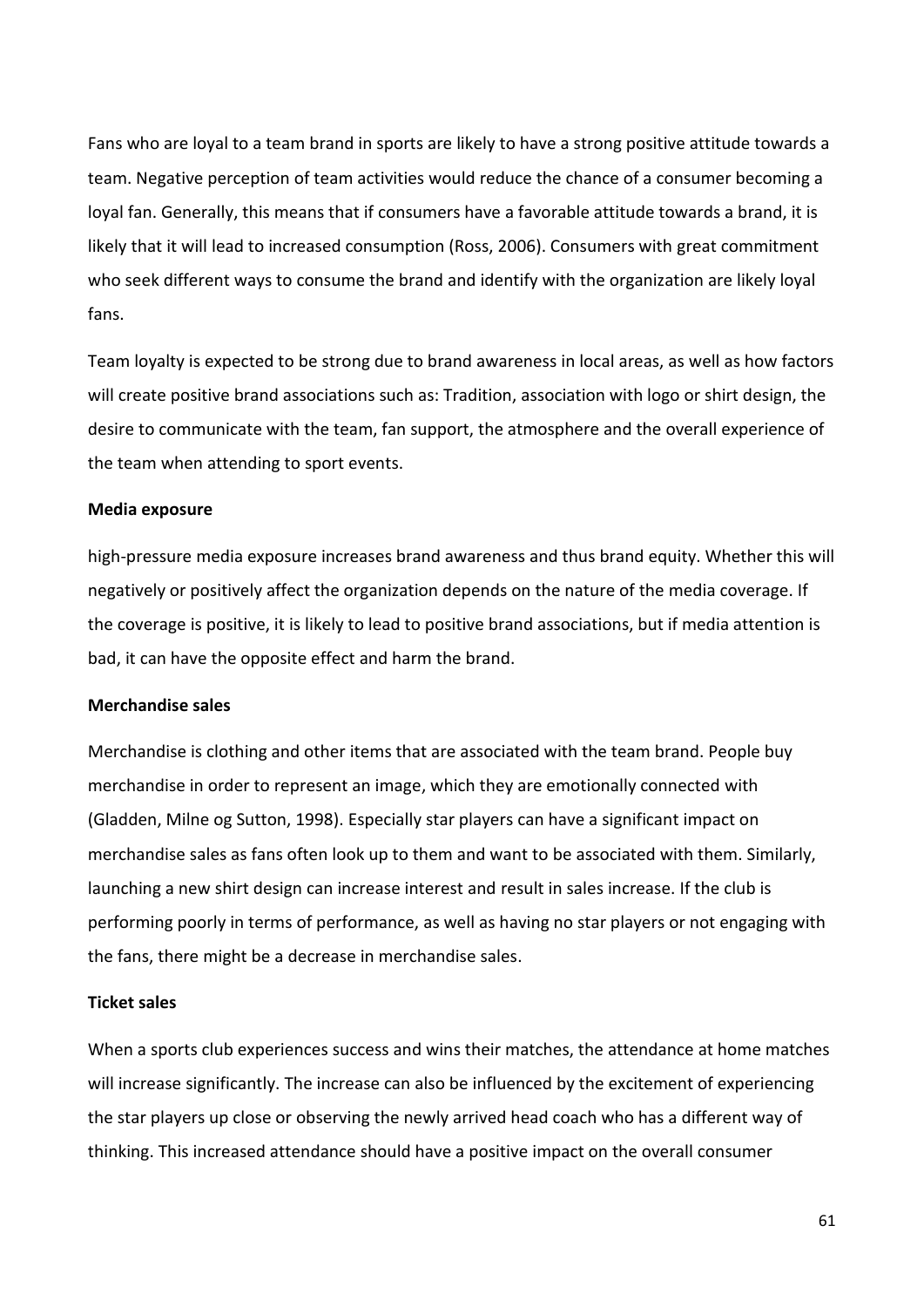experience, as the more the consumers attend, the more they engage in activities associated with the club (Gladden, Milne and Sutton, 1998). A drop in attendance may mean that the club is experiencing decline in terms of poor results, lack of exciting star players or head coaches who bother to spend their time watching.

#### **Revenue solicitation**

Revenue application refers to the general addition of revenue in various sports. In general, Revenue solicitation consists of many different revenue streams, depending on the level of sport. (Ross, 2002, p. 31-32).

On a professional level, revenue solicitation usually relates to the ability to attract and maintain company sponsors and names. This means that a positive brand image and brand associations are important for sports brands as the companies sponsoring the team will be associated with their brand (Ross, 2006). Ross (2006) explains that a sports organization must do its best in order to create positive brand associations if they have to make any expectations of attracting sponsorships and thus create positive consequences that result from strong brand equity.

To be able to attract sponsors, success is an important element, as it can be important to attract even more sponsors. Positive associations in terms of geographical location can play a major role in attracting local sponsors. Tradition is also an important parameter, as sponsors should be able to identify with the core values and beliefs of the sports brand.

Based on the proposed conceptual framework for brand equity in professional sports clubs, I select perceived quality, brand awareness and brand associations as being the three elements that together form brand equity and impacts on the consequences of brand equity (Ross, 2006). This framework will allow sports managers to identify which antecedents of equity that have to be focused on creating brand equity and also provide an understanding of how consequences of brand equity can affect the sports organization's brand equity. This will help sports executives realize the positive benefits of their brand that can improve brand image, increase brand loyalty and increase revenue.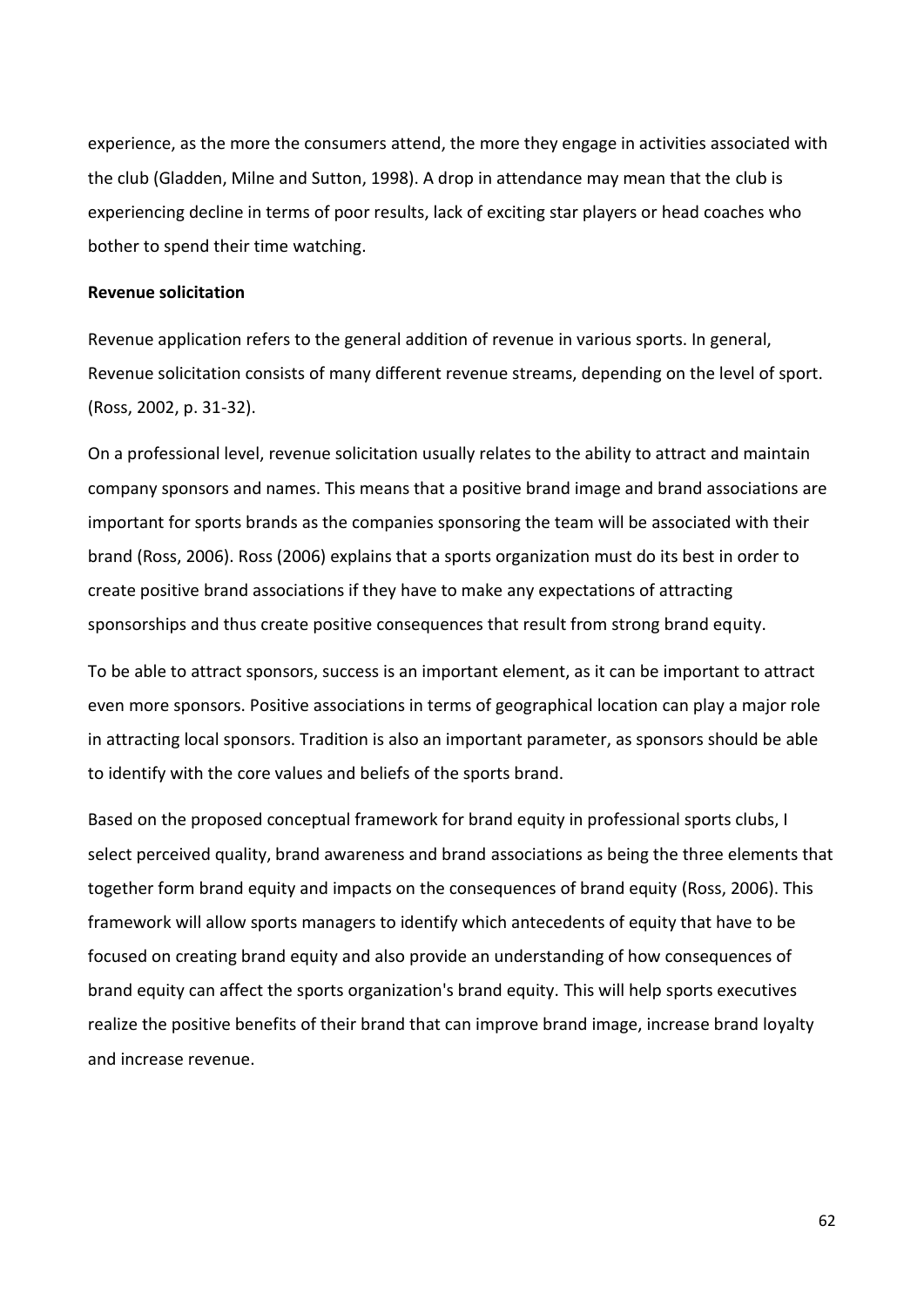## *Brand extensions professional sport clubs*

Professional sports clubs have moved their focus from short-term profits to long-term strategic focus of managing their brand. This has resulted in a growing interest in increasing brand equity and taking advantage of the value of their brand name. As a result of this increased focus, sports clubs have begun to expand their brand into existing and new categories, like never before. Thus, as it now appears, there is no framework to benefit from, in relation to extending to a new category, whether it will strengthen the brand equity or whether it will damage the brand.

On the basis of brand extension, which is be explained in the theoretical part of this thesis and based on my proposed framework for brand equity in professional sports clubs, I will try to identify important factors that may influence whether a sports club achieves success in brand extension or not. This theoretical framework will allow sports organizations to evaluate whether brand extension into a particular new category would be possible, how the extension can impact their relationship with their fans and determine whether the expansion will strengthen their team brand and increase brand equity or risk damaging their brand.

In the theoretical foundation of this thesis, the concept of brand extensions has been reviewed. A company's most valuable asset is clearly their brand name. The brand name opens the opportunity to enter a new market and thus increase their brand equity. By using an existing brand name when entering a new market, consumers can thereby recognize the brand name as well as project advantageous associations of the parent brand to the brand extension (Aaker & Keller, 1990). If a brand is extended successfully, it will strengthen brand associations for the parent and thereby increasing brand equity (Aaker & Keller, 1990).

However, brand extension can cause the parent brand to be diluted, which should be seen as negative, as this can reduce the brand equity for the parent brand (John, Joiner & Loken, 1998).

The theory of brand extension has been most influenced by the focus on traditional consumer goods. However, some research has been done focusing on sports organizations and how they can benefit from a brand's strength and thus increase brand equity by extending their brand into a new product category. Sport brands uses extension to generate additional revenue and is generated by strong brand equity. By having a brand organization with a strong brand equity, they

63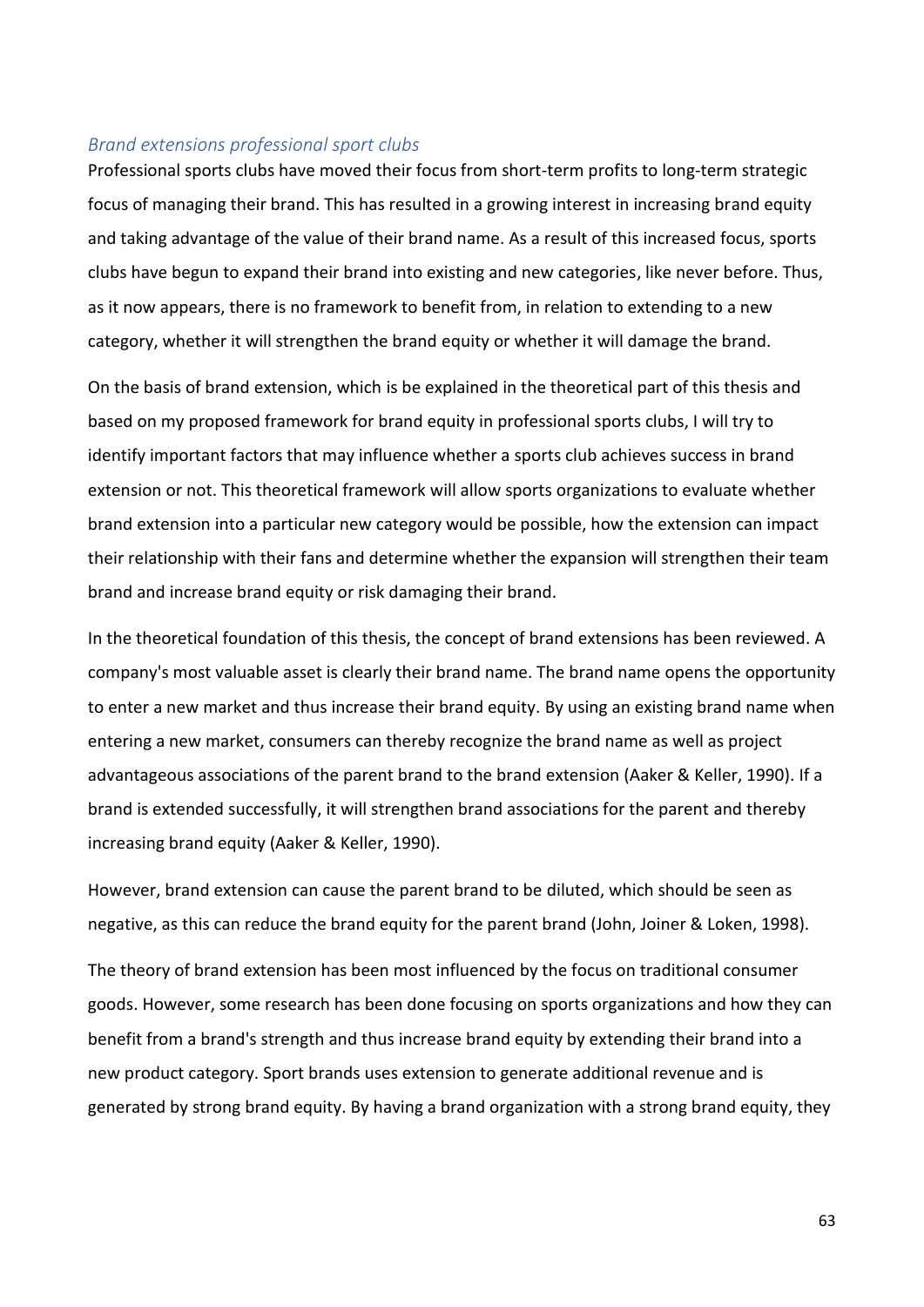can use this to increase the opportunity to extend their brand into new categories (Gladden & Milne, 1999).

Brand extension allows sports clubs to step into new categories, which can reinforce the emotional connection between the fans and the team. This also gives the fans a new alternative to show their loyalty to the team. In this way, sports clubs can provide their fans with new leisure or entertainment opportunities associated with the team brand. It could be team broadcasts, apps, sports camps as well as giving fans a new team to keep up with under the same brand but within a new sports category.

Artemisia Apostolopoulou (2002) identifies five major categories of extension products offered by professional sports. These 5 categories are shown in figure 7 and consist of sports-related extension, entertainment-related extensions, media-related extension, information-related extension and low perceived fit extensions.

Not all presented categories meet consumers' perceptions of fit, which, according to traditional brand extension theory, can be negative for parent brand associations. Some of the interesting findings made by Apostolopoulou (2002) were that sports organizations are willing to launch an extension with the sole purpose of improving fans' emotional connection with the team. This means that sports organizations may consider introducing extensions that are not intended to generate profits, but intended to meet other goals (Apostolopoulou, 2002).

Apostolopoulou selects six factors he believes can increase the chance of success of a brand extension (Apostolopoulou, 2002, p. 210):

- The strength of the core brand
- The perceived fit between the sports club and the extension
- The promotional support the sports organization can contribute with
- The quality of the product being extended
- The strategy of distribution
- The processing of the extension

By doing this, Apostolopoulou (2002) was the first of his kind to try deliver a framework suitable for sports organizations who intended to do a brand extension. later findings have shown that the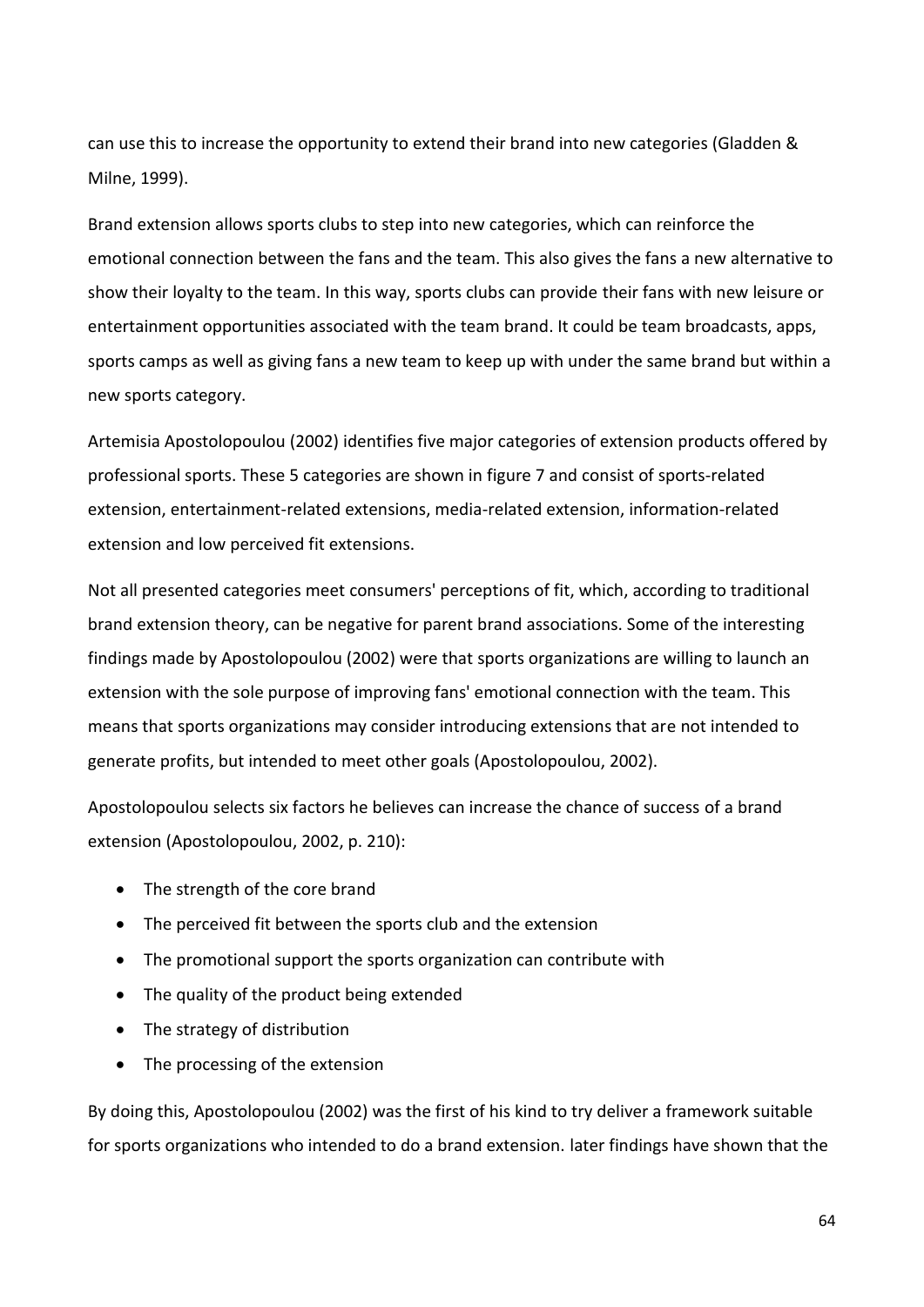model was not detailed enough and there were shortcomings, which is why the framework is not a reliable way to evaluate brand extensions of sports organizations. For this reason, there are no proper frameworks that sports organizations can use in evaluating brand extensions.

As mentioned, due to the non-existence of proper framework, I will try to develop my own on the basis of parameters that I find crucial. Based the theoretical foundation of brand extension in this dissertation, I have selected key factors that sports organizations should consider when going into new markets. These will form the foundation for a possible brand extension framework.

## *Theoretical framework suitable for evaluating brand extension*

In the following section, you will be introduced to a proposed framework for sports organizations to extend their team brand into new categories, based on the previously worked theoretical foundation of this dissertation:

- Strength of the brand equity
- Identifying the accurate extension type for a sports club
- The perceived fit between the parent product and the brand extension
- The capability to stretch the brand
- The perceived know-how of the extension category
- Motivation and goals for entering a new category
- Team loyalty and fan Identification
- Risks of weakening the parent brand

I consider the above 8 parameters to be crucial for sports organizations when exploring the possibilities of a brand extension, with the aim of taking advantage of the value of their existing brand name. I will now explain why these 8 points should be reviewed when you as a sports organization consider a brand extension.

## *Strength of the brand equity*

In this suggested framework, I highlight the most crucial components for brand equity as being perceived quality, brand awareness and brand associations. These three components have already been discussed in relation to the brand equity framework. These three components are all essential and together constitute a successful brand extension if used properly.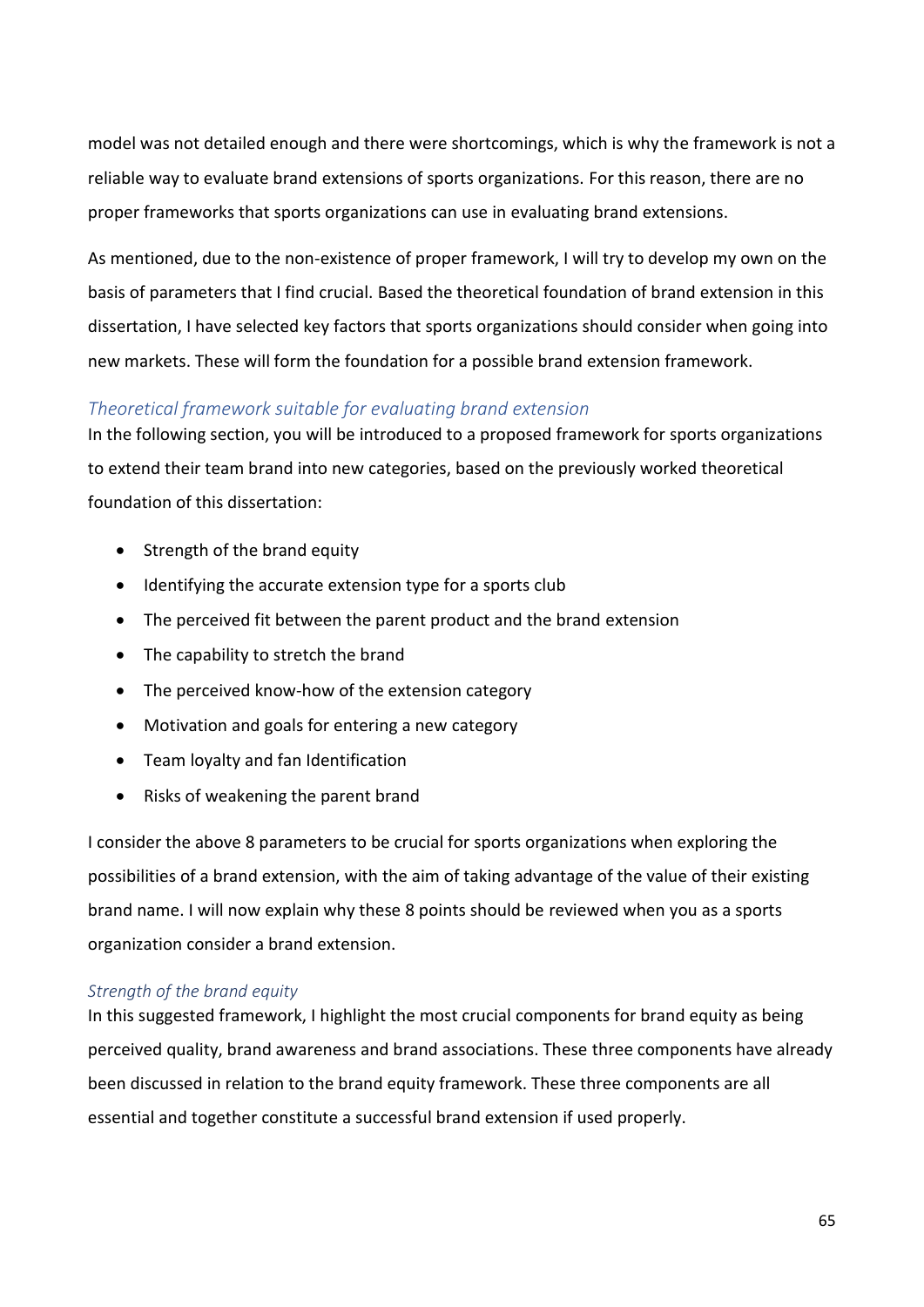### Perceived quality

If a consumer's perception of a parent brand is considered to be of high quality, this should benefit a possible brand extension. This means that if the parent brand and the brand extension have common attributes, consumers are more likely to believe that the quality of both the parent brand and the brand extension are the same. This will lead to a positive evaluation of the brand extension. It is suggested that if a sports organization was perceived as high quality, consumers would also perceive the brand extension as high quality (Aaker and Keller 1992).

## Brand awareness

Without becoming aware of the brand extension yet, a consumer will most likely base their immediate firsthand impressions on the basis of their knowledge to the brand equity of the parent brand. This means that the evaluation of an extension is based on the salience of the parent brand (Aaker & Keller, 1992). Until the moment when the consumer is involved or consumes the brand extension, they will perceive the brand extension on behalf of the brand awareness of the core brand. This means that brand extensions from sports organizations being linked with high levels of brand awareness are likely to be recognized as part of a team brand, but consumers will evaluate the brand extension by the brand associations of the parent brand.

### Brand associations

The evaluation of the brand extension depends on the assumptions made by consumers, based on positive associations or attitudes towards the parent brand. This would positively enhance most of the brand extensions, since the positive brand associations of the consumers might be transferred from the parent brand to the brand extension. The transfer will depend on the strength of associations, that consumers have towards the parent brand, and whether they perceive the associations of the parent brand and brand extension as being appropriate. Applicable to sports organizations, this would result in the brand associations from the parent brand being transferred to the brand extension. Not to mention, high-involvement consumers in general have strong positive brand associations towards the parent brand.

### *Identifying the accurate extension type for a sports club*

Apostolopoulou (2002) highlighted 5 main categories of extension types, for sports organizations to make use of. By entering a new category as an already established and well-known sports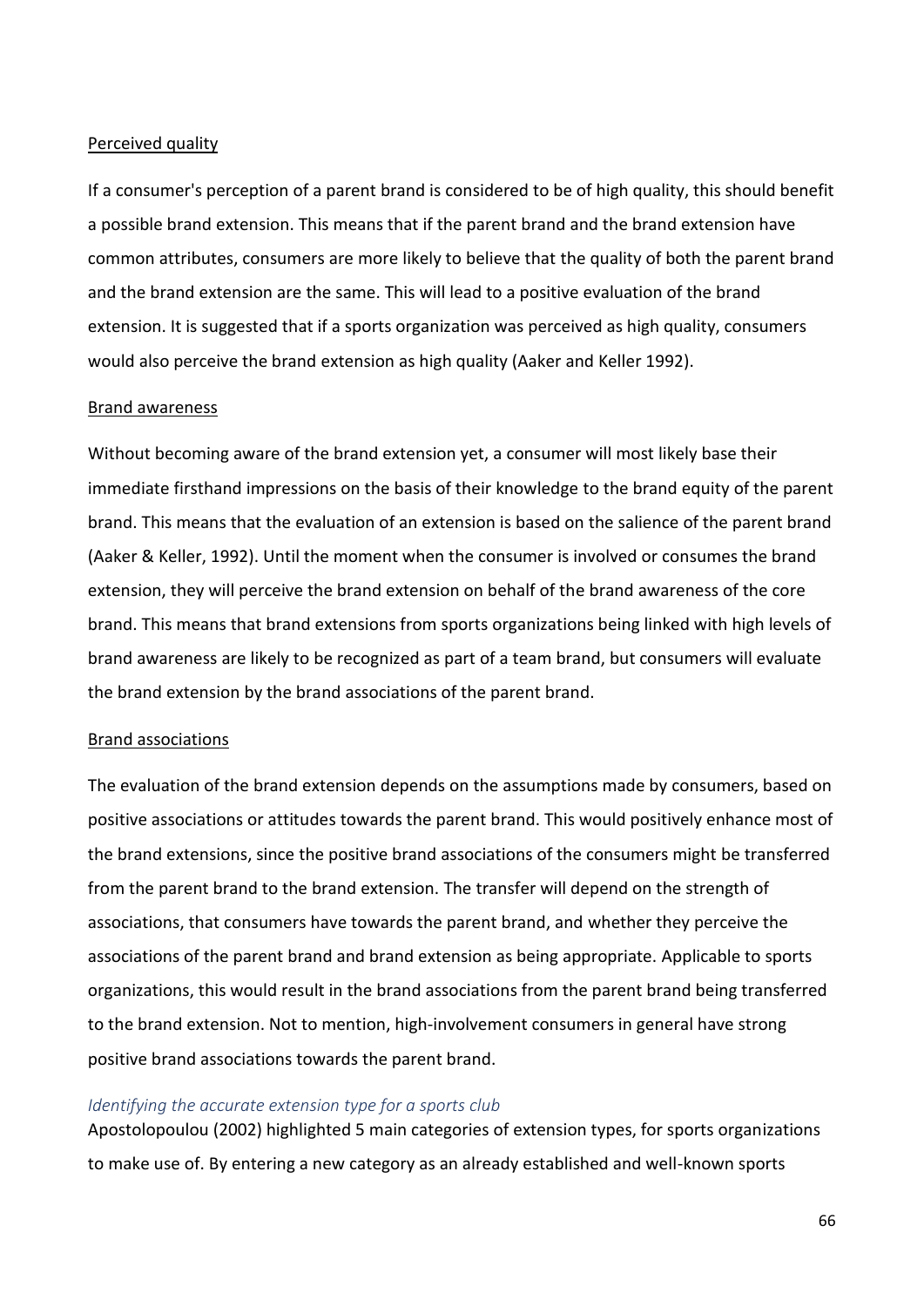brand, you give the fans an opportunity to consume the brand in more ways than just one. The five categories can be found in figure 7 and consist of sports-related extension, entertainmentrelated extensions, media-related extension, information-related extension and low perceived fit extensions.

Examples of sports related extensions could be sports camps, youth leagues, tournament etc. Sports related extensions can be described as every extension related to sports or is otherwise athletic activities. Just because sports-related extensions are close to the main product of the sports organization, this does not mean that it is necessarily a line extension. The launch of a new youth team may be considered a line extension, but other examples of extension may require the sports organization to enter new categories or markets.

Entertainment-related extensions can be defined as the introduction of a team mascot, half-time entertainment in the form of dance show or activities etc. If a team brand offers entertainment for fans otherwise than the actual game, it would require the sports organization to enter a new market or category.

Media-related extensions can be television or radio programs managed by the sports organization to provide fans with extra entertainment options.

Information-related extensions refer to team publications and websites that allow their highly engaged fans to increase their information management of the team (Bauer, Sauer, Schmitt, 2005).

Extensions with low perception of fit are extensions that are introduced under the team brand but have no connection to the sports organization's main product. It could be sport drinks with the team brand as its name or something more complex as advertising services. These may provide value for some fans who consume these items, but generally the products appear to be the result of a brand extension that has gone too far (Apostolopoulou, 2002).

#### *The perceived fit between the parent product and the brand extension*

Lawson, Milberg, and Park (1991) elucidate two factors that they believe influence a consumer's acceptance of a brand extension. These 2 factors are product function similarity, and consistency of the brand concept. This means that consumers are more likely to accept extensions with a high degree of resemblance to the parent brand. This concept is called "fit" and is an important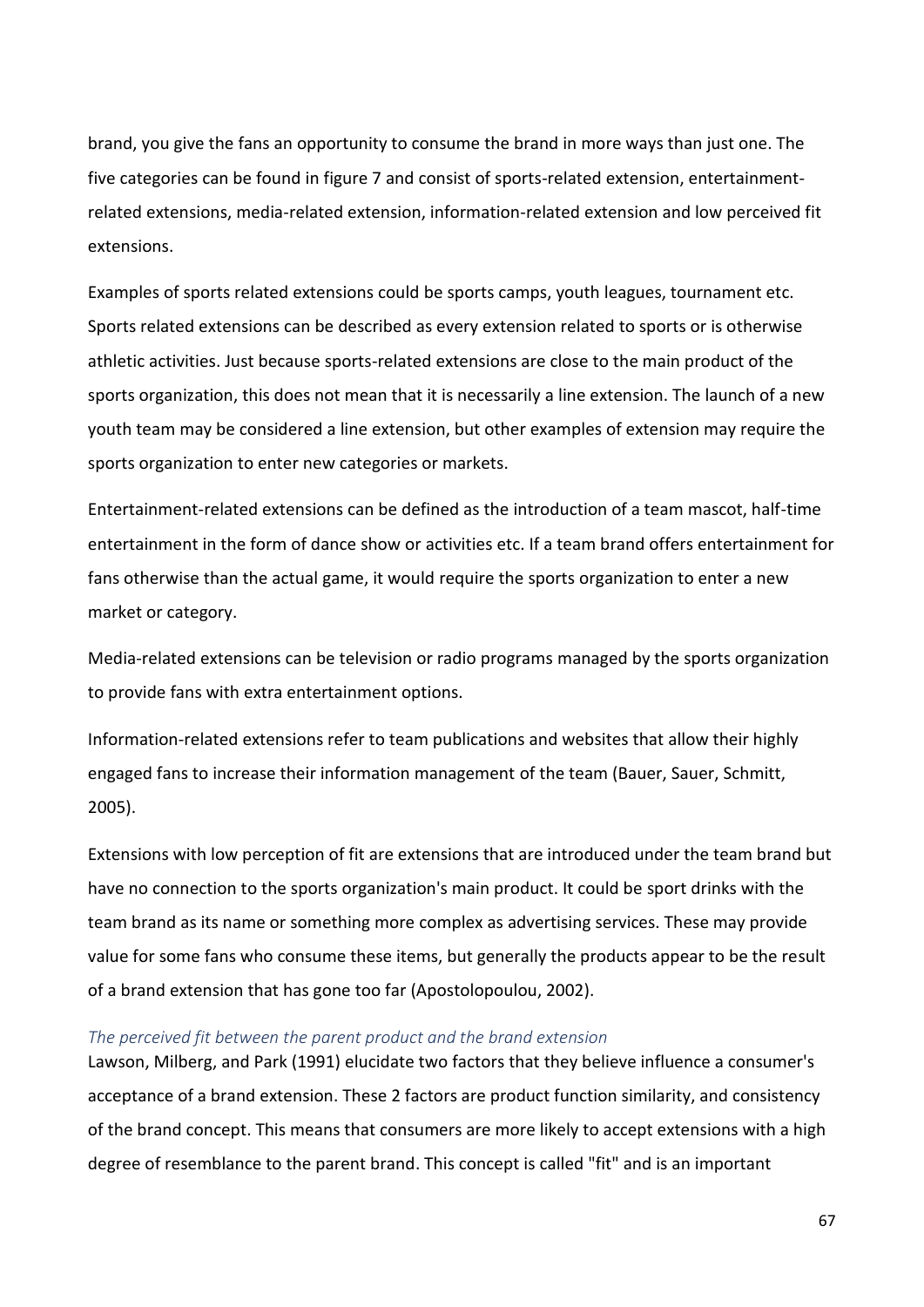component of brand extension theory (Aaker & Keller, 1990). Fit refers to the resemblance in brand image between the parent brand and the brand extension product. This factor plays an important role in evaluating the success of a brand extension. Fit is characterized by the number of shared associations, beliefs, and attitudes between the extension product category and the brand (Czellar, 2003). Apart from having a positive effect on the brand extension, "fit" will also have a positive influence on how the consumer sees the parent brand (Aaker, 1990). At the same time, if there is no resemblance between the parent product and the brand extension, which then makes it a weak "fit," it stimulates unwanted beliefs or associations. This can lead to a poor evaluation of the brand extension, regardless of how the consumer perceives the brand associations of the parent brand, since these associations in the consumer's eyes will not be considered relevant for evaluating the brand extension (Aaker & Keller, 1992).

However, due to the nature of the sport, it may be a problem to achieve consistency between the extension and the organizational brand. Ideally, sports franchises offer sports-related and nonsports-related products and services, which can also be seen in figure 7. Large sports clubs, which have built a high level of credibility among fans, possess the ability to expand their brand beyond their current category while feeling comfortable exploring new markets without it is affecting the perception of the quality of the sports club (Apostolopoulou, 2002).

This means that if consumers begin to see similarities or feel that there is a logical fit between the team brand and the brand extension, it would make them understand and support the brand extension. Some categories of brand extensions for sports organizations appear to have poor fit, which according to traditional brand extension theory may be negative for the parent brand associations. This may imply that sports organizations operate under a different condition when it comes to being perceived as appropriate, as some consumers does not care that that the product is different from the team brand due to their strong association with the team brand (Apostolopoulou, 2002).

## *The capability to stretch the brand*

In their 1993 study, Aaker and Keller concludes that consumer evaluation of brand extensions for high-quality brands were positive, even though the extensions are different from the parent brand with poor similarity, suggesting that high-quality brands can tolerate to be extended and expanded to new and different categories.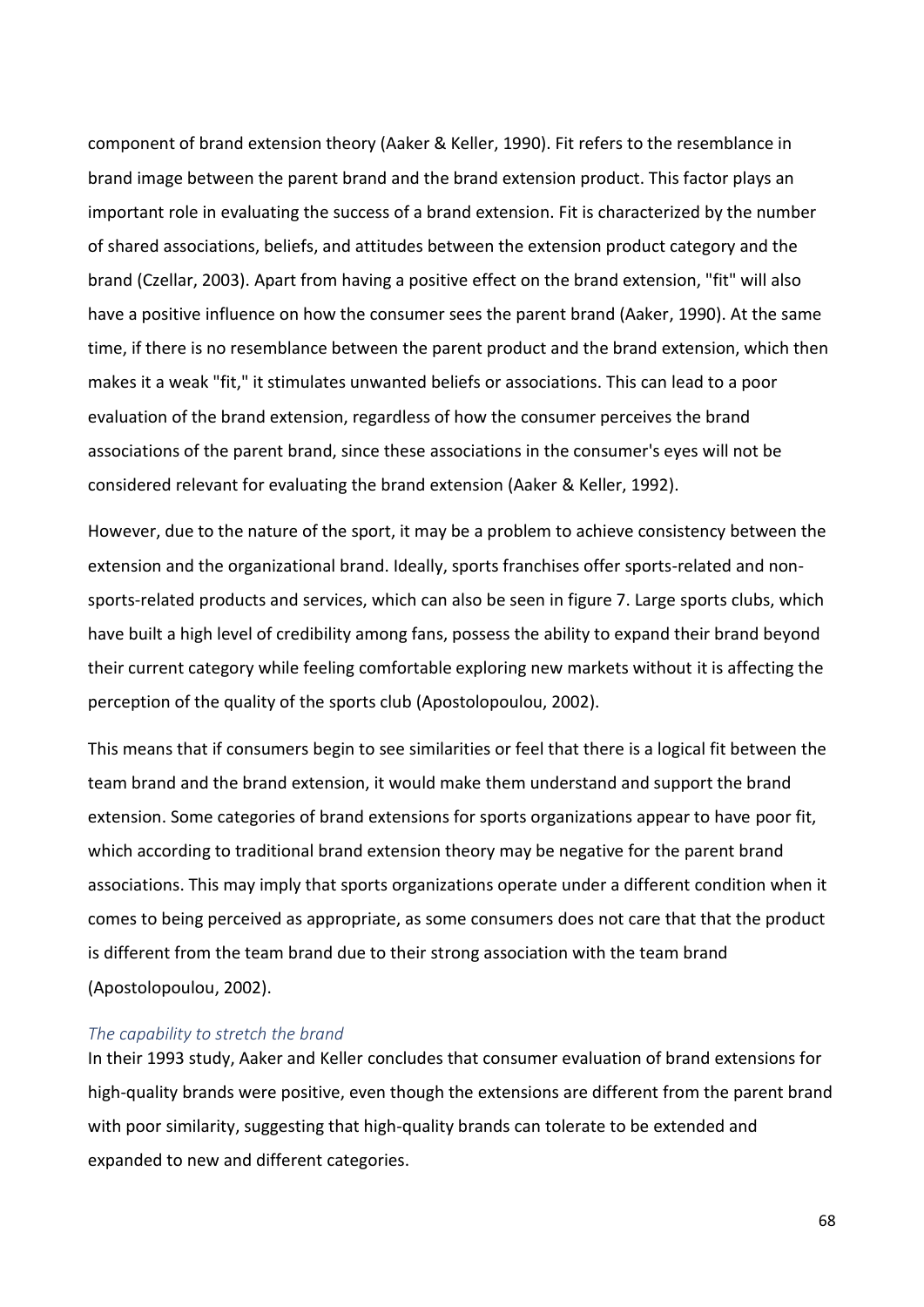If a sports organization is considered to be of high quality in the brand equity model, it means that they have an advantage when it comes to brand extensions. They can, without the risk of damaging their team brand, enter new different categories that may not exactly match the parent brand. This reinforces the notion that sports organizations can extend their brand to a greater extent in different categories than traditional brands can, because fans are more receptive to these extensions and see them as ways to support their favorite teams even more, even though their perception of fit between the parent brand and the brand extension might seem low (Apostolopoulou, Loukas, & Papadimitriou, 2004).

## *The perceived know-how of the extension category*

When an extension is introduced, consumers are most likely to evaluate the extension based on their attitude towards the parent brand and the category that is being entered (Czellar, 2003). Sports organizations that are expanding their brand into new categories may find that their consumers may not be familiar with the new category or market they have chosen to enter. If the consumers' awareness of the new extension category is low but they know about the parent brand, their attitude towards the extension will be formed based on their attitude towards the parent brand. In the same way, there is a likelihood that the consumers appearing in the new market, which the sports organization has chosen to enter, do not know the parent brand, which means that these consumers will evaluate the brand extension based solely on their experience of this product category (Czellar, 2003).

This means that a sports organization entering a new market may struggle a little bit with attracting new consumers or fans until they have proven themselves in the category they have entered. As a result of this, sports organizations must evaluate their current consumer knowledge.

### *Motivation and goals for entering a new category*

It appears that sports organizations have different motives for stepping into a new market or category. Some enter a market and have a goal of making profit and increasing their revenue others have a goal of increasing other kinds of values as well as brand equity. Based on a 2002 study, Apostolopoulou revealed that some sports organizations were willing to introduce an extension where profits are equal to costs just as long as they meet other goals they may have. This reinforces the notion that sports organizations work under different circumstances when entering new categories. For some sports organizations, goals such as building a fanbase or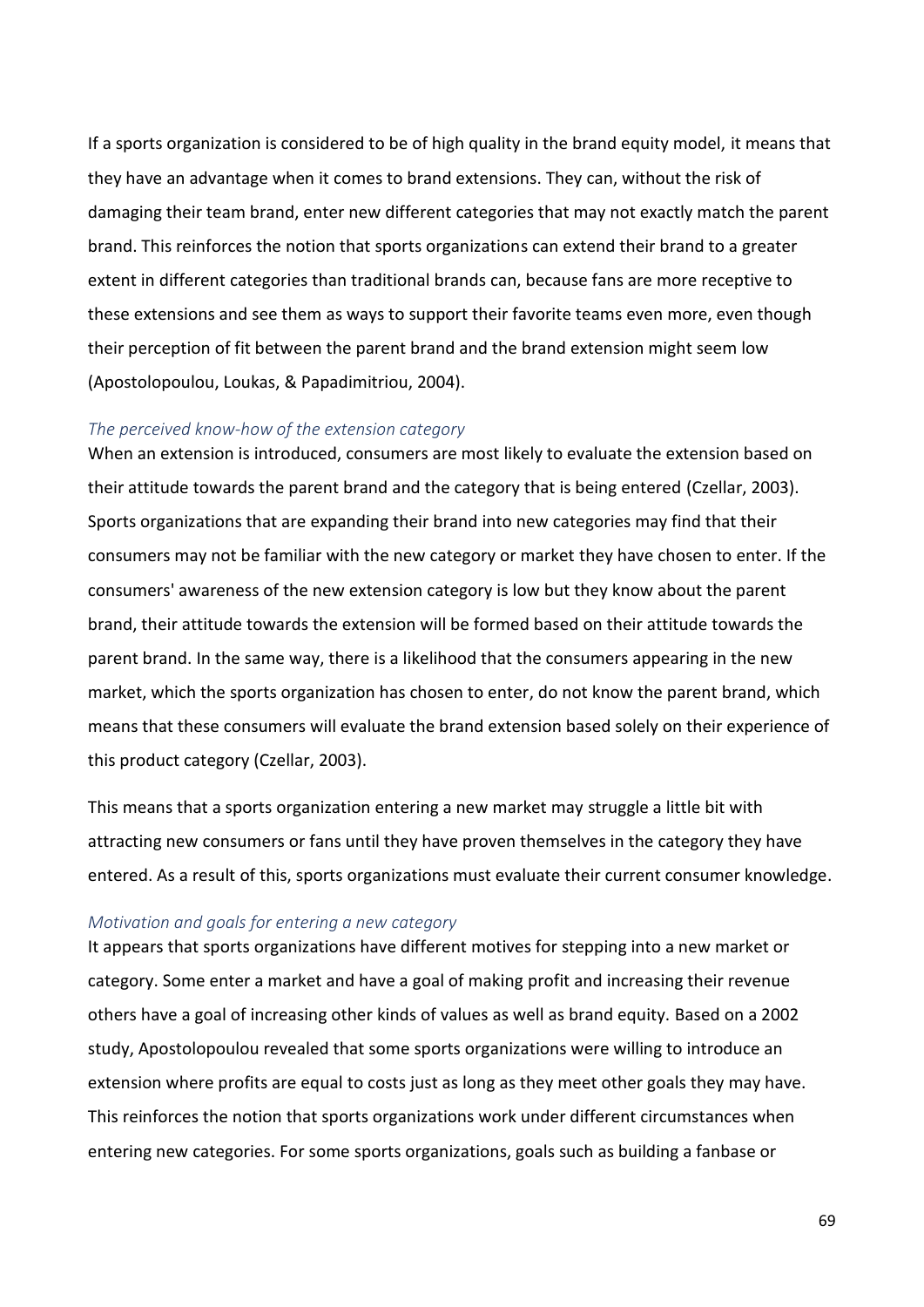improving the communicating with their fans, can be much more valuable than short-term profits as they work on the long-term goal of increasing brand equity (Apostolopoulou, 2002).

## *Team loyalty and fan Identification*

Fan identification concerns the level of personal commitment and emotional involvement a fan has with a team. If a fan is highly identified, he/she will be considered loyal consumers of the brand and will likely be willing to support team-related extension (Branscombe & Wann, 1993). Big-commitment fans who identify with the team are likely to spend more time and money supporting their favorite teams than lower-identification fans. Highly identified fans have strong connections with their teams and are unlikely to change attitude and behavior towards the team brand (Funk & James, 2001). This means that consumers who identify with the team and have a high level of commitment to the team are likely to support and consume a brand extension as this would allow them to increase their consumption of the brand.

## *Risks of weakening the parent brand*

A brand extension will present a new set of attributes or beliefs that are either consistent or inconsistent with the current image of the overall brand. In a study in 1993, Barbara Loken and Deborah John point out that if a brand extension does not have a correlation with the parent brand's beliefs, this can lead to dilution of the brand and risk having a negative impact on brand equity.

However, Aaker (1990) finds three conditions where negative associations of an extension would be less likely to be transmitted to the parent brand. These three conditions are as follows: When the brand associations of the parent brand are strong, when the parent brand and the extension are different and operate in different categories and finally when the difference between brand extension and parent brand is incongruent.

The results of Aaker's (1990) study are positive in relation to sports organizations. He argues that brand associations in the consumer's mind are often strong and that sports brands tend to introduce brand extensions into completely different and new categories. These findings are strongly supported by a 2010 study conducted by Walsh and Ross, who claims that when sports organizations introduce new brand extensions, minimal dilution will occur, due to team identification of fans to a greater extent having an impact on brand equity rather than brand extensions have.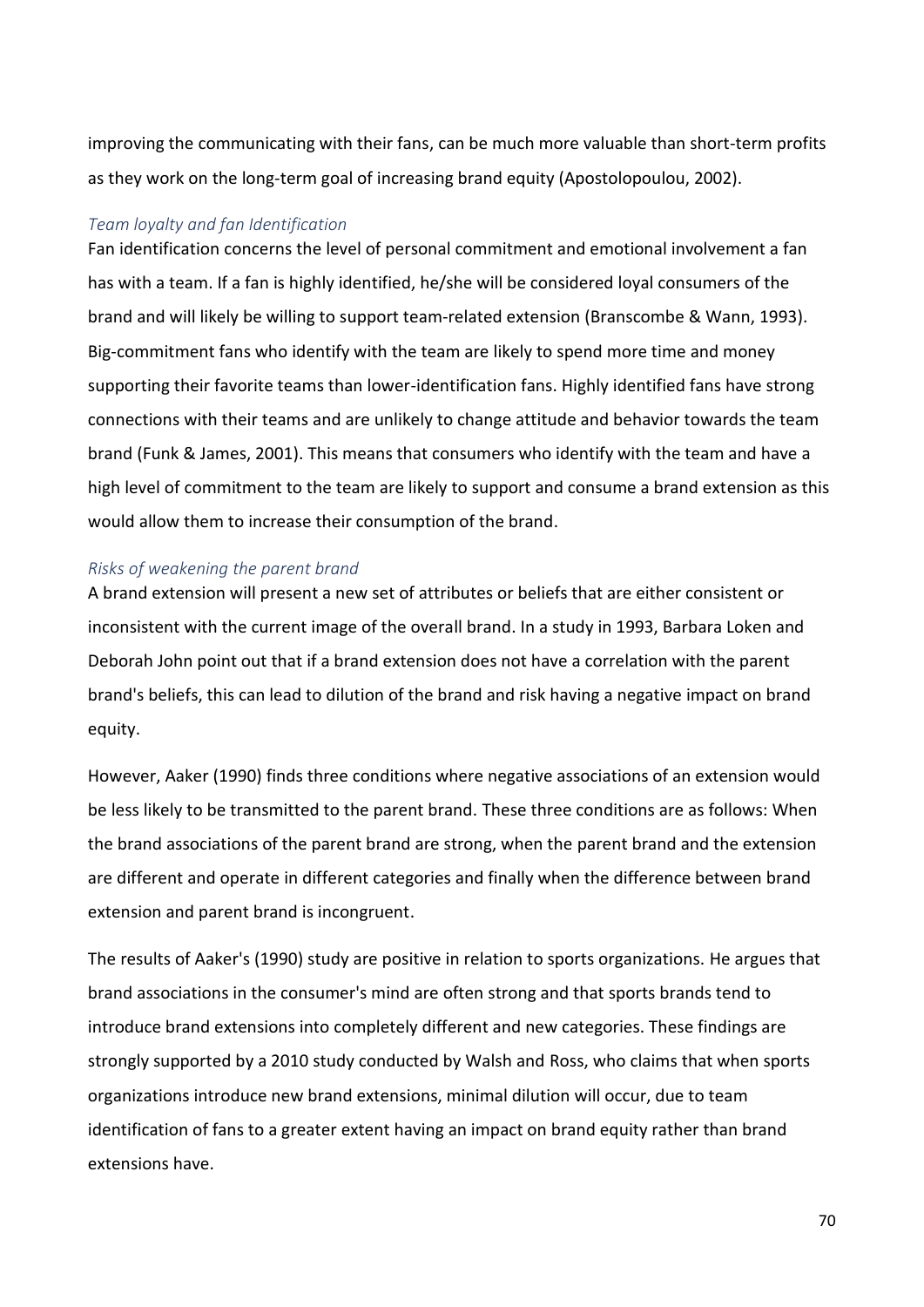Although the risk of diluting brands is least for sports organizations, they still exist to some degree. Funk and James (2001) argue that brand extensions are more likely to dilute brand associations of consumers with low fan identification. The low identification fans are still affecting brand equity, which is why sports organizations are interested in increasing the level of identification of consumers with the hope of having a positive impact on the brand attitude towards the overall team brand. If brand associations are diluted, it can adversely affect fans with low identification and reduce brand loyalty to the team brand and ultimately brand equity (Ross & Walsh, 2010).

# CONCLUSION

A new trend has emerged in the world of sports, which is a shift from short-term focus on profits, to a long-term strategic focus on managing the team brand and thus improving the brand equity (Gladden, Milne, & Sutton, 1998). This has led to sports organizations having to make major strategic decisions based on what components they can change to increase brand equity. The theory tells us that consumers are the driving force for brand equity since it is, they who value the brands and thereby create value around the brand name (Keller, 1993). The rising popularity of esports, has led sports organizations to enter this relatively new and exciting market, either as a new organization or as part of an existing one.

In answering this problem, a theoretical basis was first and foremost created, which was later used to form the framework for the project data used in the analysis. Based on the theoretical basis of the project, in particular, brand equity has been central. Here it has been highlighted how brand equity is created, both in a general format, and more specifically in relation to sports. Throughout the theoretical part, there has been a special focus on identifying the variables that ultimately have the greatest impact on the creation of brand equity in eSport. This happened on the basis of a number of theoretical articles, where traditional brand equity theory was linked to brand equity theory in a sports setting. This theoretical linkage then formed the foundation of the conceptual framework set up. in continuation of traditional brand equity theory from Aaker and Keller, the framework was based on elements of theory from Gladden and Milnes's theory (1999) as well as Martensen and Grønholdts (2003).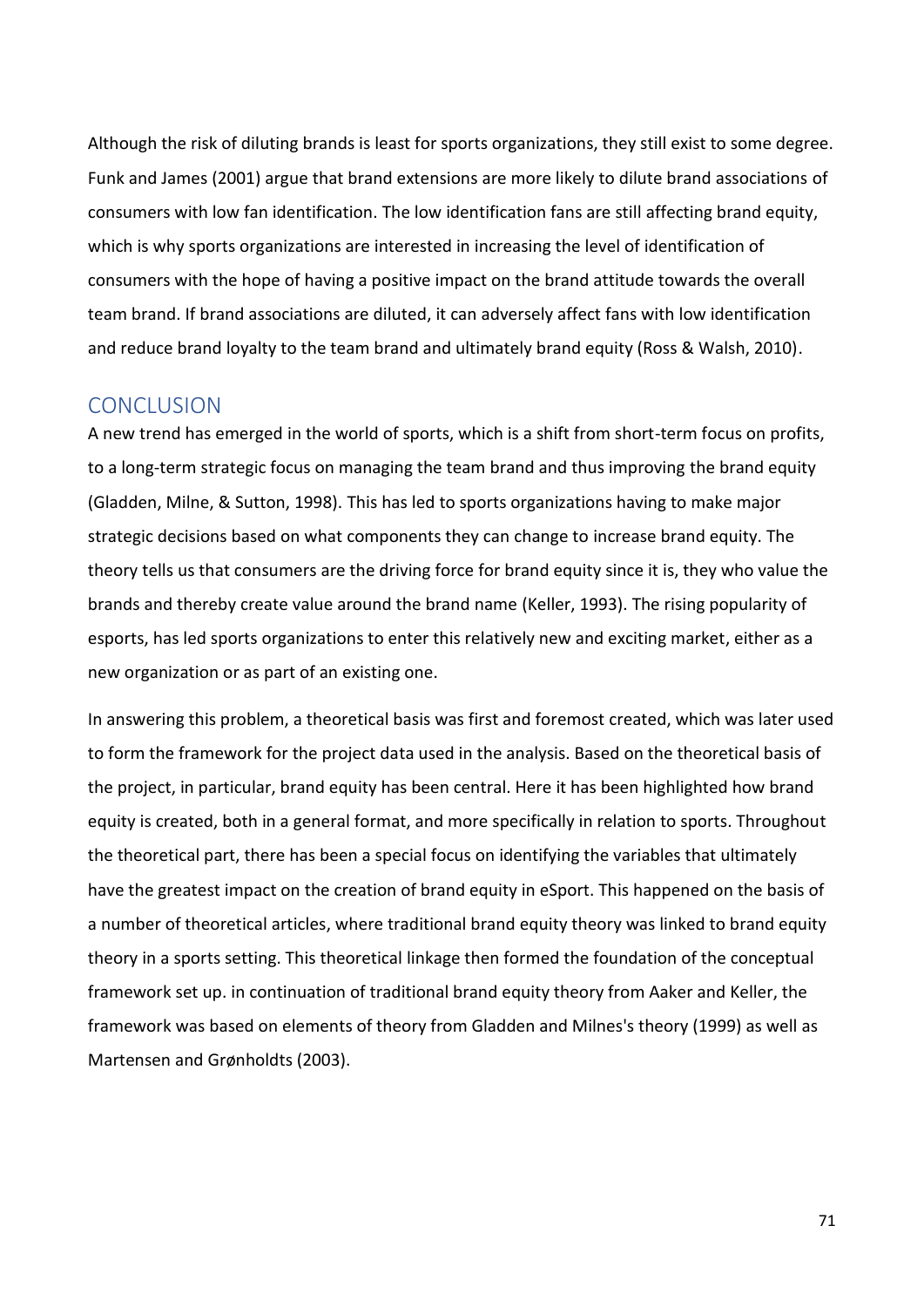Sports organizations can enhance factors of the brand equity components in order to affect brand equity in a positive way, by focusing on enhancing brand associations in the minds of the consumers.

Based on the selected antecedents in my proposed conceptual framework for brand equity in professional sports, I identify the key factors that can strengthen the brand equity component of perceived quality such as success, head coach, star players, management and competitive forces.

In my proposed conceptual framework for brand equity in professional sports, I highlight the key factors affecting brand awareness such as word-of-mouth, media coverage, team communication and geographic location.

I select the most important factors for brand associations being success, tradition, stadium/arena, management, team communication, geographical location and fan support.

This foundation for brand equity in a professional sports setting will lead to the consequences: Team loyalty, media exposure, merchandise sales, ticket sales and revenue solicitation.

I highlight the most crucial components for brand equity as being perceived quality, brand awareness and brand associations. These three components are all essential and together constitute a successful brand extension if used properly. This can improve brand image, increase brand loyalty and increase revenue.

Brand extension allows sports clubs to step into new categories, which can reinforce the emotional connection between the fans and the team. This also gives the fans a new alternative to show their loyalty to the team. In this way, sports clubs can provide their fans with new leisure or entertainment opportunities associated with the team brand.

Brand extensions from sports organizations being linked with high levels of brand awareness are likely to be recognized as part of a team brand, but consumers will evaluate the brand extension by the brand associations of the parent brand. Consumers are more likely to accept extensions with a high degree of resemblance to the parent brand. This will also have a positive influence on how the consumer sees the parent brand (Aaker, 1990). If a brand is extended successfully, it will strengthen brand associations for the parent and thereby increasing brand equity (Aaker & Keller, 1990). Consumers who identify with the team and have a high level of commitment to the team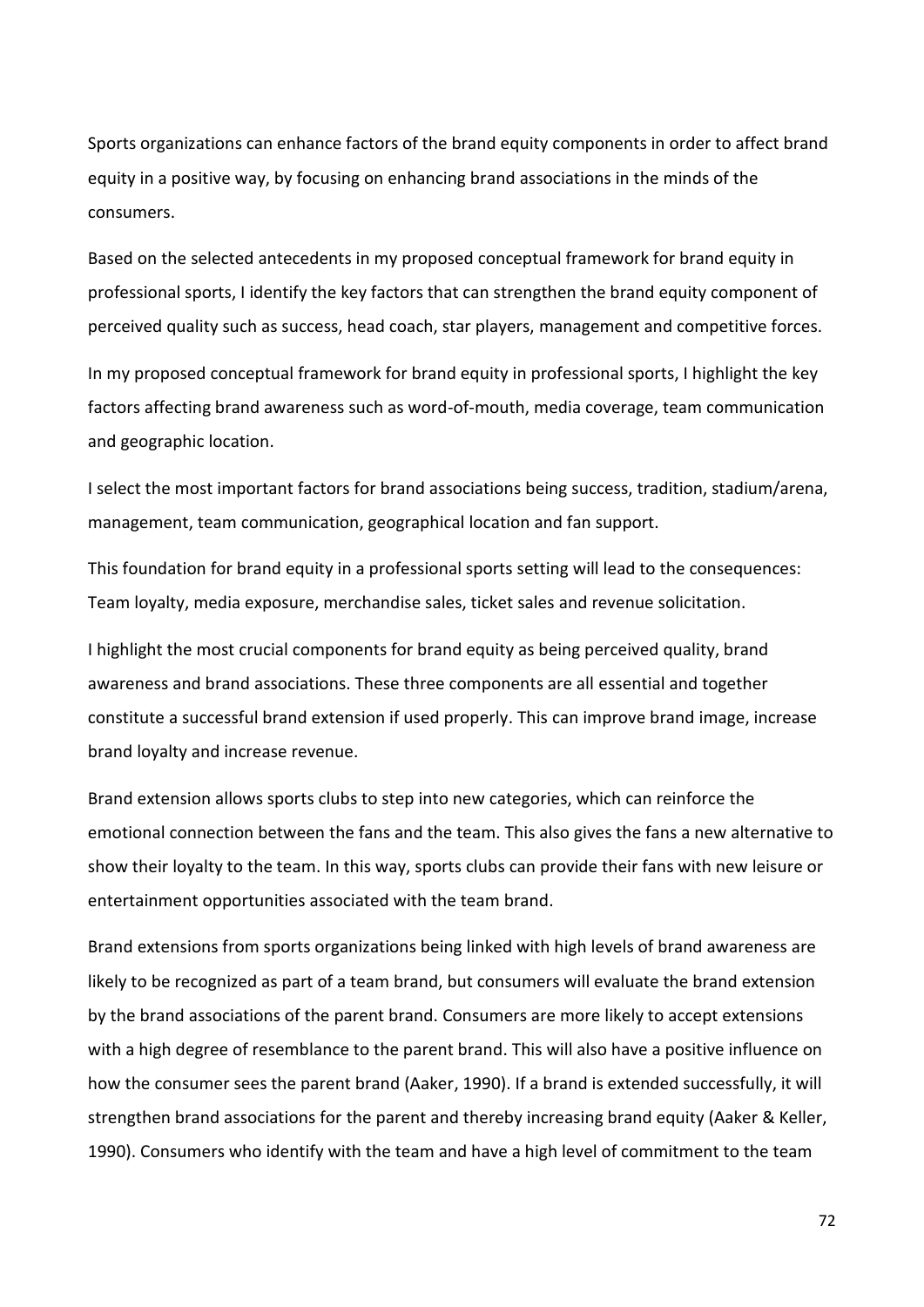are likely to support and consume a brand extension as this would allow them to increase their consumption of the brand.

Esports also offers access to an extremely valuable and otherwise difficult-to-reach millennial demographic; a group not nearly as impacted by traditional television and advertising (Patrick, 2019).

if an organization does not benefit financially from an extension, the extension can still be considered a success because it provides a presence in a new and different category and at the same time builds fan loyalty and strengthens fan identification. This perspective of extensions seems to be unique to sports organizations (Apostolopoulou, 2002).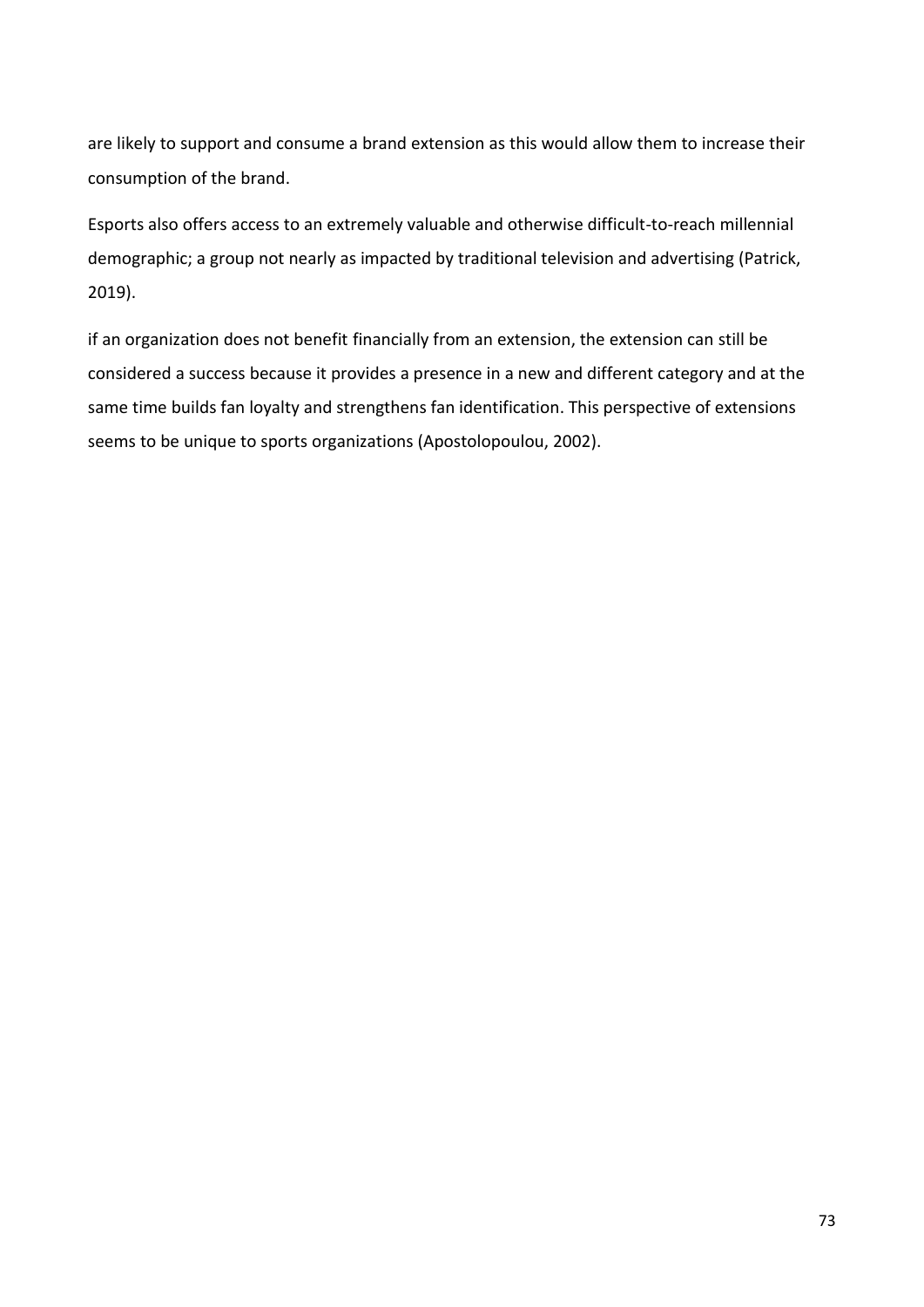## BIBLIOGRAPHY

Adrian Brunello. March 2018. "*BRAND EQUITY IN SPORTS INDUSTRY*". Accessed 1 May. Retrieved from [https://www.ijcr.eu/articole/391\\_05%20Adrian%20BRUNELLO.pdf](https://www.ijcr.eu/articole/391_05%20Adrian%20BRUNELLO.pdf)

Aaker, D.A. (1990). Brand Extensions: The Good, the Bad, and the Ugly. Sloan Management Review; Cambridge, Mass. Vol 31 (4), pp. 47

Aaker, D.A., & Keller, K. (1990). Consumer evaluations of brand extensions. Journal of Marketing, vol 54(1), pp. 27-41

Aaker, D. A. (1991). Managing Brand Equity. New York: New York Free press.

Aaker, D. A. (1992). The Value of Brand Equity. Journal of Business Strategy, 4(13), 27-33.

Aaker, D.A. , & Keller, K. (1993). Interpreting Cross-Cultural Replications Brand Extension Research. International Journal of Research in Marketing. Vol 10 (1), pp. 55-59

Aaker, D. A. (1996). Building Strong Brands. New York: The Free Press

Aaker, D. A., & McLoughlin, D. (2010). Strategic Market Management: Global Perspectives (1. udgave udg.). John Wiley and Sons Ltd.

Aaker, D. A., & Joachimsthaler, E. (2000). Brand Leadership. NY: The Free Press, New York.

Anic, Deniz. 1 April 2018. "*HOW MIGHT BRANDS USE ESPORTS AS A MARKETING TOOL TO ENGAGE WITH ESPORTS CONSUMERS?*". An article on Forbes.com. Accessed 25 April 2020. Retrieved from [https://medium.com/@anic.deniz/how-might-brands-use-esports-as-a-marketing-tool-to-engage-with](https://medium.com/@anic.deniz/how-might-brands-use-esports-as-a-marketing-tool-to-engage-with-esports-consumers-2e8465970d20)[esports-consumers-2e8465970d20](https://medium.com/@anic.deniz/how-might-brands-use-esports-as-a-marketing-tool-to-engage-with-esports-consumers-2e8465970d20)

Apostolopoulou A. (2002). Brand extensions by U.S. professional sport teams: Motivations and keys to success. Sport Marketing Quarterly, vol. 11(4), pp. 205-214

Apostolopoulou, A., Loukas, I., & Papadimitriou, D. (2004). The role of perceived fit in fans' evaluation of sports brand extensions. International Journal of Sports Marketing and Sponsorship, vol 6, pp. 31-48.

Bauer, H. H., & Sauer, N. E. (2005). Customer-based brand equity in the team sport industry. European Journal of Marketing, 39, 496-513.

Berry, L. L. (Januar 2000). Cultivating Service Brand Equity. Journal of the Academy of Marketing Science, 28, 128-137.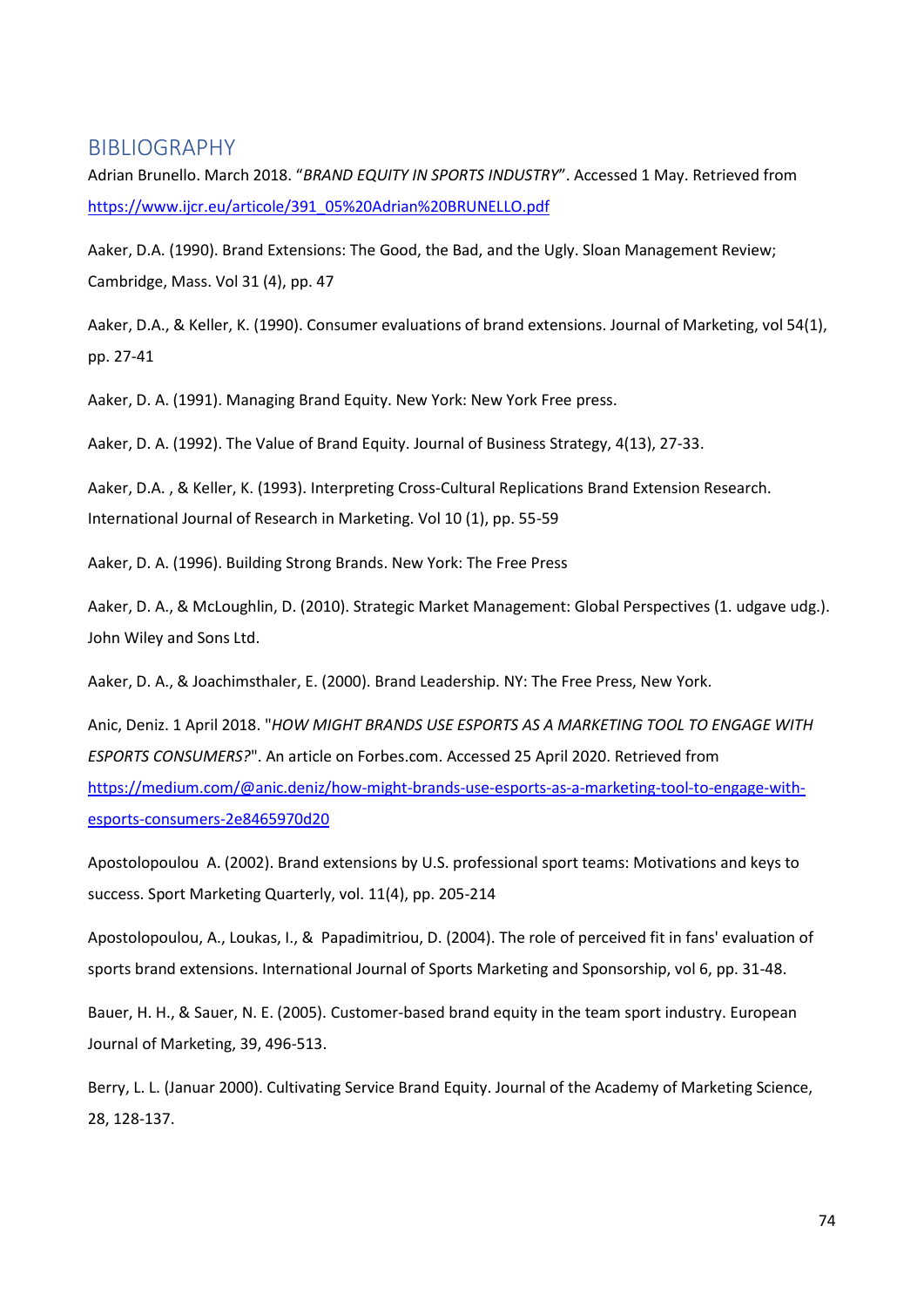Blankson, C., & Kalafatis, S. (1999). Issues and challenges in the positioning of service brands: a review. Journal of Product & Brand Management, 8(2), 106-118.

Branscombe, N.R., & Wann, D.L. (1993). Sports fans: Measuring degree of identification with their team. International Journal of Sport Psychology, vol 24(1), pp. 1-17.

Czellar, S. (2003). Consumer attitude toward brand extensions: an integrative model and research propositions. International journal of research in Marketing, Vol. 20(1), pp. 97-115

Deloitte. (2013). Annual Review of Football Finance. Deloitte, Sports. London: Deloitte.

Gladden, J., Milne, G, & Sutton, W. (1998). A conceptual framework for evaluating brand equity in Division I college athletics. Journal of Sport Management, Vol. 12(1), pp. 1-19.

Gladden, J. M., & Milne, G. R. (1999). Examining the importance of brand equity in professional sports. Sport Marketing Quarterly, 8, 21-30.

Gladden, J. & Funk, D.C. (2002). Developing an understanding of brand associations in team sport: Empirical evidence from consumers of professional sport. Journal of Sport Management, vol 16(1), pp. 54-81.

Hanhan Xue. 12 July 2019. "*Narratives, identity and community in esports*". An article on tandfoline.com. Accessed 1 May 2020. Retrieved from CBS database; EBSCOhost

Hemphill, D. (2005). "*Cybersport. Journal of the Philosophy of Sport*", 32(2), 195-207.

Kapferer, J. N. (2001). Is there really no hope for local brands? Brand Management, 166-170.

Kapferer, J. N. (2008). The New Strategic Brand Management: Creating and Sustaining Brand Equity Long Term (4. Ed.). Kogan Page

Keller, K. (1993). Conceptualizing, measuring, and managing customer-based brand equity. Journal of Marketing, Vol. 57(1), p. 1.

Keller, K. L. (2001). Building Customer-Based Brand Equity: A Blueprint for Creating Strong Brands . Marketing Science Institute. Marketing Science Institute.

Keller, K. L. (2013). Strategic brand management: Building, measuring, and managing brand equity. Boston: Pearson Education Limited.

Keller, Kevin Lane, *Marketing Management*, 2012, Pearson, 2nd ed.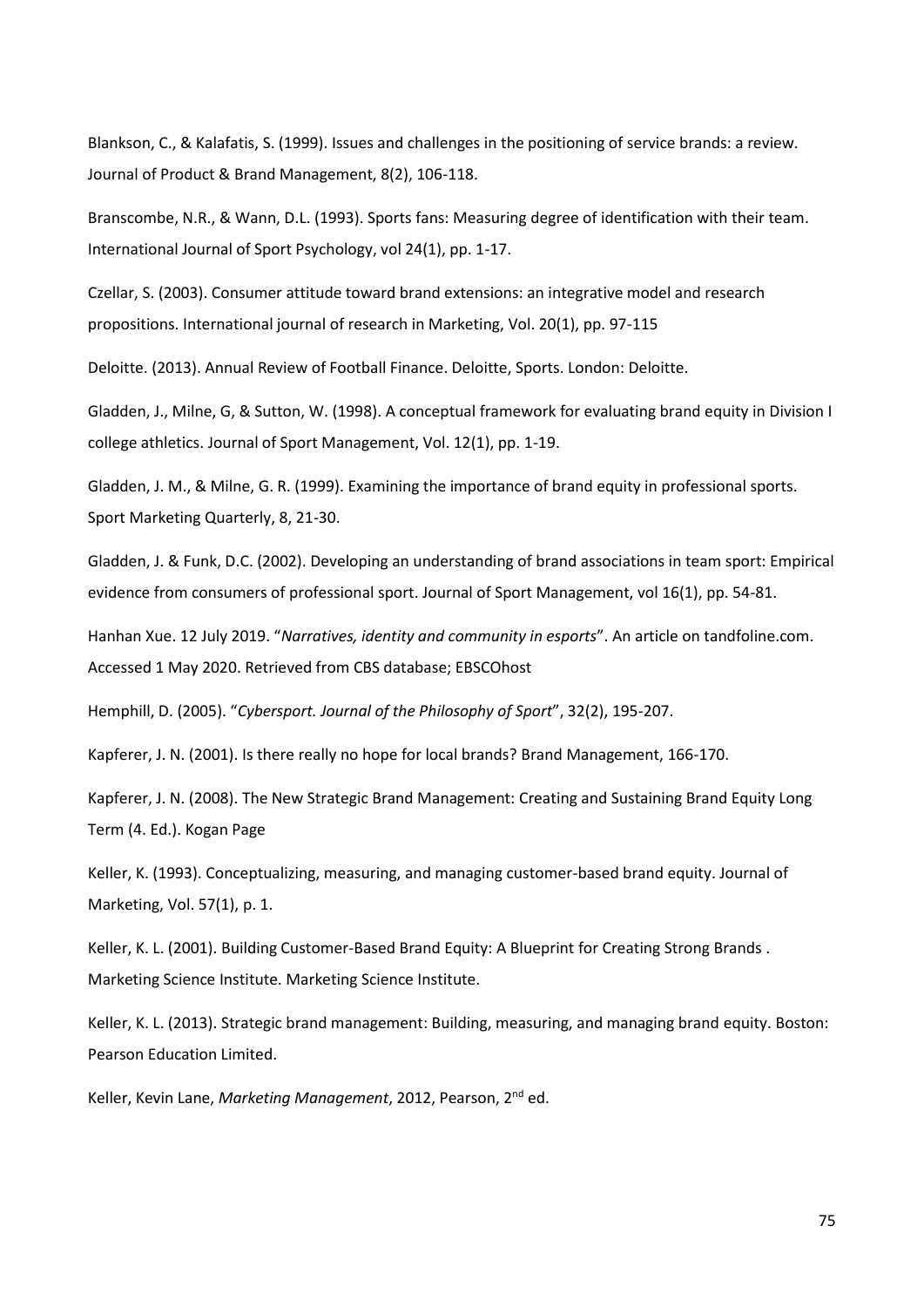Keller, K. L. (2013). Strategic brand management: Building, measuring, and managing brand equity. Boston: Pearson Education Limited.

Kotler, P., Amstrong, G., Wong, V., & Saunders, J. (2008). Principle of Marketing (5. udgave udg.). Pearson Educated Ltd. .

Kotler, P., & Pföertsch, W. (2006). B2B Brand Management. The Marketing Review, 7.

Kulp, A. (21. April 2016). Just how important is a quarterback anyway? Retrieved 2 May 2020 from NBC SPORTS[: https://www.nbcsports.com/philadelphia/the700level/just-how-important-quarterbackanyway](https://www.nbcsports.com/philadelphia/the700level/just-how-important-quarterbackanyway)

Kulturministeriet. (2019). National Strategi for ESport. Kulturministeriet.

Lassar, W., Sharma, A., & Mittel, B. (1995). Measuring customer-based brand equity. Journal of Consumer Marketing, 12(4), 11-19.

Lawson, R., Milberg, S., & Park, C. (1991). Evaluation of Brand Extensions: The Role of Product Feature Similarity and Brand Concept Consistency. Journal of Consumer Research, Vol. 18(2), pp. 185-193.

Low, G. S., & Lamb, C. W. (2000). The measurement and dimensionality of brand associations. Journal of Product & Brand Management, 9(6), 350-370.

Martensen, A., & Grønholdt, L. (2003). Understanding and Modelling Brand Equity. The Asian Journal on Quality, 4(2), 73-100.

Moisescu, O. (2009). The Importance of Brand Awareness in Consumers' Buying Decision and Perceived Risk Assessment. Management & Marketing, 7, 103-110.

Patrick J. McKenna. December 2019. "*Esports Practice: A lucrative Micro-Niche*". An article on pratickmckenna.com. Accessed 1 May 2020. Retrieved from CBS database; EBsCOhost

Statista. (2019). "*Value of the gamification market worldwide in 2016 and 2021 (in billion U.S. dollars)*". retrieved from Statista: https://www.statista.com/statistics/608824/gamificationmarket-value-worldwide/

Taylor, T. (2015). "*Raising the Stakes: E-Sports and the Professionalization of Computer Gaming*". massachusetts: The MIT Press

Freeman, G. Z., & Wohn, D. Y. (15-18. October 2017). "*Social Support in eSports: Building Emotional and Esteem Support from Instrumental Support Interactions in a Highly Competitive Environment*". CHI PLAY, s. 435-447.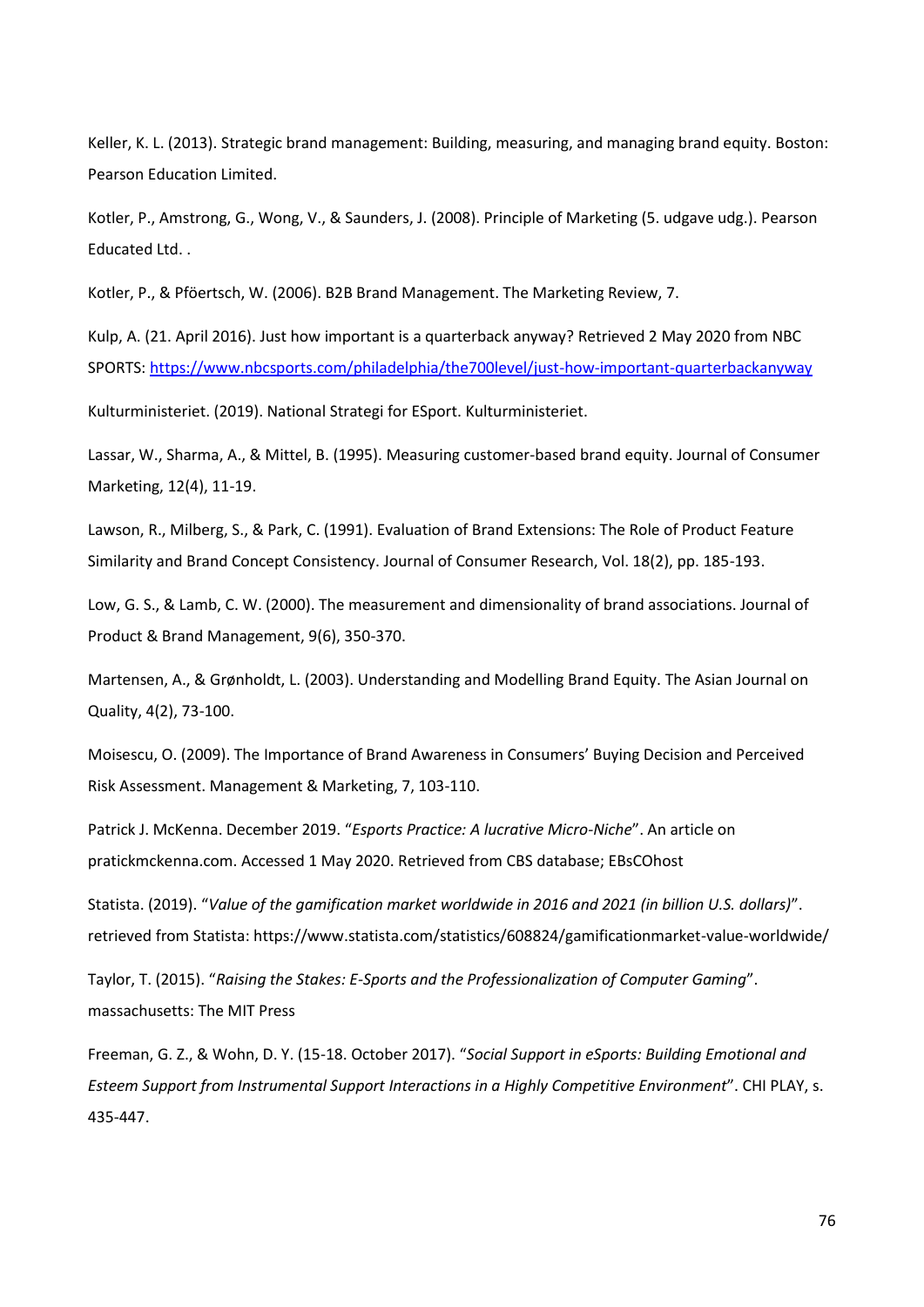Ma, H., Wu, Y., & Wu, X. (2013). Research essential difference of e-sport and Online game. In W. Du (Ed.), *Informatics and management science* V (pp. 615-621). London Springer.

Wagner, M. G. (2006). On the scientific relevance of eSports. In: "*International conference on internet computing & conference on computer games development*". LasVegas, NV: ICOMP

Whalen, S. J. (2013). "*Cyberathletes' lived experience of video game tournaments*". Doctoral dissertation, University of Tennessee.

Patrick De Pelsmacker, Maggie Geuens, Joeri Van Den Bergh, *Marketing Communications*, 2013, Pearson, 5th ed.

Pifer, N., & Zhang, J. (2015). Examining the relationship between star player characteristics and brand equity in professional sport teams. Marketing Management Journal, 25, 88-106.

Richelieu, A. (2003). Building the Brand Equity of Professional Sport Teams. (26).

Richelieu, A., & Couvelaere, V. (2005). Brand Strategy in Professional Sports: The Case of Four French Soccer Teams. EU Sport Management Quarterly, 5(1), 23-46.

Richelieu, A., Pawlowski, T., & Breuer, C. (2011). Football brand management: Minor league versus Champions League. Journal of Sponsorships, 4(2), 178-189.

Ross, S.D. (2006). A conceptual framework for understanding spectator-based brand equity. Journal of Sport Management, Vol. 20(1), pp. 22-38.

Saunders & Thornhill [2003]; "Research Methods for Business Students"; Harlow: Pearson Education Limited

Solomon, M. R. (December 1983). The Role of Products as Social Stimuli: A Symbolic Interactionism Perspective. 10, 319-329.

Tauber, E.M. (1981). Brand Franchise Extensions: New Products Benefit from Existing Brand Names. Business Horizons, vol 24(2), pp. 36-41.

Tauber, E.M. (1988). Brand Leverage: Strategy for Growth in a Cost-Controlled World. Journal of Advertising Research, vol 28(1), pp. 26-30.

Trochim M. William, Donnelly James P. and Arora Kanika (2014), Research Methods: The Essential Knowledge Base. Boston, MA: MPS Limited

Thurén Torsten (2008). Videnskabsteori for begynder. Rosinante & Co.